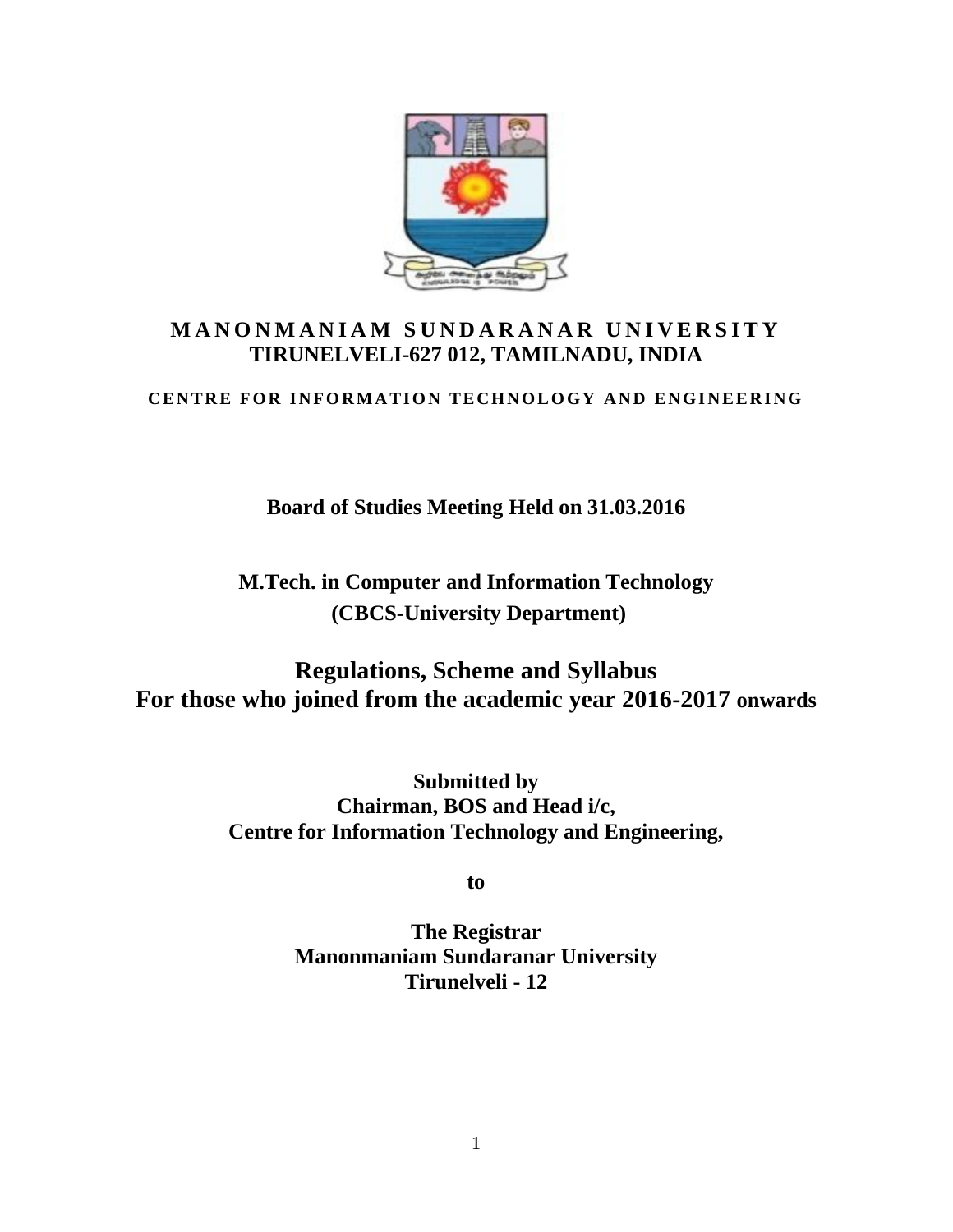# **MANONMANIAM SUNDARANAR UNIVERSITY TIRUNELVELI-627 012, TAMILNADU, INDIA**

# **Centre for Information Technology and Engineering M.Tech. in Computer and Information Technology (CBCS-University Department)**

# **Regulations, Scheme and Syllabus For those who joined from the academic year 2016-2017 onwards A. REGULATIONS**

M.Tech. degree programme in Computer and Information Technology exposes students to a wide range of advanced IT courses, combined with specialized research which culminates in a thesis. Such a combination gives students the breadth and depth necessary for pursuing careers in academics as well as industry.

#### **A1: Duration of the Course:**

The M.Tech. Programme is a full time 2 year programme spread over four semesters.

#### **A2: Eligibility for Admission:**

The minimum eligibility conditions for admission to the M.Tech. Programme in Computer and Information Technology are given below.

The candidates who seek admission into the first semester of the M.Tech. Programme in Computer and Information Technology course will be required to have qualified for the Bachelor's degree in Engineering/Technology in any one of the following disciplines

- 1. Information Technology
- 2. Information and Communication Technologies
- 3. Computer Science & Engineering
- 4. Electronics and Communications Engineering
- 5. Electronics and Instrumentation Engineering
- 6. Electronics and Electrical Engineering
- 7. Any discipline in Engineering/ Technology with at least one compulsory theory and practical course in Computer Engineering/ Information Technology

(Or)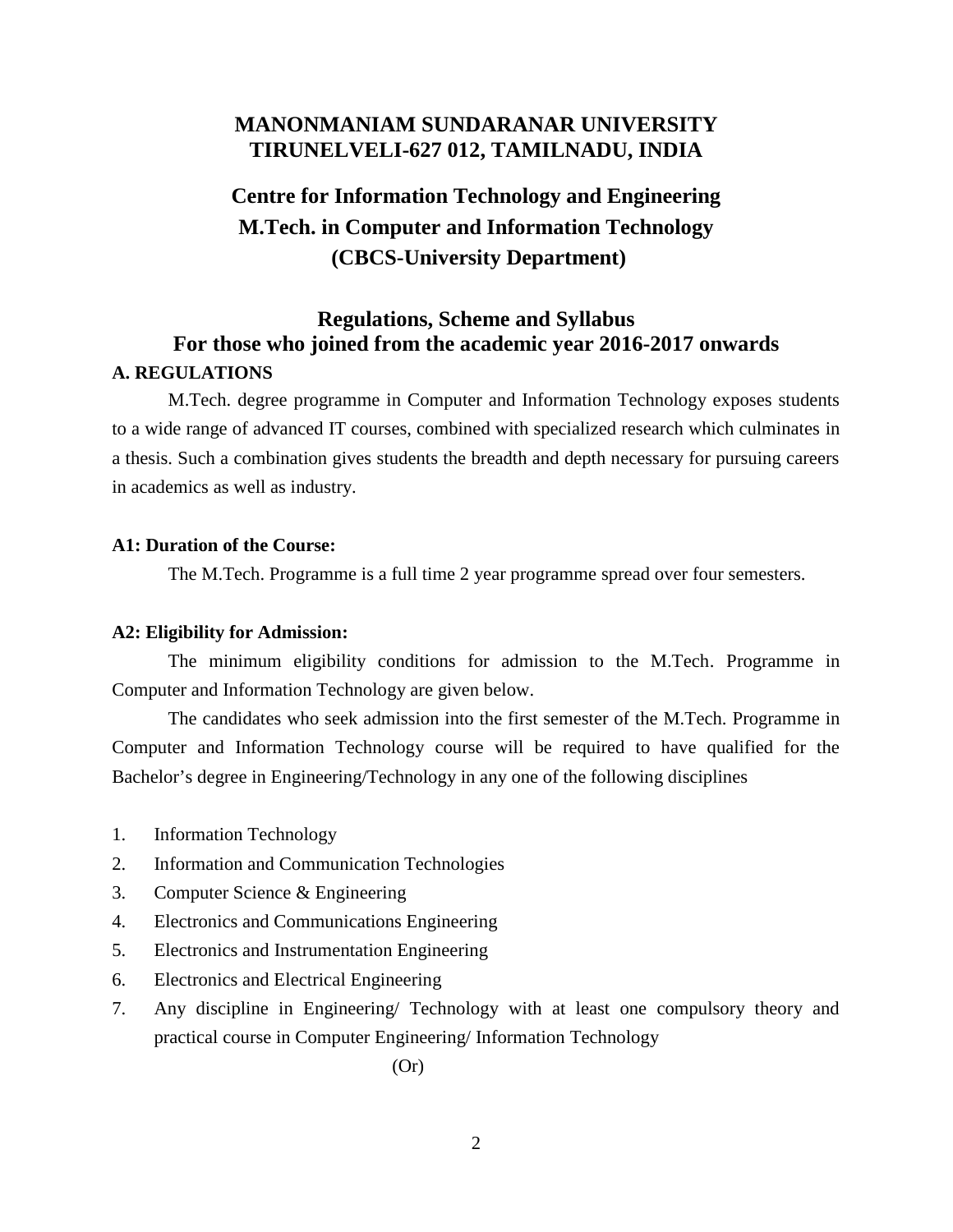Master of Science (M.S. or M.Sc. or M.Sc.Engineering) degree in any one of the following disciplines

- 8. Information Technology and E-Commerce
- 9. Information Technology
- 10. Computer Science
- 11. Any combination of the above disciplines
- 12. M.Sc. in Mathematics/Physics/Applied Physics/Statistics/Operations Research / Electronics/Electronic Science/Computer Electronics/Software Engineering (2yrs&5yrs)/Networking & IT
- 13. MCA.
- 14. AMIE or Grad.IETE or equivalent
- 15. DOEACC 'B' Level qualification (MCA Level) of DOEACC Society of Ministry of Communications and Information Technology, Govt. of India.
- 16. And any other degree which is recognized by Manonmaniam Sundaranar University as equivalent thereto for the above said degrees to get admission for M.Tech Programme

The applicant must have a sufficient background in Information Technology to complete the degree requirements with reasonable performance.

The candidates with a valid GATE score in any of the disciplines mentioned in eligible subjects will be given priority over non-GATE candidates.

Credit Transfer for M.E./M.Tech holders in circuit branches/ DOEACC 'C' Level (M.Tech. level) qualified candidates and other equivalent qualification holders to get admission in to the M.Tech. degree in Computer and Information Technology: Candidates who have qualified the DOEACC 'C' Level (M.Tech. level) or M.E./M.Tech. in Information Technology related branches or any other equivalent qualification can apply for the award of M.Tech. Degree in Computer and Information Technology degree awarded by Manonmaniam Sundaranar University through credit transfer programme. The board of studies in Information Technology and Engineering will identify the list of equivalent papers qualified by the candidate and specify the list of additional papers to be qualified for the award of M.Tech. degree in Computer and Information Technology provided the candidate possesses at least 50% transferable credits which will be decided only by the board of studies in Information Technology and Engineering. The prospective candidate should pay one semester fee along with the usual admission fee and other fee applicable through the department. On getting admission, the candidate has to pay the examination fee and register for the list of identified papers to be qualified. No formal classes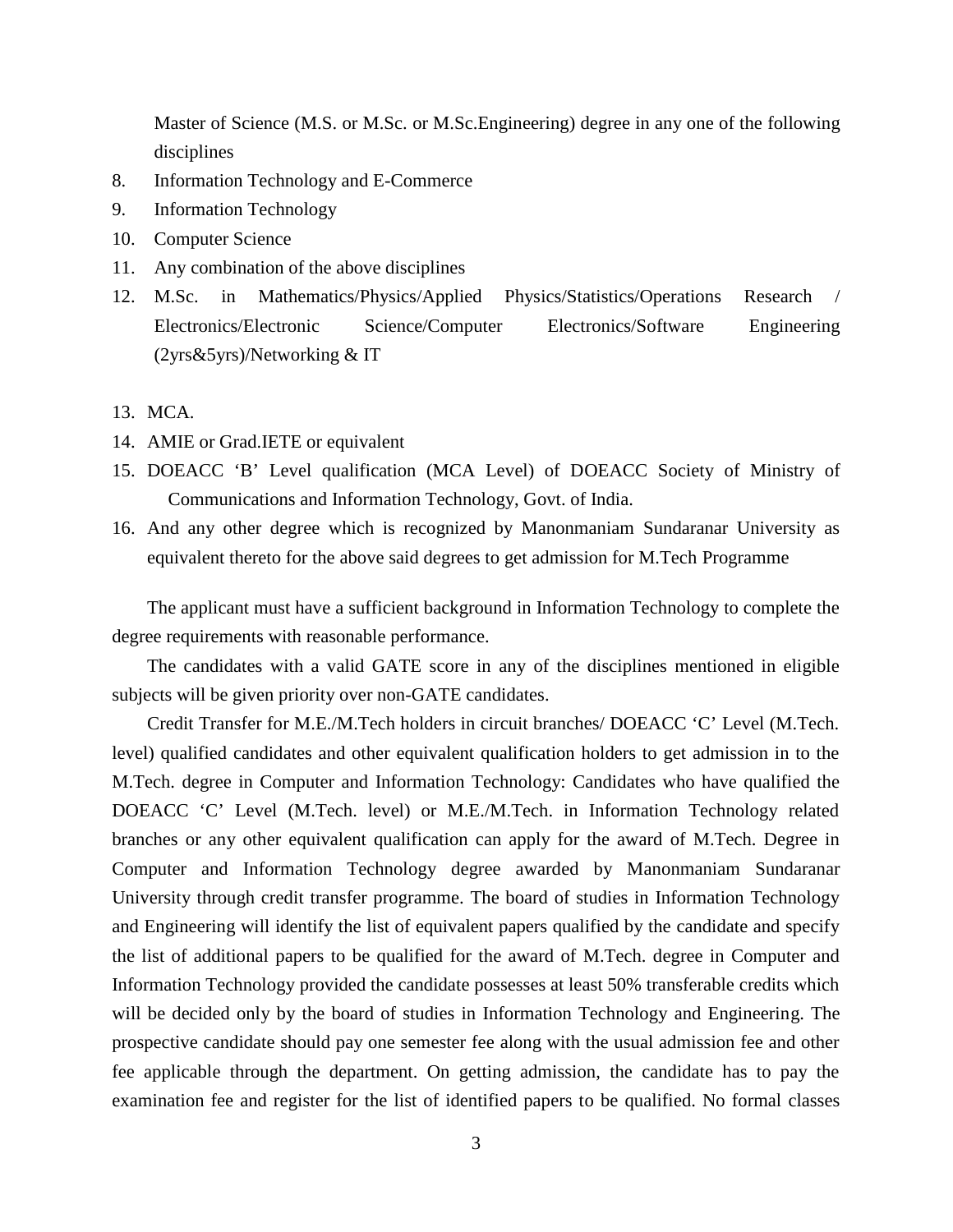will be available for such candidates who have to appear for the university examinations directly for those identified papers. Their external marks alone will be taken into consideration for the award of the degree, meaning that their internal marks will be the same as the external marks obtained in the final mark statement.

#### **A3: Course Requirement for the Degree:**

The University requirement for the M.Tech., Programme is completions of 90 credits of course work, out of which 5 credits should be through the mini project, 15 credits should be through the M.Tech., PG major project work. A typical theory course is normally considered to be 4 credits and lab course weighs 5 credits. No candidate will be eligible for the Degree of Master of Technology in Computer and Information Technology, unless she/he has undergone the prescribed courses of study for a period not less than 4 semesters for full-time studies and has acquired 90 credits and other passing requirements in all subjects of study. The marks, *M<sup>i</sup>* obtained by the student in each subject, *i* shall be multiplied by the credit of that subject, *Ci*; such marks of all '*n*' subjects are added up and divided by the total credit (90) to obtain the Consolidated Percentage of Marks.

Consolidated Percentage of Marks = 
$$
\frac{\sum_{i=0}^{n} C_i \times M_i}{\sum_{i=0}^{n} C_i}
$$

#### **A4: Specializations:**

The M.Tech. degree programme in Computer and Information Technology will have four specializations, namely

Specialization A. Image Processing and Computer Vision

Specialization B. Communication and Networking Technologies

Specialization C. Data Science and Big Data Analytics

Specialization D. Mobile Applications and Open Source Software

The degree will be offered as M.Tech., in Computer and Information Technology only. However, the subjects for Specialization A, Specialization B, Specialization C and Specialization D are offered under Group A, Group B, Group C and Group D respectively. A student can choose electives from either of four groups only. The Mini-project and Major project are also to be done in the chosen specialization only.

#### **A5: Attendance Requirements:**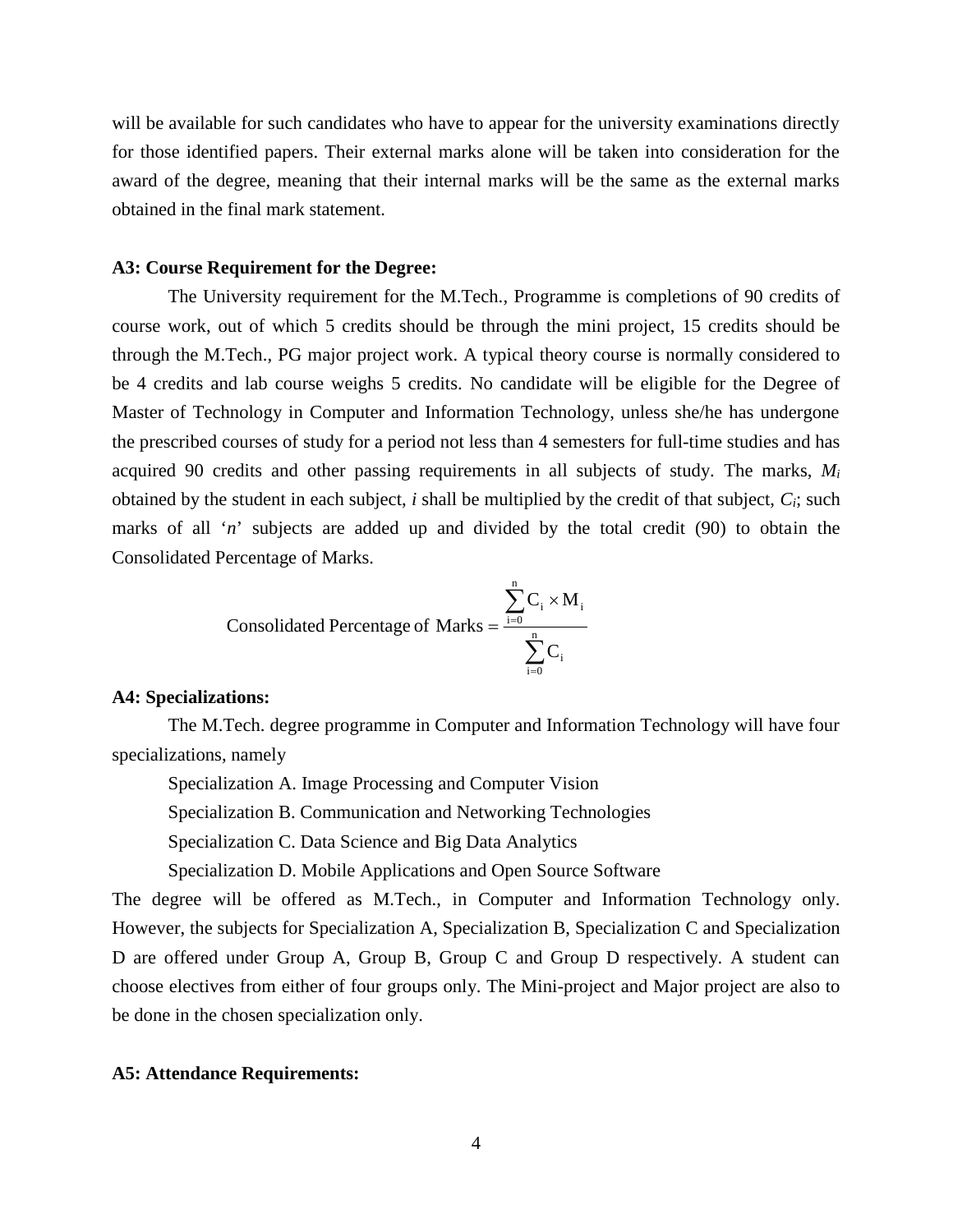A candidate will be permitted to appear for the semester examination only if the candidate keeps not less than 75 percent attendance in each subject. The University condonation rules are applicable for those who lack minimum of 75% attendance. The candidates with less than 60% attendance will have to repeat the concerned entire semester.

#### **A6: Assessment**

The assessment will comprise Continuous Internal Assessment (CIA) carrying a maximum of 50% marks and end-semester Examination carrying a maximum of 50% marks in each subject of study including Project work.

Semester examination will be conducted for all subjects of study, at the end of each Semester.

If a Student wants to carry out the final project work in  $4<sup>th</sup>$  semester in an IT company, the student can get permission from the concerned Project Supervisor and Head of the Department after submitting the Acceptance Letter from the IT Company.

#### **A7: Passing Requirements:**

A candidate who secures not less than 50 percent marks in end-semester examination and not less than 50 percent of the total marks (Continuous Internal Assessment + end-semester examination) in any subject of study will be declared to have passed the subject.

A Candidate who successfully completes the course and satisfies the passing requirements in all the subjects of study and curricular requirements will be declared to have qualified for the award of the Degree.

#### **A8: Classification of successful candidates**

The candidates who passed written papers, practical papers and Projects shall be classified as follows. Total Marks secured in written papers, practical papers and Project work altogether put as overall percentage along with the credits.

The classification is as follows,

| <b>Marks Overall %</b>                 | <b>Classification</b>    |
|----------------------------------------|--------------------------|
| 1. 75% and above with a First attempt  |                          |
| pass in all subjects                   | I Class with Distinction |
| 2. i) 75% above from multiple attempts | I Class                  |
| ii) $60\%$ to below $75\%$             | I Class                  |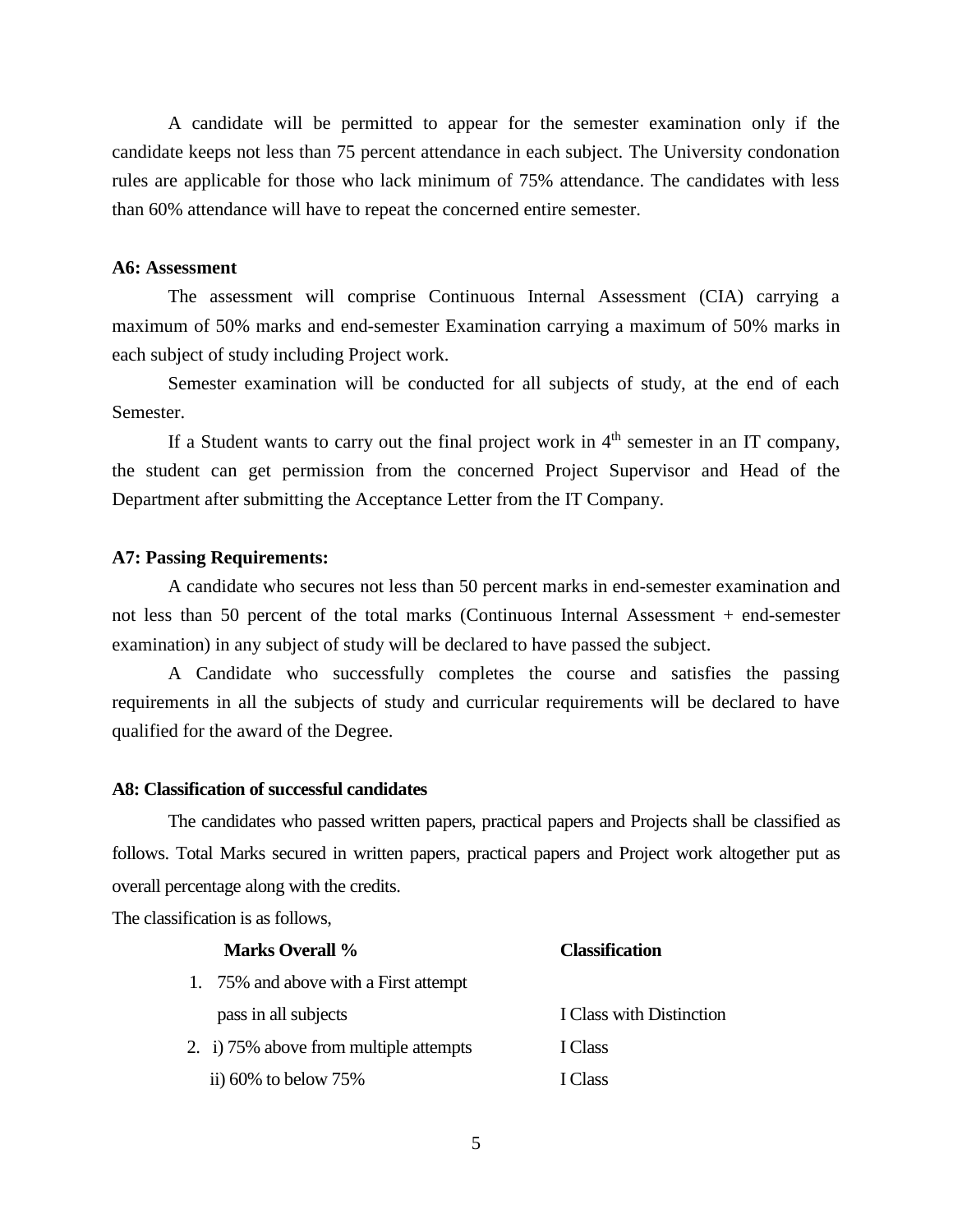3. 50% to below 60% II Class

#### **A9: Academic Session**

The academic year normally begins in July every year and ends in April.

These regulations will come into effect from the academic year 2016-2017 onwards.

# **B.SCHEME FOR M.Tech. (COMPUTER AND INFORMATION TECHNOLOGY) (For those who joined from the academic year 2016-2017 onwards)**

| Sem-         |                                                                                                                                                                                                                               | Status*        | Hrs/week       | Credits        | <b>Maximum Marks</b> |               |              | Passing<br><b>Minimum</b> |              |
|--------------|-------------------------------------------------------------------------------------------------------------------------------------------------------------------------------------------------------------------------------|----------------|----------------|----------------|----------------------|---------------|--------------|---------------------------|--------------|
| ester        | <b>Title of the Subject</b>                                                                                                                                                                                                   |                |                |                | Inte-<br>rnal        | Exte-<br>rnal | <b>Total</b> | Exte-<br>rnal             | <b>Total</b> |
|              | <b>FIRST SEMESTER</b>                                                                                                                                                                                                         |                |                |                |                      |               |              |                           |              |
| I            | <b>Recent Trends in Information Technology</b>                                                                                                                                                                                | $\overline{C}$ | $\overline{4}$ | $\overline{4}$ | 50                   | 50            | 100          | 50                        | 50           |
| I            | Advanced Computer Architecture and<br>Organization                                                                                                                                                                            | $\mathbf C$    | 4              | $\overline{4}$ | 50                   | 50            | 100          | 50                        | 50           |
| $\mathbf I$  | <b>Modern Operating Systems</b>                                                                                                                                                                                               | $\mathsf{C}$   | $\overline{4}$ | $\overline{4}$ | 50                   | 50            | 100          | 50                        | 50           |
| I            | Algorithm Analysis and Design                                                                                                                                                                                                 | $\overline{C}$ | $\overline{4}$ | $\overline{4}$ | 50                   | 50            | 100          | 50                        | 50           |
| $\mathbf I$  | <b>Object Oriented Programming</b>                                                                                                                                                                                            | $\mathbf C$    | $\overline{4}$ | $\overline{4}$ | 50                   | 50            | 100          | 50                        | 50           |
| $\mathbf I$  | Software Design and Development Laboratory<br>(includes Advanced Computer Architecture,<br>Operating systems, computer networks,<br>Algorithm Analysis & Programming using C,<br>$C++$ , Java, $C^*$ , VB and .NET Languages) | L              | 10             | 5              | 50                   | 50            | 100          | 50                        | 50           |
|              | <b>I</b> Semester Total Credits                                                                                                                                                                                               |                |                | 25             |                      |               |              |                           |              |
|              | <b>SECOND SEMESTER</b>                                                                                                                                                                                                        |                |                |                |                      |               |              |                           |              |
| $\mathbf{I}$ | Data and Computer Communication                                                                                                                                                                                               | $\mathcal{C}$  | $\overline{4}$ | 4              | 50                   | 50            | 100          | 50                        | 50           |
| $\mathbf{I}$ | <b>Advanced Database Management Systems</b>                                                                                                                                                                                   | $\mathcal{C}$  | $\overline{4}$ | $\overline{4}$ | 50                   | 50            | 100          | 50                        | 50           |
| $\mathbf{I}$ | <b>Advanced Computer Graphics and</b><br>Multimedia                                                                                                                                                                           | $\overline{C}$ | $\overline{4}$ | $\overline{4}$ | 50                   | 50            | 100          | 50                        | 50           |
| $\mathbf{I}$ | Elective 1                                                                                                                                                                                                                    | E              | $\overline{4}$ | $\overline{4}$ | 50                   | 50            | 100          | 50                        | 50           |
| $\mathbf{I}$ | Elective 2                                                                                                                                                                                                                    | E              | $\overline{4}$ | $\overline{4}$ | 50                   | 50            | 100          | 50                        | 50           |
| $\mathbf{I}$ | Specialization based programming<br>Laboratory                                                                                                                                                                                | L              | 10             | 5              | 50                   | 50            | 100          | 50                        | 50           |
|              | <b>II Semester Total Credits</b>                                                                                                                                                                                              |                |                | 25             |                      |               |              |                           |              |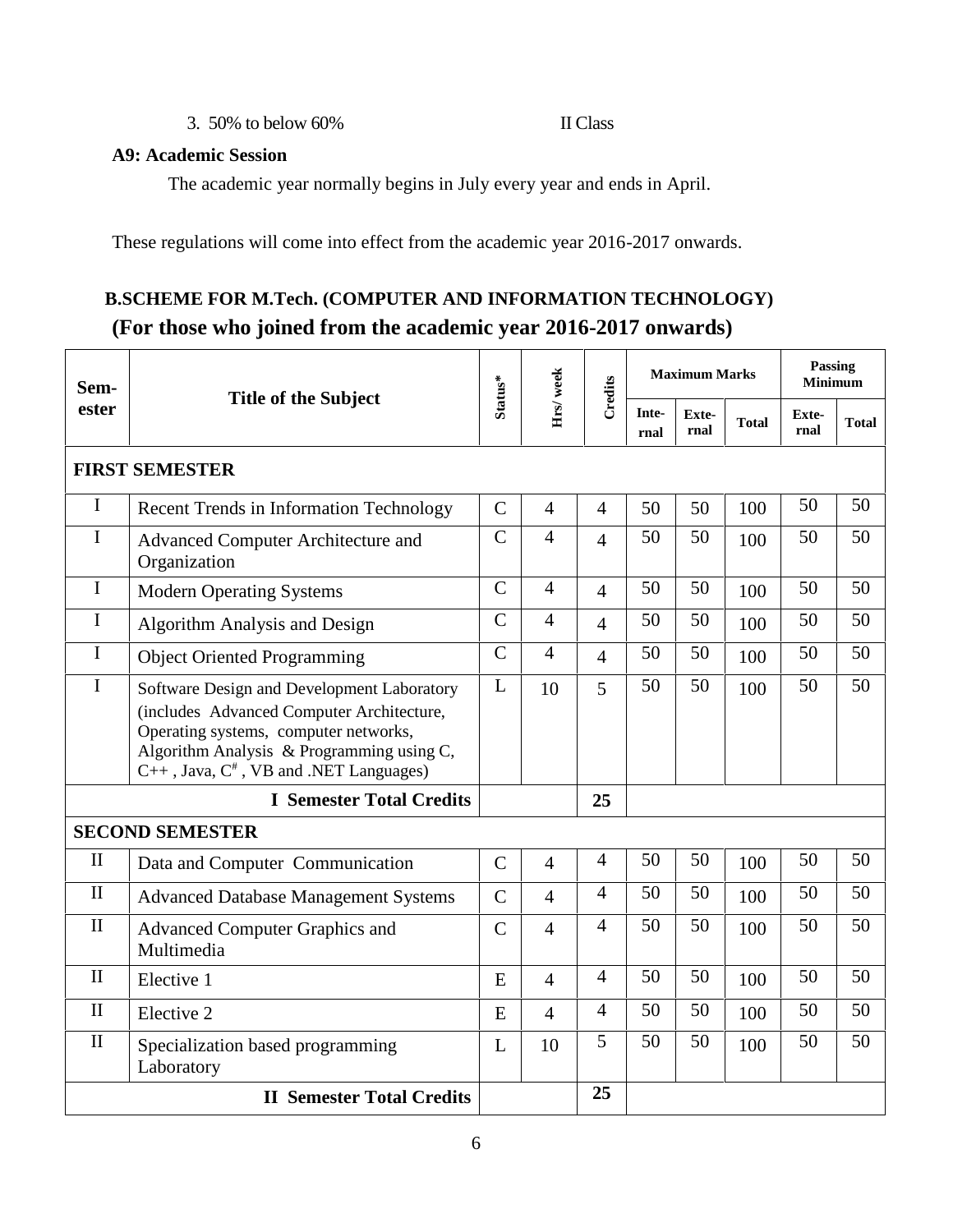|                 | <b>THIRD SEMESTER</b>                                                                              |               |                |                |               |                      |              |               |                           |
|-----------------|----------------------------------------------------------------------------------------------------|---------------|----------------|----------------|---------------|----------------------|--------------|---------------|---------------------------|
| III             | <b>Engineering Research Methodology</b>                                                            | $\mathcal{C}$ | $\overline{4}$ | $\overline{4}$ | 50            | 50                   | 100          | 50            | 50                        |
| III             | Elective 3                                                                                         | E             | $\overline{4}$ | $\overline{4}$ | 50            | 50                   | 100          | 50            | 50                        |
| III             | Elective 4                                                                                         | E             | $\overline{4}$ | $\overline{4}$ | 50            | 50                   | 100          | 50            | 50                        |
| III             | Elective 5                                                                                         | E             | $\overline{4}$ | 4              | 50            | 50                   | 100          | 50            | 50                        |
| III             | Elective 6                                                                                         | E             | $\overline{4}$ | $\overline{4}$ | 50            | 50                   | 100          | 50            | 50                        |
| III             | Mini Project                                                                                       | $\mathbf{P}$  | 10             | 5              | 50            | 50                   | 100          | 50            | 50                        |
|                 | <b>III Semester Total Credits</b>                                                                  |               |                | 25             |               |                      |              |               |                           |
|                 | <b>FOURTH SEMESTER</b>                                                                             |               |                |                |               |                      |              |               |                           |
| IV              | Major Project                                                                                      | $\mathbf{P}$  | 30             | 15             | 50            | 50                   | 100          | 50            | 50                        |
|                 | <b>IV Semester Total Credits</b>                                                                   |               |                | 15             |               |                      |              |               |                           |
|                 | <b>OVERALL TOTAL CREDITS</b>                                                                       |               |                | 90             |               |                      |              |               |                           |
|                 | GROUP A: Subjects for Electives under Specialization A: Image Processing and Computer Vision       |               |                |                |               |                      |              |               |                           |
|                 |                                                                                                    | <b>Status</b> | Hrs/week       | Credits        |               | <b>Maximum Marks</b> |              |               | Passing<br><b>Minimum</b> |
| Sl. No.         | <b>Title of the Subject</b>                                                                        |               |                |                | Inte-<br>rnal | Exte-<br>rnal        | <b>Total</b> | Exte-<br>rnal | <b>Total</b>              |
| A <sub>1</sub>  | Advanced Digital Signal and Image<br>Processing                                                    | E             | $\overline{4}$ | $\overline{4}$ | 50            | 50                   | 100          | 50            | 50                        |
| A2              | Pattern Recognition and Image Analysis                                                             | E             | $\overline{4}$ | $\overline{4}$ | 50            | 50                   | 100          | 50            | 50                        |
| A <sub>3</sub>  | <b>Artificial Neural Networks</b>                                                                  | E             | $\overline{4}$ | $\overline{4}$ | 50            | 50                   | 100          | 50            | 50                        |
| A <sub>4</sub>  | Fuzzy Logic and Engineering<br>Applications                                                        | E             | $\overline{4}$ | $\overline{4}$ | 50            | 50                   | 100          | 50            | 50                        |
| A <sub>5</sub>  | Data Compression                                                                                   | E             | 4              | $\overline{4}$ | 50            | 50                   | 100          | 50            | 50                        |
| A <sub>6</sub>  | Robotics                                                                                           | ${\bf E}$     | $\overline{4}$ | $\overline{4}$ | 50            | 50                   | 100          | 50            | 50                        |
| <b>GROUP B:</b> |                                                                                                    |               |                |                |               |                      |              |               |                           |
|                 | Subjects for Electives under Specialization B: Communication and Networking<br><b>Technologies</b> |               |                |                |               |                      |              |               |                           |
| B1              | <b>Modern Communication System</b>                                                                 | E             | $\overline{4}$ | $\overline{4}$ | 50            | 50                   | 100          | 50            | 50                        |
| B2              | <b>Network Design</b>                                                                              | E             | $\overline{4}$ | $\overline{4}$ | 50            | 50                   | 100          | 50            | 50                        |
| B <sub>3</sub>  | <b>High Performance Computing Networks</b>                                                         | E             | $\overline{4}$ | $\overline{4}$ | 50            | 50                   | 100          | 50            | 50                        |
| <b>B4</b>       | Pervasive, Grid and Cloud Computing                                                                | E             | $\overline{4}$ | $\overline{4}$ | 50            | 50                   | 100          | 50            | 50                        |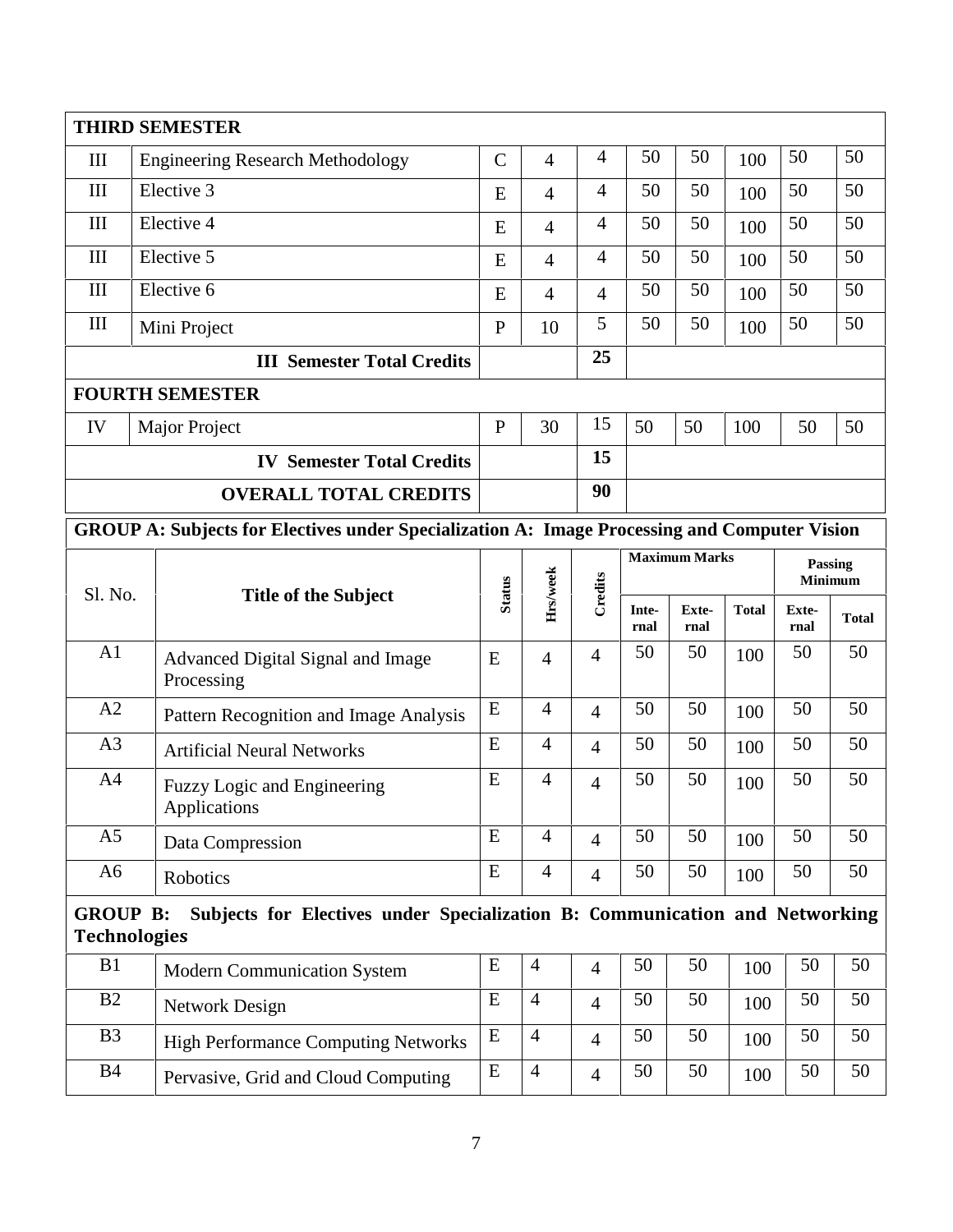| B <sub>5</sub>  | Mobile and Cellular Computing                                                               | E         | $\overline{4}$ | $\overline{4}$ | 50 | 50 | 100 | 50 | 50 |
|-----------------|---------------------------------------------------------------------------------------------|-----------|----------------|----------------|----|----|-----|----|----|
| <b>B6</b>       | <b>Network Programming</b>                                                                  | E         | $\overline{4}$ | $\overline{4}$ | 50 | 50 | 100 | 50 | 50 |
| B7              | <b>Network Security</b>                                                                     | E         | $\overline{4}$ | $\overline{4}$ | 50 | 50 | 100 | 50 | 50 |
|                 | GROUP C: Subjects for Electives under Specialization C: Data Science and Big Data Analytics |           |                |                |    |    |     |    |    |
| C1              | <b>Big Data Analytics</b>                                                                   | E         | $\overline{4}$ | $\overline{4}$ | 50 | 50 | 100 | 50 | 50 |
| C2              | Programming for Data Analytics                                                              | E         | $\overline{4}$ | $\overline{4}$ | 50 | 50 | 100 | 50 | 50 |
| C <sub>3</sub>  | <b>Computing for Data Analytics</b>                                                         | E         | $\overline{4}$ | $\overline{4}$ | 50 | 50 | 100 | 50 | 50 |
| C <sub>4</sub>  | <b>Cloud Computing</b>                                                                      | E         | $\overline{4}$ | $\overline{4}$ | 50 | 50 | 100 | 50 | 50 |
| C <sub>5</sub>  | <b>Big Data Security</b>                                                                    | ${\bf E}$ | $\overline{4}$ | $\overline{4}$ | 50 | 50 | 100 | 50 | 50 |
| C6              | <b>Soft Computing</b>                                                                       | E         | $\overline{4}$ | $\overline{4}$ | 50 | 50 | 100 | 50 | 50 |
| C7              | Data Mining and Warehousing                                                                 | E         | $\overline{4}$ | $\overline{4}$ | 50 | 50 | 100 | 50 | 50 |
| <b>Software</b> | GROUP D: Subjects for Electives under Specialization D: Mobile Applications and Open Source |           |                |                |    |    |     |    |    |
| D1              | <b>Mobile Applications Development</b>                                                      | E         | $\overline{4}$ | $\overline{4}$ | 50 | 50 | 100 | 50 | 50 |
| D2              | <b>Mobile Computing</b>                                                                     | E         | $\overline{4}$ | 4              | 50 | 50 | 100 | 50 | 50 |
| D <sub>3</sub>  | Open Source Software                                                                        | E         | $\overline{4}$ | 4              | 50 | 50 | 100 | 50 | 50 |
| D <sub>4</sub>  | <b>Android Mobile Application</b><br>Development                                            | E         | $\overline{4}$ | 4              | 50 | 50 | 100 | 50 | 50 |
| D <sub>5</sub>  | Open Source Technologies                                                                    | E         | $\overline{4}$ | 4              | 50 | 50 | 100 | 50 | 50 |
| D <sub>6</sub>  | Mobile and Wireless Security                                                                | E         | $\overline{4}$ | 4              | 50 | 50 | 100 | 50 | 50 |
| D7              | Mobile and Digital Forensics                                                                | E         | $\overline{4}$ | 4              | 50 | 50 | 100 | 50 | 50 |
|                 |                                                                                             |           |                |                |    |    |     |    |    |

**\*C-Core, L-Lab, S-Supportive, E-Elective, P-Project**

#### **C. SYLLABUS FOR M.Tech. (COMPUTER AND INFORMATION TECHNOLOGY)**

# **RECENT TRENDS IN INFORMATION TECHNOLOGY**

#### **UNIT I**

AMPS: Evolution – Components – Network Access - Frequency utilization – Channel utilization – Signaling – Voice Channel Signaling co channel signaling - Data over AMPS Case study and lessons learned – Operating rates-cellular ready modem protocols - D-AMPS: TDMA advantages – Disadvantages – Digital radio – Voice coding methods – Channel banks – PCM – TDM and line driver – Waveform coding – Voice coding – Hybrid coding – Modulation – Baud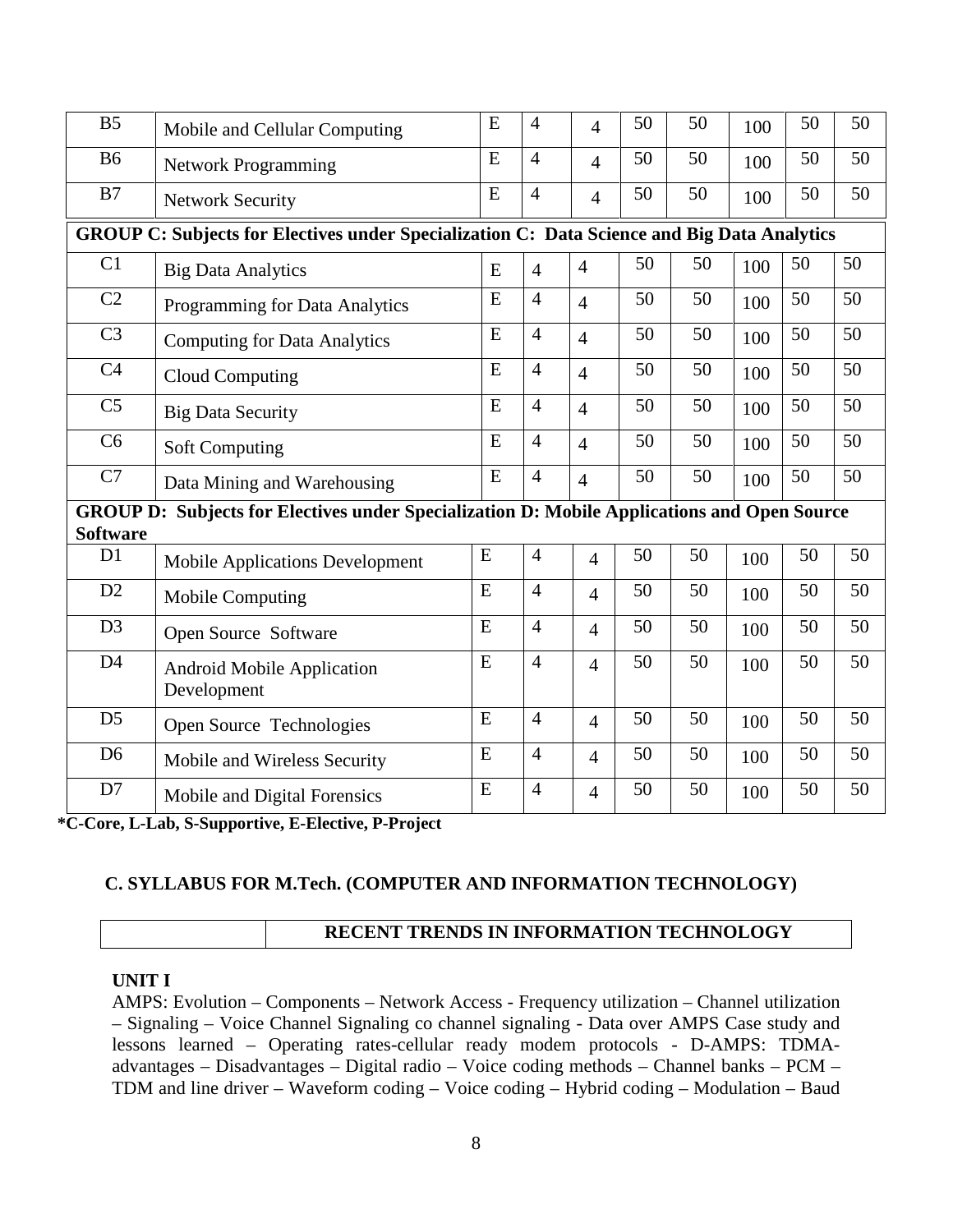rate- TDM operation – Frames – Time slot format – Digital channel traffic signaling – Control channel operations – the IS –136 digital control channel – PCS overview- Extended battery life – Frequency utilization – Logical channels – Super frames and hyper frames –the PCS layered model – PCS messaging – Modem operations.

### **UNIT II**

GSM : Frequency allocation – governing body – GSM services – voice transport – data services – bearer services – teleservices – supplementary services – the subscriber identity modulefrequency allocation –initial European GSM – united kingdom GSM – PCS 1900- TDMA operations- time slot utilization – speech coding – framing and channel organization – the GSM multiframe -data over GSM –modem incompatibility – adapter useinformation transfer modes – inbound data fax – data compression – short message service – features – utilization- SMS centers – using the internet - CDMA: CITA requirements – deployments – IS 95- comparison with AMPS and TDMA -capacity – frequency allocation – speech coding – channel structure – down link channels – up link channels –

### **UNIT III**

The WAP Protocol suite: Basic components – Architecture – Wireless Datagram Protocol - Port number use – The adaptation layer – Protocol operation – Wireless Transport Layer Security – Connection Management – Encryption support –Local Multipoint Distribution Service : Frequency allocation – Frequency Blocks, bands – Band width capacity – Architecture – Frequency considerations – The LMDS cell- Base station – the network interface unit – Access methods - Modulation- system capacity – FDMA –TDMA- Increasing cell capacity – LMDS advantages – Disadvantages.

#### **UNIT IV**

Multichannel multipoint distribution system : Frequency band – Potential Market –basic Architecture – Advantages of use – Potential Disadvantages – MDS –MMDS – Frequency Assignments – Transmission Methods – Multipath Communications – Minimizing Multipath Reflections - Blue Tooth - Wireless Lans: General characteristics – spread spectrum technology – applications- the IEEE 802.11 wireless LAN standard –initial effort –frequency selection – environments – architecture – operation – wireless home networking.

#### **UNIT V**

Introduction- Cloud Computing- Mobile Application- User Interfaces Analytics- 3D Printing- Advanced, pervasive and invisible analytics-Context-rich systems-Smart machines-Software defined applications and infrastructure-Web-scale IT-Risk-based security and self-protection. 5G- Fiber everywhere- virtualization, SDN & NFV- everywhere connectivity for IoT & IoE cognitive networks, big data- Cyber Security- green communications- smarter smart phones, connected sensors- network neutrality, internet governance- molecular communications.

#### **REFERENCE BOOKS**:

- 1. Information Technology by Cygansky, Prentice Hall of India. Edn. ASIA
- 2. "Wireless and mobile Networks Architecture," by Yi –Bing Lin & Imrich Chlamatac, John Wiley & Sons, 2001.
- 3. "Mobile & Personnel communicationSystems and Services", By Raj Pandya, Prentice Hall India, 2001.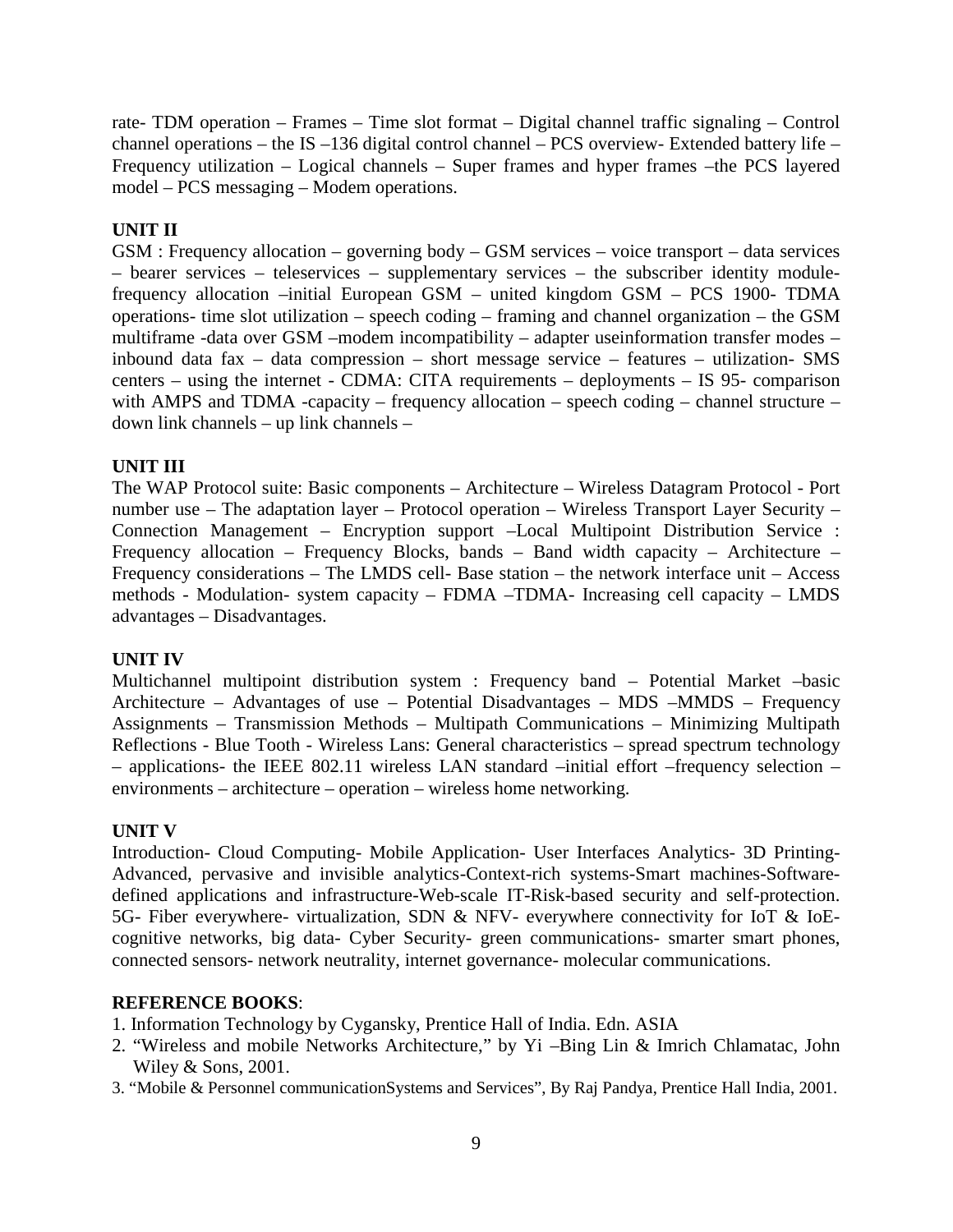# **ADVANCED COMPUTER ARCHITECTURE AND ORGANIZATION**

# **UNIT – I**

Computer types and classifications, functional units and their interconnections, buses, bus architecture, types of buses and bus arbitration. Register, bus and memory transfer. Processor organization, general register organization, stack organization and addressing modes. Control Unit - Instruction types, formats, instruction cycles and sub cycles (fetch and execute etc), micro operations, execution of a complete instruction. Hardwire and micro-programmed control, Basic Memory concept and hierarchy, semiconductor RAM /ROM memories, 2D & 2 1/2D memory, Cache memories, Auxiliary memories, Virtual memory, Input / Output, Peripheral devices, Modes of Data Transfer, Serial/ Parallel Communication

# **UNIT – II**

Parallel computer models: The state of computing, Multiprocessors and multicomputers, Multivector and SIMD computers, Architectural development tracks Program and network properties: Conditions of parallelism, Data and resource dependences, Hardware and software parallelism, Program partitioning and scheduling, Grain size and latency, Program flow mechanisms, Control flow versus data flow, Data flow architecture, Demand driven mechanisms, Comparisons of flow mechanisms

# **UNIT – III**

System Interconnect Architectures: Network properties and routing, Static interconnection networks, Dynamic interconnection Networks, Multiprocessor system interconnects, Hierarchical bus systems, Crossbar switch and multiport Memory, Multistage and combining network. Processors and Memory Hierarchy: Advanced processor technology, Instruction-set Architectures, CISC Scalar Processors, RISC Scalar Processors, Superscalar Processors, VLIW Architectures, Vector and Symbolic processors, Memory Technology: Hierarchical memory technology, Inclusion, Coherence and Locality, Memory capacity planning, Virtual Memory Technology

# **UNIT – IV**

Backplane Bus System: Backplane bus specification, Addressing and timing protocols, Arbitration transaction and interrupt, Cache addressing models, direct mapping and associative caches. Pipelining: Linear pipeline processor, Nonlinear pipeline processor, Instruction pipeline design, Mechanisms for instruction pipelining, Dynamic instruction scheduling, Branch handling techniques, Arithmetic Pipeline Design, Computer arithmetic principles, Static arithmetic pipeline, Multifunctional arithmetic pipelines

### **UNIT – V**

Vector Processing Principles: Vector instruction types, Vector-access memory schemes. Synchronous Parallel Processing: SIMD Architecture and Programming Principles, SIMD Computers and Performance Enhancement.

### **TEXT BOOKS:**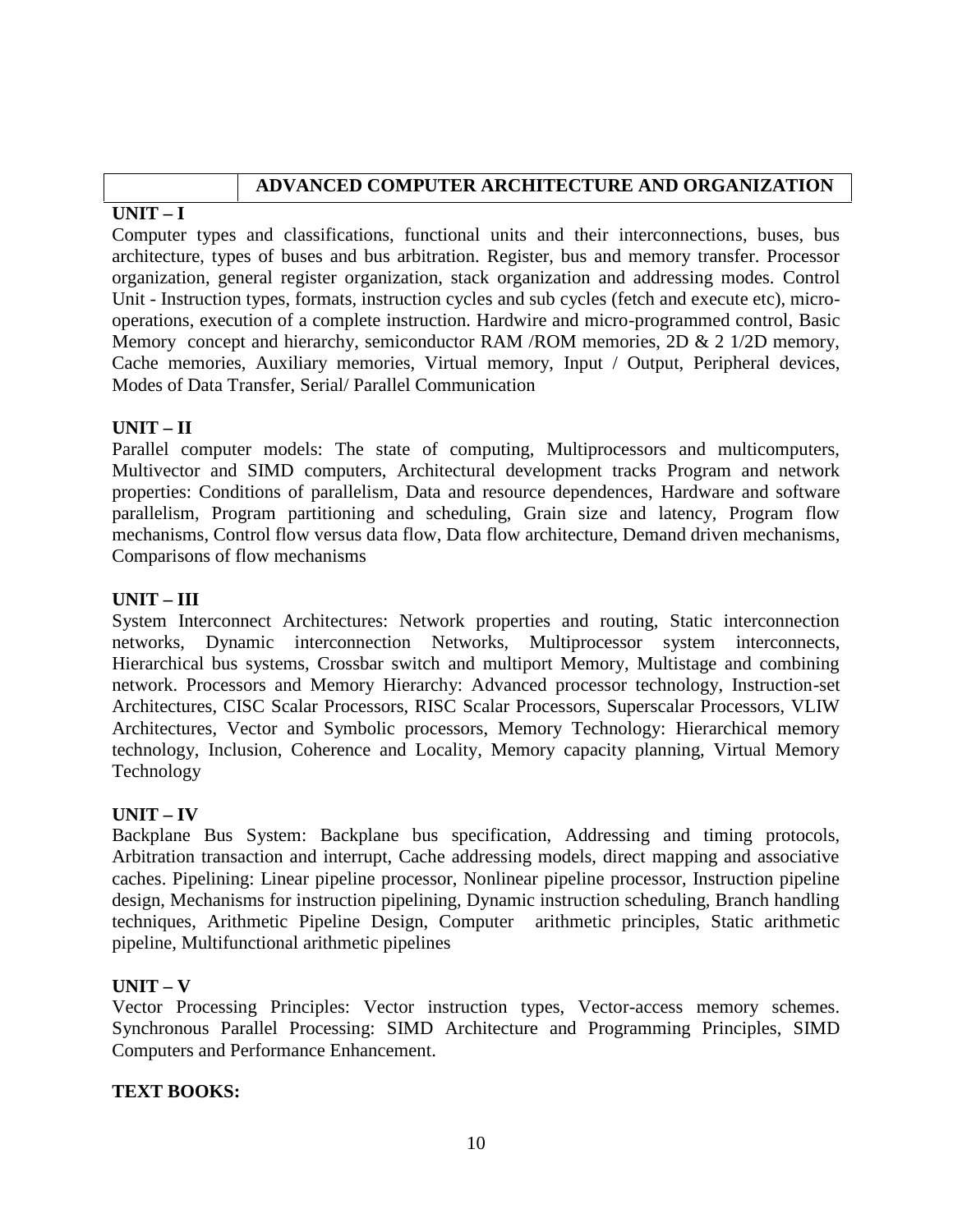1. Kai Hwang, "Advanced computer architecture"; TMH. 2000

2. D. A. Patterson and J. L. Hennessey, "Computer organization and design", Morgan Kaufmann, 2nd Ed. 2002.

#### **REFERENCES:**

- 1. J.P.Hayes, "computer Architecture and organization"; MGH. 1998
- 2. Harvey G.Cragon,"Memory System and Pipelined processors"; Narosa Publication,1998
- 3. V.Rajaranam&C.S.R.Murthy, "Parallel computer"; PHI. 2002
- 4. R.K.Ghose, RajanMoona&Phalguni Gupta, "Foundation of Parallel Processing", Narosa Publications, 2003
- 5. Kai Hwang and Zu, "Scalable Parallel Computers Architecture", MGH. 2001.
- 6. Stalling W, "Computer Organisation& Architecture", PHI. 2000
- 7.D.Sima, T.Fountain, P.Kasuk, "Advanced Computer Architecture-A Design space Approach,"Addison Wesley,1997.
- 8. M.J Flynn, "Computer Architecture, Pipelined and Parallel Processor Design"; Narosa Publishing. 1998
- 9. D.A.Patterson, J.L.Hennessy, "Computer Architecture :A quantitative approach"; Morgan Kauffmann feb,2002.
- 10. Hwan and Briggs, " Computer Architecture and Parallel Processing"; MGH. 1999.
- 11. Tannenbaum," Structured Computer Organization', PHI, 2002.
- 12. P Pal chaudhry, ' Computer Organization & Design', PHI, 2000.

#### **MODERN OPERATING SYSTEMS**

#### **UNIT I**

Operating System Strategies : Multiprogramming System – Batch Systems – Time Sharing Systems – Personal Computers and Work stations – Process Control and Real – time Systems – Networks – The Genesis of Modern operating Systems – Using the operating System : The Abstract Model of Computing – Resources (Windows NT files and POSIX files) – other Resources – Creating Processes in Unix and Windows NT –Threads (C Threads and Windows NT Threads)

#### **UNIT II**

Operating system organization: Factors in OS Design – Basic Functions – Basic Implementation Considerations – Device Management: Device Management Approaches – Buffering – Device Drivers – Device Management Approaches – Buffering – Device Drivers – Device Management issues – Process Management: The system view of Processes and Resources – Initialising the operating system – Process address spaces – The Process Abstraction – The Resource – Abstraction – Process Hierarchy.

#### **UNIT III**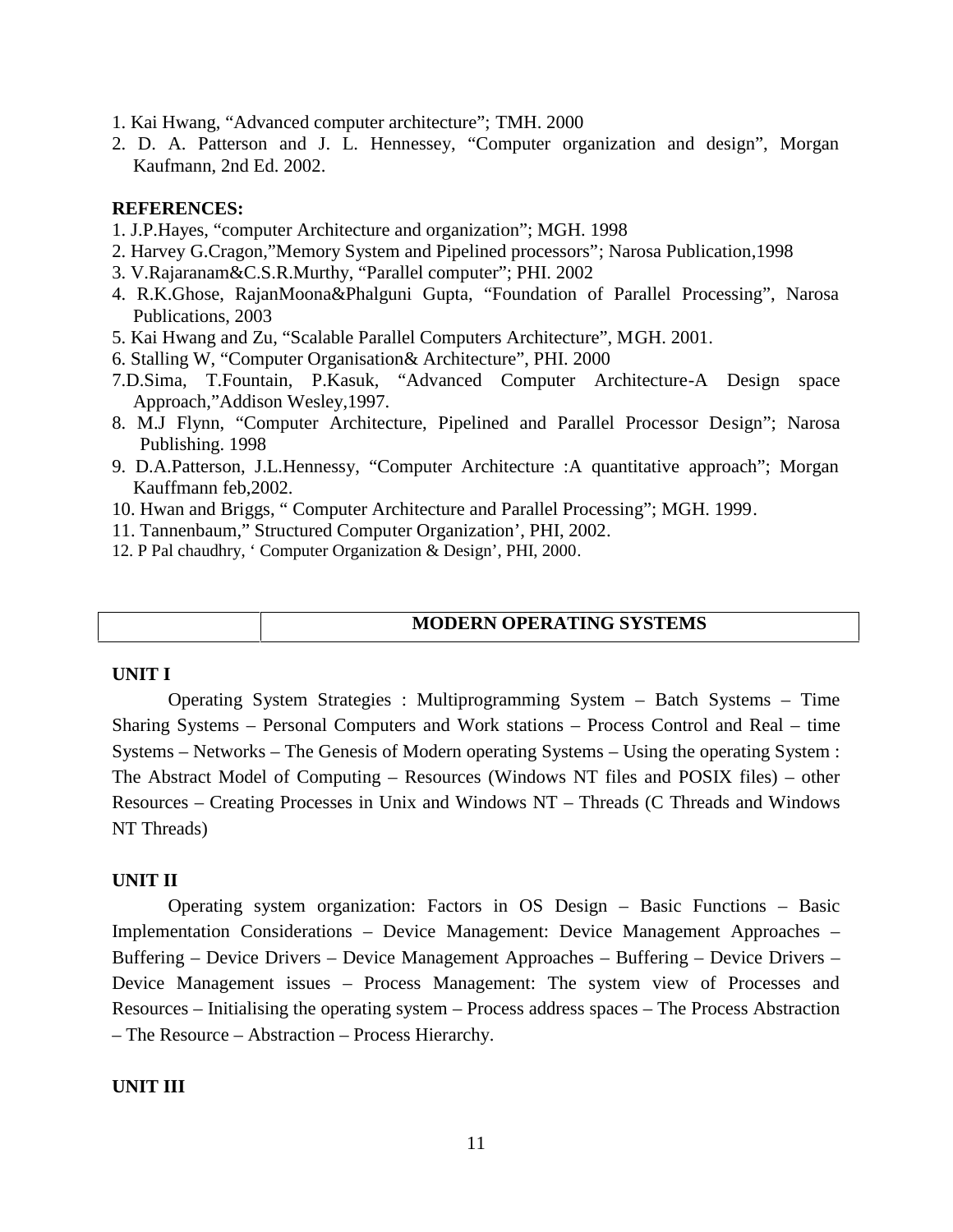Scheduling: Scheduling Mechanisms – Strategy Selection – Nonpreemptivestratigies – Preemptive Strategies – Basic Synchronization Principles: Interacting Processes – Coordinating Processes – Semaphores – Shared Memory Multiprocessors – High-level Sychronization: Alternative Synchronization Primitives – Monitors – Interprocess communication – Explicitly Ordering Event Execution.

#### **UNIT IV**

Deadlock: Preamble – System Deadlock Model – Prevention – Avoidance – Detection and Recovery – Memory Management: Basics – Memory Allocation – Dynamic Address Relocation – Memory Management Strageties – Virtual Memory: Address Translation – Paging – Static paging Algorithms – Dynamic Paging Algorithms – Segmentation.

#### **UNIT V**

File Management: Files – Low-level file Implementations – Supporting other storage Abstractions – Memory – Mapped Files – Directories – Directory Implementation – OS Protection and Security: Authentication – Internal Access Authorization and Implementation – Cryptography – Remote Files: Sharing Information across the Network – Remote Disk Systems – Remote File systems – File - level caching – Directory systems and Their Implementations.

#### **TEXT BOOK:**

1.Operating Systems, Gary Nutt – Addison Wesly – Third Edition.

#### **REFERENCE BOOKS:**

- 1. Milenekovie, "Operating System Concept", McGraw Hill, 2000
- 2. Peterson J.L Galvin and Silberschatz A, "Operating System Concepts ", Addision Wesley,2013.
- 3. Dietal, "An Introduction to Operating System", Addision Wesley, 1990.
- 4. Tannenbaum, "Operating System Design and Implementation", PHI,2010.

#### **UNIT I**

Mathematics Review, background model – Algorithm analysis – running time calculations – General rules – Solutions for the maximum subsequence sum problem – Logarithms in the running time – checking analysis.

#### **UNIT II**

Abstract Data Type  $(ADT)$  – List  $ADT$  – Array implementation of lists – Linked List – Doubly and circularly linked lists – Stack  $ADT - Queue$   $ADT - Trees$ : Binary trees – Binary search trees.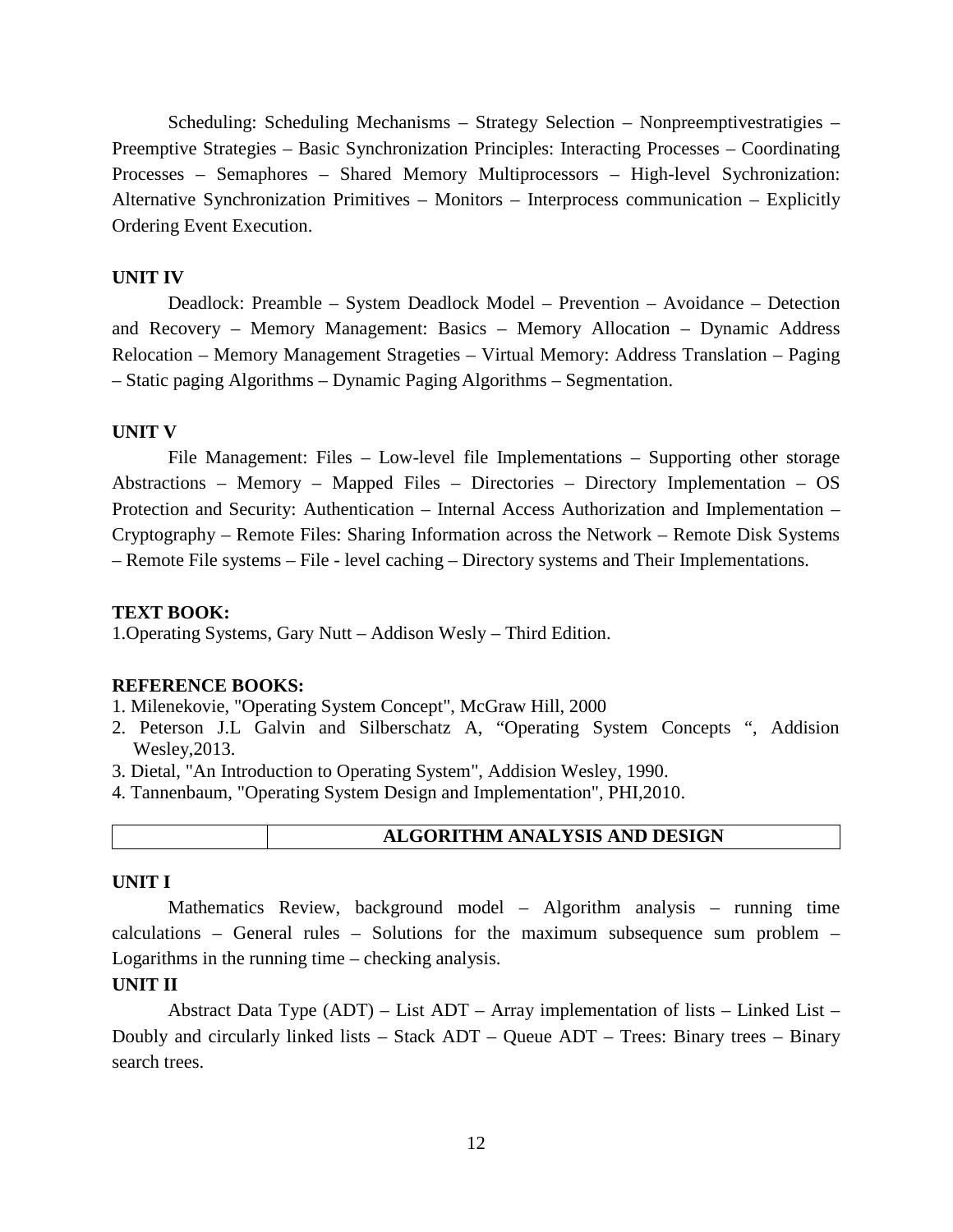#### **UNIT III**

Hashing: Hash function – open Hashing – Closed Hashing – Priority Queues (Heaps): Binary Heap – Applications of priority queues Sorting: Insertion Sort – Shell Sort – Heapsort – Mergesort – Quickesort.

#### **UNIT IV**

Graph Algorithms: Topological sort – Shortest Path algorithms – Network Flow Problems – Minimum Spanning tree – Application of DFS.

#### **UNITV**

Algorithm Design Techniques – Geedy Algorithms: Scheduling problem – Huffman codes – Approximate bin packing – Divide and Conquer: Running time of Divide and Conquer algorithms – Closest – Points problem – The selection problem – Theoretical Improvements for Arithmetic Problems.

#### **REFERENCES:**

- 1. Data Structures and Algorithms Analysis in C++ Mark Allen Weiss: Pearson Education Asia
- 2. Data Structures, Algorithms and Applications in C++ Sahni : McGraw Hill Publication.

#### **OBJECT ORIENTED PROGRAMMING**

#### **UNIT I**

Object oriented programming concepts, Importance over Structured Programming – objects classes- methods and messages-abstraction and encapsulation-inheritance- abstract classes polymorphism.

#### **UNIT II**

Introduction to C++- objects-classes- constructors and destructors- Operator overloading – Functions, Returning values from functions, function overloading, friend functions- type conversions- templates - Inheritance – virtual functions-.

#### **UNIT III**

Encapsulation, Abstraction, Exception handling - Streams and formatted  $I/O$  – file handling – namespaces – String Objects - standard template library, Inheritance-Single, Mulilevel and Hierarchical Inheritance.

#### **UNIT IV**

Introduction to JAVA, bytecode, virtual machines – objects – classes – Javadoc – packages – Arrays – Strings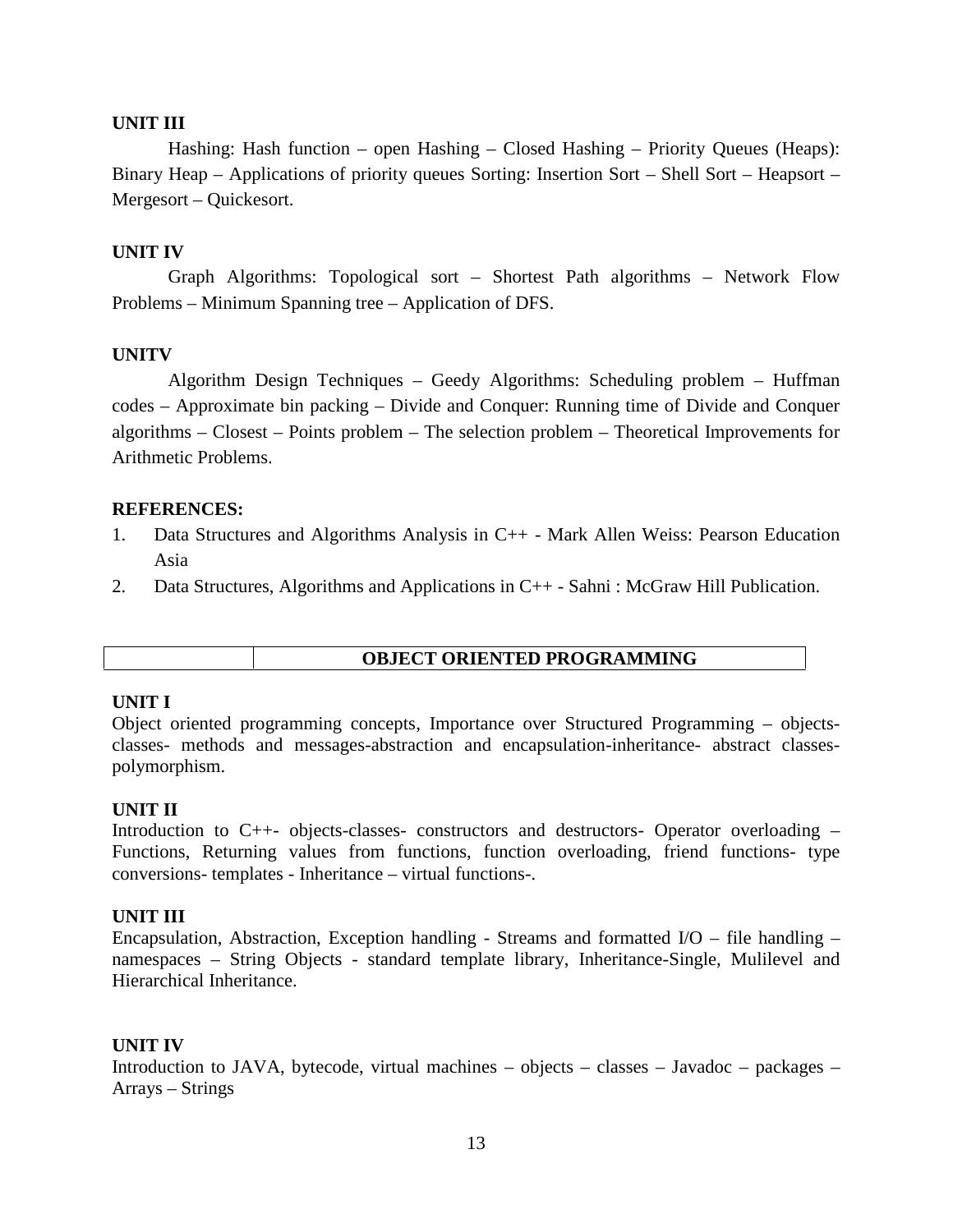#### **UNIT V**

Inheritance – interfaces and inner classes - exception handling – threads - Streams and I/O, Event handling, Applets

#### **TEXT BOOKS**

- 1. B. Trivedi, "Programming with ANSI C++", Oxford University Press, 2007.
- 2. Cay S. Horstmann, Gary Cornell, "Core JAVA volume 1", Eighth Edition, Pearson Education, 2008.
- 3. Object Oriented Programming in C++, Pearson.
- 4. Java the complete reference, Herbert schildt, TMH

### **REFERENCE BOOKS**

- 1. ISRD Group, "Introduction to Object-oriented Programming and C++", Tata McGraw- Hill Publishing Company Ltd., 2007.
- 2. ISRD Group, "Introduction to Object-oriented programming through Java", Tata McGraw-Hill Publishing Company Ltd., 2007.
- 3. S. B. Lippman, Josee Lajoie, Barbara E. Moo, "C++ Premier", Fourth Edition, Pearson Education, 2005.
- 4. D. S. Malik, "C++ Programming: From Problem Analysis to Program Design", Third Edition, Thomson Course Technology, 2007.
- 5. C. Thomas Wu, "An introduction to Object-oriented programming with Java", Fourth Edition, Tata McGraw-Hill Publishing Company Ltd., 2006.

# **SOFTWARE DESIGN AND DEVELOPMENT LABORATORY**

1. Read an integer from the keyboard and print it out if  $(n = > n_{min} AND n \le n_{max})$  using SPIM.

2. Using SPIM Read an integer from the keyboard and print out the following as per switch-case statement

Switch (n)

 $\{ n \leq 10 \text{ print } "not a lot" \}$ 

- $n == 12$  print "a dozen"
- n == 13 print "a baker's dozen"
- $n == 20$  print "a score"
- $n \geq 100$  print "lots and lots"

 $n := 42$  print "integer"

otherwise print "you have the answer!"}

3. Using SPIM read a string from the keyboard and count the number of letters. Use the equivalent of following for loop

to count number of chars.

**for** (s1=0; str[s1] != '\n'; ++s1)

4. Print out a line of characters using simple procedure call using SPIM.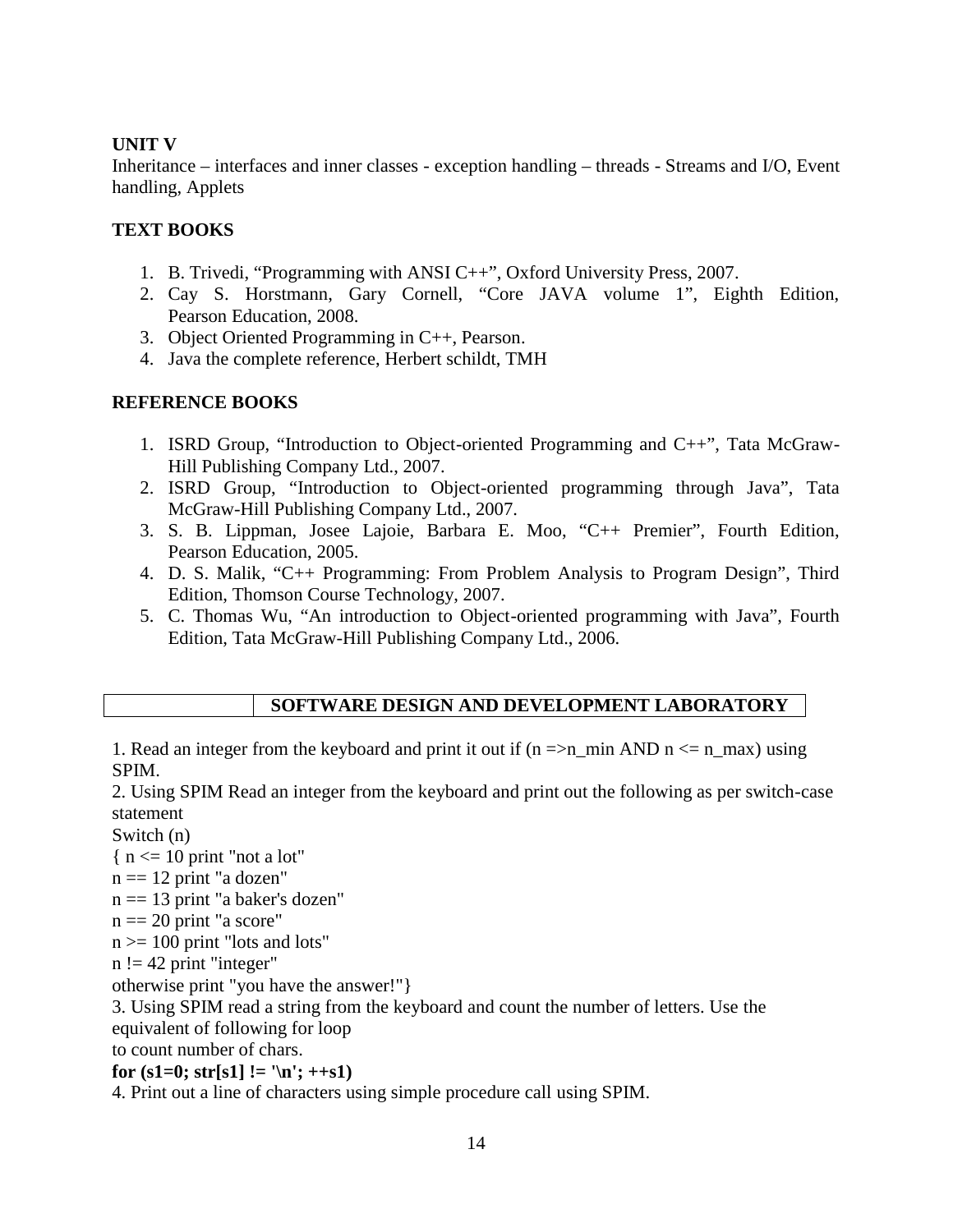5. Print out a triangle of characters using recursive procedure call using SPIM.

- 6. Print factorial of a number using recursion using SPIM.
- 7. Parallel implementation Cache maemory.

8. Performing operations of Binary Adders: Half Adder, Full Adder.

9. Simulation of the CPU scheduling algorithms a) Round Robin b) SJF c) FCFS d) Priority

10. Simulation of MUTEX and SEMAPHORES.

11. Implementation of Deadlock Detection/Avoidance/Prevention in Distributed Systems.

- 12. Implementation of D\* algorithm with spatial data structures.
- 13. Implement program using different forms of inheritance in C++.
- 14. Write a C++ program for Insertion Sort.
- 15. Write a C++ program for Merge sort.
- 16. Write a C++ program to implement the concept of virtual base class.
- 17. Implement Divide and Conquer Algorithm to sum an array in C++.
- 18. Implementation of VOIP.
- 19. Write a program in C to encrypt 64-bit text using DES algorithm.
- 20. Implementation of CRC algorithm in C.
- 21. Implementation of Real-Time Scheduling over the exiting Network/Distributed Systems.
- 22. Implementation of Dynamic Multicasting with Concurrency Control

# **DATA AND COMPUTER COMMUNICATION**

### **UNIT I**

Fundamentals of Data Communications , Data Networks, and the Internet - Data Communications and Networking for Today's Enterprise - A Communications Model - Data Communications - Networks - The Internet - Protocol Architecture, TCP/IP, and Internet-Based Applications -The TCP/IP Protocol Architecture - Multimedia - Data Transmission - Concepts and Terminology - Analog and Digital Data Transmission -Transmission Impairments - Channel Capacity

# **UNITII**

Transmission Media- Guided Transmission Media -Wireless Transmission - Wireless Propagation - Signal Encoding Techniques - Digital Data, Digital Signals - Digital Data, Analog Signals - Analog Data, Digital Signals - Error Detection and Correction - Types of Errors - Error Detection - Parity Check - The Internet Checksum -Cyclic Redundancy Check (CRC) - Forward Error Correction - Data Link Control Protocols –Flow Control - Error Control - High-Level Data Link Control (HDLC)- Multiplexing - Frequency-Division Multiplexing - Synchronous Time- Division Multiplexing -Cable Modem - Asymmetric Digital Subscriber Line - xDSL - Multiple Channel Access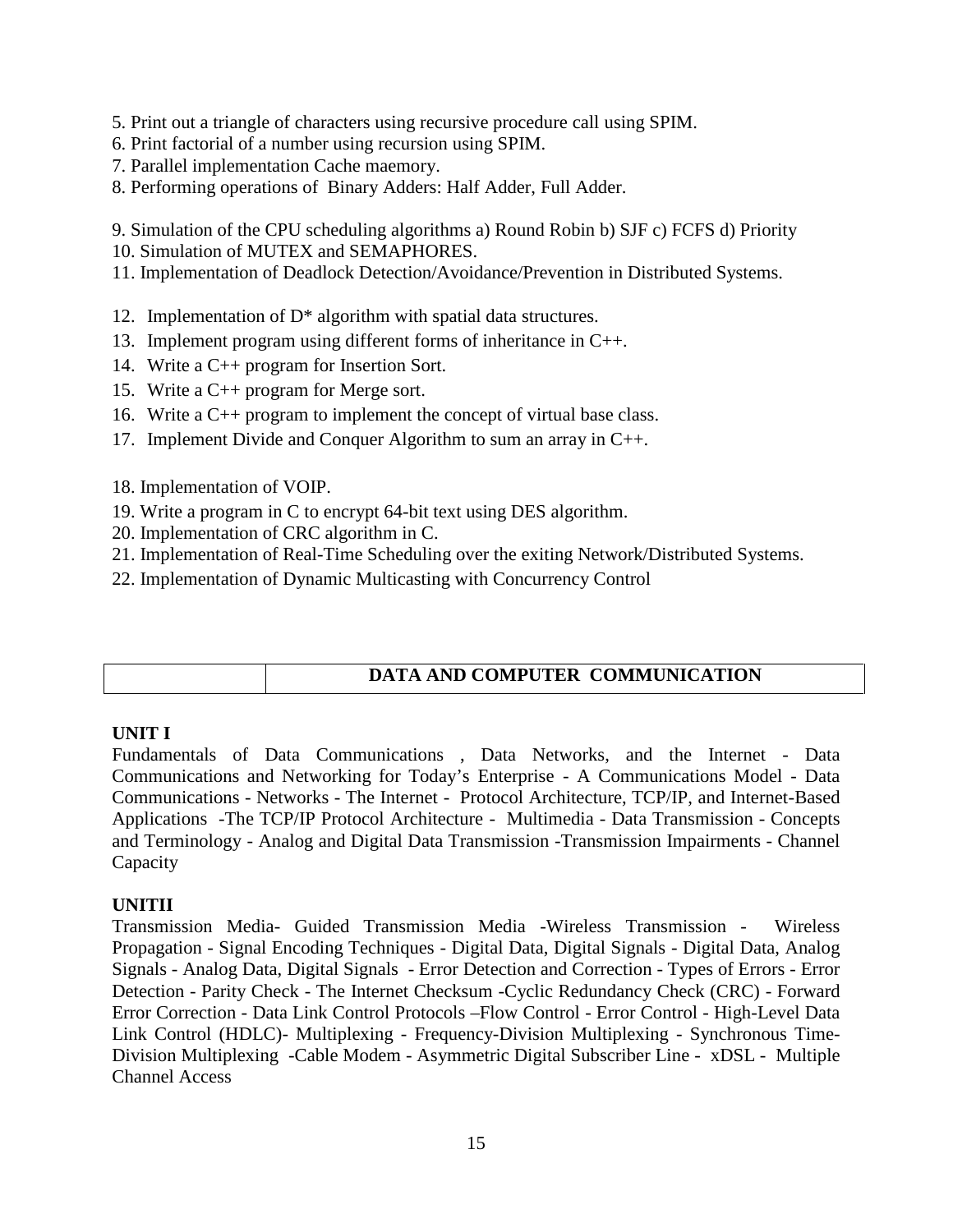#### **UNIT III**

Wide Area Networks - Switched Communications Networks - Circuit-Switching Networks - Circuit-Switching Concepts - Softswitch Architecture - Packet-Switching Principles - Asynchronous Transfer Mode - Cellular Wireless Networks - Local Area Network - Ethernet – Wireless LANs - Internet and Transport Protocol - Principles of Internetworking - Internet Protocol Operation - Internet Protocol -IPv6 - Virtual Private Networks and IP Security - Transport Protocols

#### **UNIT IV**

Advanced Topics in Communications and Networking - Advanced Data Communications - Analog Data, Analog Signals - Forward Error-Correcting Codes - ARQ Performance Issues - Wireless Transmission Techniques - MIMO Antennas - OFDM, OFDMA, and SC-FDMA - Spread Spectrum - Direct Sequence Spread Spectrum - Code Division Multiple Access - Wireless Networks - Fixed Broadband Wireless Access - WiMAX/IEEE 802.16 - Bluetooth Overview -Bluetooth Radio Specification - Bluetooth Baseband Specification - Bluetooth Logical Link Control and Adaptation Protocol

#### **UNIT V**

Routing - Routing in Packet-Switching Networks - Internet Routing Protocols -Least-Cost Algorithms - Congestion Control - Effects of Congestion - Congestion Control - Traffic Management - Congestion Control in Packet-Switching Networks - TCP Congestion Control - Datagram Congestion Control Protocol -Internetwork Operation - Multicasting - Software- Defined Networks - OpenFlow - Mobile IP - Dynamic Host Configuration Protocol - Internetwork Quality of Service – Multiprotocol Label Switching - Internet Applications - Electronic Mail, DNS, and HTTP - Electronic Mail—SMTP and MIME -Internet Directory Service: DNS - Web Access and HTTP.

#### **TEXT BOOK**:

1. Data and Computer Communications, William Stallings, Tenth Edition, Pearson Publications, 2014.

#### **REFERENCE BOOKS**:

- 1. Data Communications and Computer Networks, 7th Edition , Curt M. White, 2013
- 2. Data Communication and Networking, 5th Edition, Behrouz A. Forouzan, McGraw-Hill Education, 2012

#### **ADVANCED DATABASE MANAGEMENT SYSTEMS**

#### **UNIT I**

Introduction to Database Systems: Advantages of DBMS – Describing and Storing Data in a DBMS - Queries in a DBMS – Transaction Management – Structure of a DBMS The Entity – Relationship Model: Overview of Database Design - Entities, Attributes and Entity Sets – Relationship Sets – Additional Features of the ER Model – Conceptual Databases Design with the ER Model - Conceptual Design for Large Enterprises. The Relational Model: Introduction to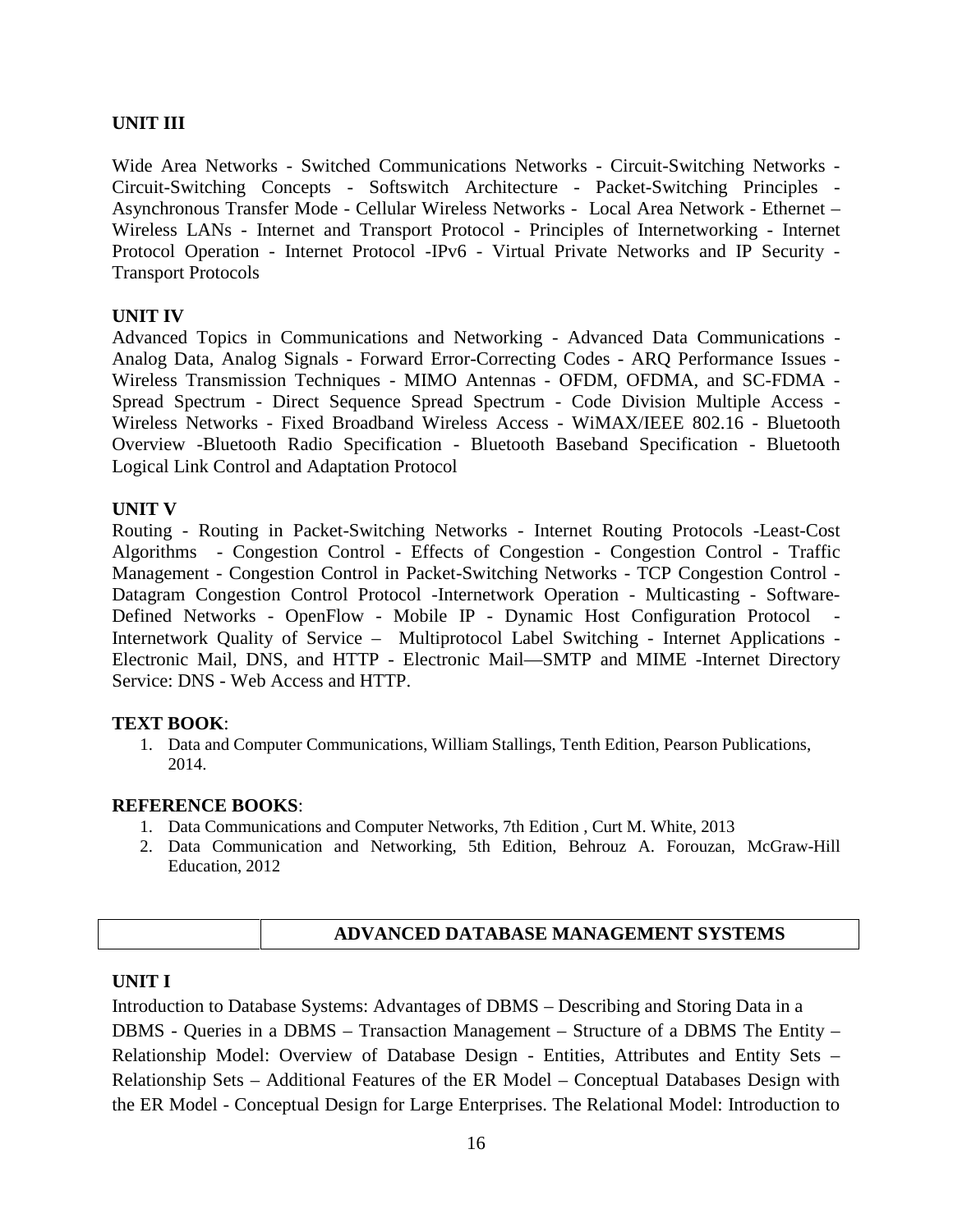the Relational Model - Integrity Constraints Over Relations - Enforcing Integrity Constraints - Querying Relational Data - Logical Database Design: ER to Relational - Introduction to Views – Destroying/Altering Tables and Views.

### **UNIT II**

Relational Algebra and Calculus: Preliminaries - Relational Algebra - Relational Calculus -Expressive Power of Algebra and Calculus. SQL Queries: Fundamentals-Form of the basic SQL Query – Nested Queries –Aggregate Operators-Designing Active Databases-Overview of transaction management: ACID Properties-Transaction and Schedule-Concurrent Execution- Lock based Concurrency-Performance of Locking –Introduction to Crash Recovery.

# **UNIT III**

Parallel and distributed databases- architectures for parallel databases - parallel query evaluation – data portioning – parallelizing sequential operator evolution code parallelizing individual operations – bulk loading and scanning architecture. Sorting-Joins-Parallel Query Optimization-Introduction to Distributed Databases. Types of Distributed Databases- Distributed DBMS Architectures-Client-Server Systems-Collaborating Server Systems- Middleware Systems- Storing Data in a Distributed DBMS-Fragmentation-Replication- Distributed Catalog Management- Naming Objects-Catalog Structure-Distributed Data Independence- Distributed Query Processing- Non-join Queries in a Distributed DBMS-Joins

In a Distributed DBMS- Cost-Based Query Optimization-Updating Distributed Data synchronous Replication-Asynchronous Replication-Introduction to Distributed Transactions. Distributed Concurrency Control-Distributed Deadlock-Distributed Recovery- Normal Execution and Commit Protocols-Restart after a Failure-Two-Phase Commit Revisited-Three-phase Commit

# **UNIT IV**

Schema Refinement and Normal Forms: Introduction to Schema Refinement-Functional Dependencies-Reasoning about FDs-Normal Forms-Properties of Decomposition- Normalization-Schema refinement in Database Design-Other kinds of Dependencies

### **UNIT V**

OBJECT-DATABASE SYSTEMS: New Data Types- Defined Abstract Data Types- Defining Methods of an ADT-structured Types-Manipulating Data of Structured Types- Object Identity, and Reference Types- Notions of Equality-Dereferencing Reference Types- Inheritance- Defining Types with Inheritance- Binding of Methods- Collection Hierarchies, Type Extents, and Queries -Database Design for an ORDBMS-Structured Types and ADTs- Object Identity- Extending the ER Model-Using Nested Collections-New Challenges in Implementing an ORDBMS- Storage and Access Methods- Query Processing-Query Optimization.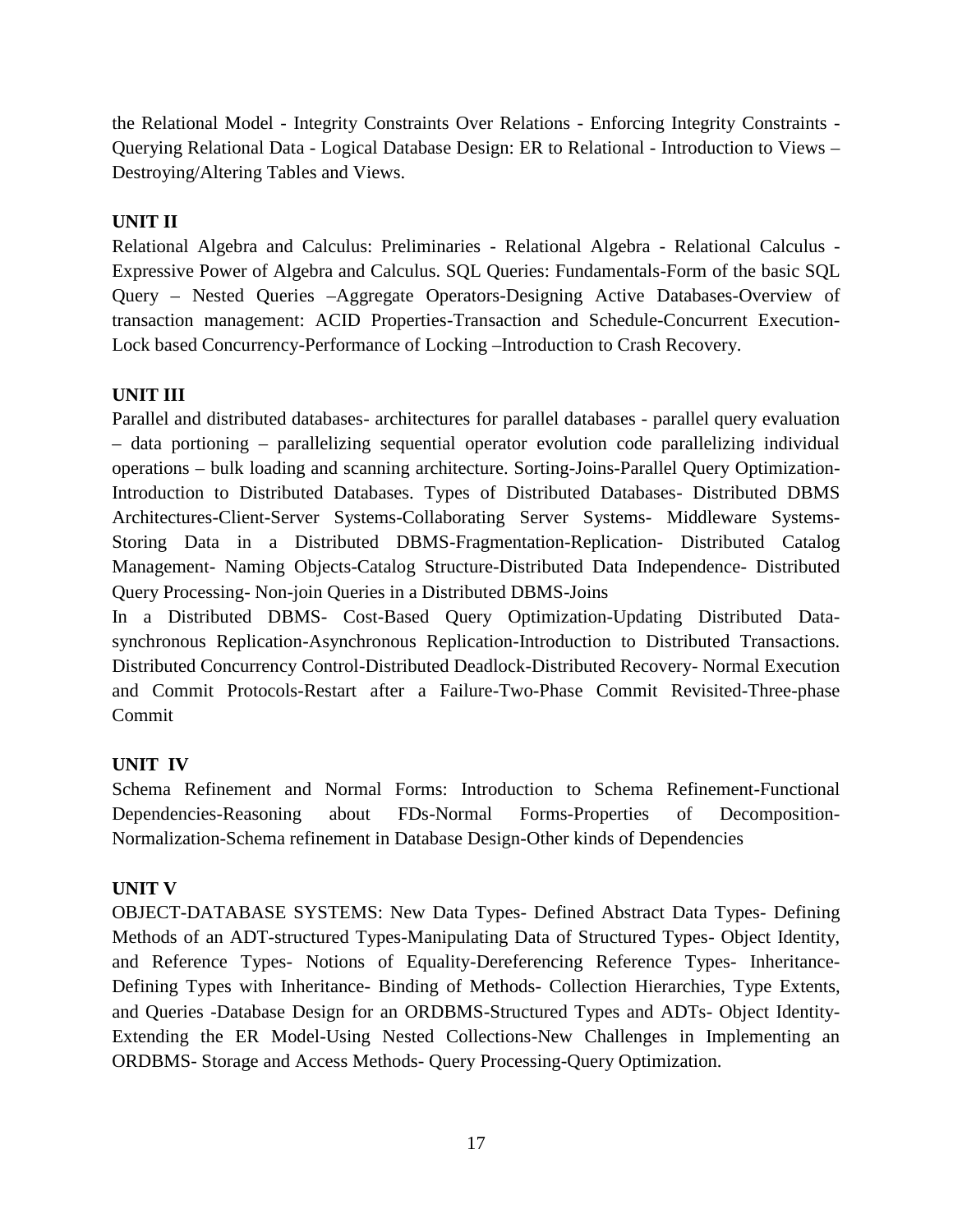#### **REFERENCES:**

- 1. DATA BASE MANAGEMENT SYSTEMS, Second Edition, Raghu Ramakrishnan, Johannes Gehrke, McGraw Hill International, 2006.
- 2. Data Base Management Systems, Elmashree&Navathe, Pearson Education Asia, 2008.
- 3. Data Base System Concepts, Schilbertz& Henry Korth, 4th Edition, McGraw Hill Publications, 2008.

#### **ADVANCED COMPUTER GRAPHICS AND MULTIMEDIA**

#### **UNIT – I**

Basic raster graphics algorithms for drawing 2 D Primitives liner, circles, ellipses, arcs, clipping, clipping circles, ellipses & polygon.

#### **UNIT – II**

Polygon Meshes in 3D, curves, cubic & surfaces, Solid modeling.Geometric Transformation: 2D, 3D transformations, window to viewport transformations, acromatic and color models. Graphics Hardware: Hardcopy & display techniques, Input devices, image scanners.

#### **UNIT – III**

Shading Tech: Transparency, Shadows, Object reflection, Gouraud&Phong shading techniques. Visible surface determination techniques for visible line determination, Z-buffer algorithm, scanline algorithm, visible surfaces ray-tracing,and recursive ray tracing, radio-city methods.

#### **UNIT – IV**

Procedural models, fractals, grammar-based models, multi-particle system, volume rendering. Definition of multimedia, multimedia, hardware, software applications and software environments - Media Types - Analog and digital video, digital audio, music and animation - Analog & Digital video - Memory storage - Basic tools - Authoring tools.

#### **UNIT – V**

Building blocks text - hypertext - sound - sound cards - standards - image - image types - image compression, rle, jpeg, mpeg - fractal and wavelet compressions - image file types - animation capture and playback techniques. Multimedia environments, multimedia programming, advanced multimedia moving pictures - techniques realistic image synthesis, virtual reality - full motion digital video - video capture techniques - multimedia networks - desktop video conferencing future multimedia.

#### **TEXT BOOKS:**

- 1. Computer Graphics ,Schaum Series by Lipschutz (MC Graw Hill),2000
- 2. Hearn and P. Baker. Computer Graphics, Prentice Hall,1997
- 3. C.Graphics by YashwantKanetkar,2003
- 4. Foley et. al., "Computer Graphics Principles& practice", 2nd ed. AWL.,2000.

#### **REFERENCES:**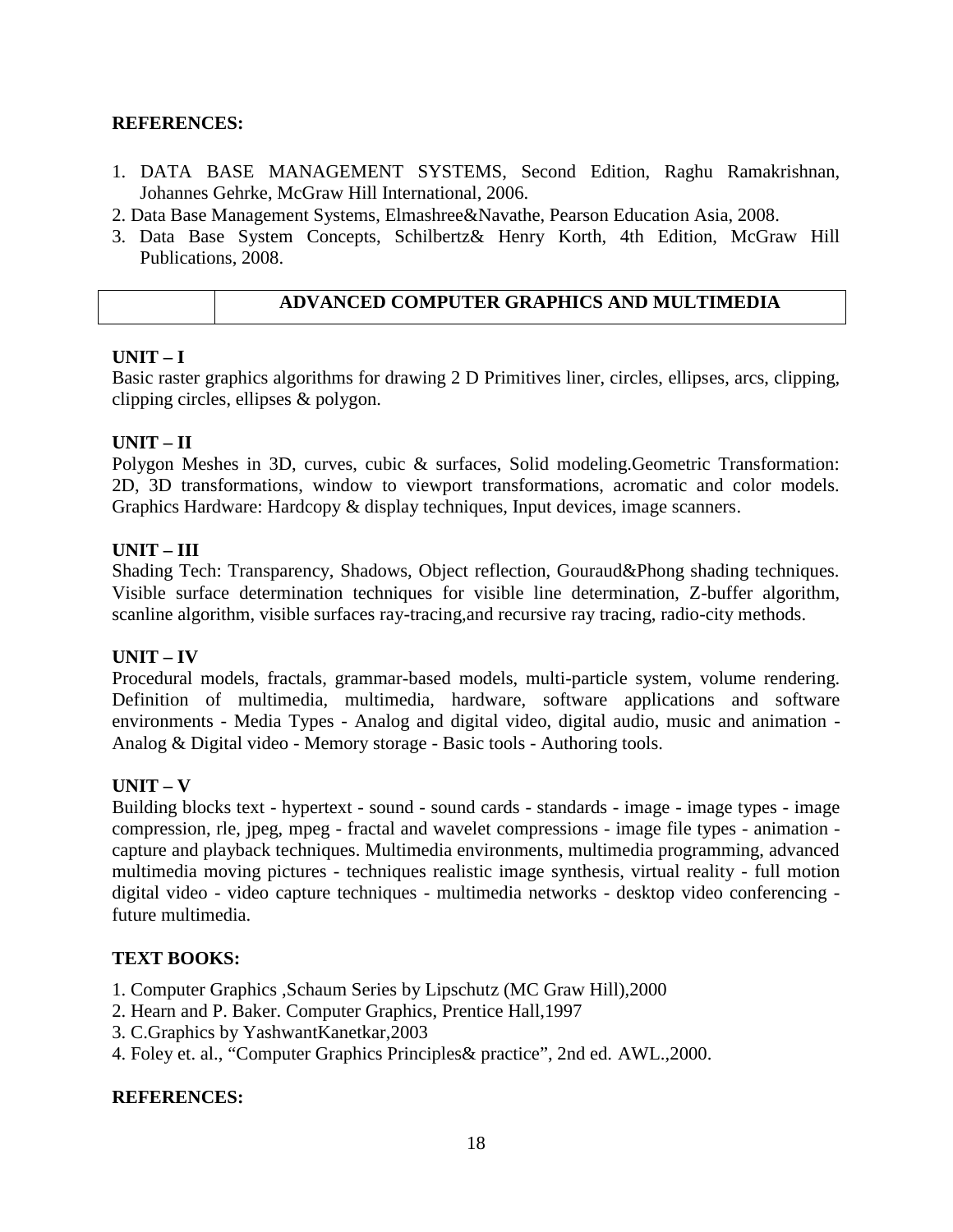- 1. R.H. Bartels, J.C. Beatty and B.A. Barsky, "An Introduction to Splines for use in Computer Graphics and Geometric Modeling", Morgan Kaufmann Publishers Inc., 1987.
- 2. C.E. Leiserson, T.H. Cormen and R.L. Rivest, "Introduction to Algorithms", McGraw-Hill Book Company, 1990.
- 3. W. Newman and R. Sproul, "Principles of Interactive Computer Graphics, McGraw-Hill, 1973.
- 4. R. Plastock and G. Kalley, "Theory and Problems of Computer Graphics", Schaum's Series, McGraw Hill, 1986.
- 5. F.P. Preparata and M.I. Shamos, "Computational Geometry: An Introduction", Springer- Verlag New York Inc., 1985.
- 6. D. Rogers and J. Adams, "Mathematical Elements for Computer Graphics", MacGraw-Hill International Edition, 1989
- 7. David F. Rogers, "Procedural Elements for Computer Graphics", McGraw Hill Book Company, 1985.
- 8. Alan Watt and Mark Watt, "Advanced Animation and Rendering Techniques", Addison- Wesley, 1992.
- 9. David F. Rogers, Procedural Elements for Computer Graphics, McGraw Hill Book Company.
- 10**.** Multimedia Programming Objects, Environments & Framework Simon J. Gibbs, Dionysios C. Tsischritziz (Addison-Wesley Publishing Co.)
- 11. Multimedia Bible Winn L. Rosch, Sams
- 12. Multimedia Computing Mathew E. Hodger& Russel M. Sasnett, Addison Wesley.

### **SPECIALIZATION BASED PROGRAMMING LABORATORY**

The lab exercises for different specializations shall be decided by the respective faculty member based on current trends in that area.

### **ENGINEERING RESEARCH METHODOLOGY**

#### **UNIT I:**

Basic research methodology: Objectives and Motivation in Research - Types of Research - Approaches and Significance of Research - Research Methodology versus Research Methods- Research Process-Finding a Research Advisor/Guide, What to Look for in a Potential

Research Advisor/Guide, How to Find an Advisor/Guide, The Advisor-Advisee Relationship;Finding a Topic and Beginning Research, Getting Research Ideas, How to be an Active Reader and Listener, Getting Exposed to Research, Directed Study; Formulating the Research Problem: Develop the Nucleus of an Idea, Extensive Literature Survey: A Trap to Avoid, Choosing an Idea, Stay Active - Measure of Good Research - Common Problems for Researchers

### **UNIT II:**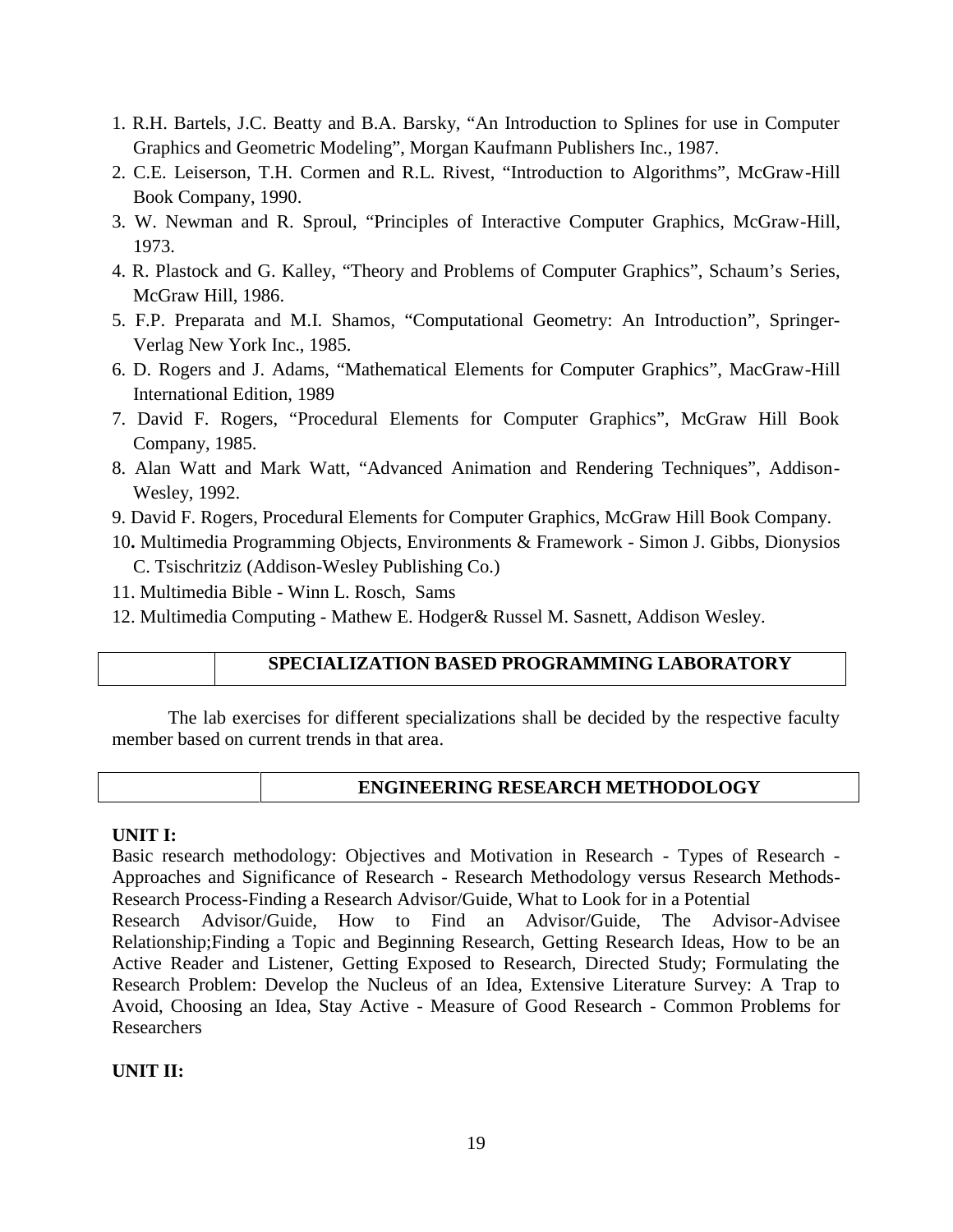Overview of the Theory of Science and history of scientific research - Overview of Research Methodology for Engineering Research - Science versus Engineering - Distinct perspectives of goals Research methodology for circuit branches: Formulating the Research Problem -Research Design - Evolution of Computing Research

#### **UNIT III:**

Research Methods for Engineering Research - History of ideas in computing – Measurements based research methods in computer engineering - Measurements based research methods in Signal and Image Processing, Graphics, Vision and Pattern Recognition - Deductive Methods in Computing Science

#### **UNIT IV:**

Deductive Methods in Signal and Image Processing, Graphics, Vision and Pattern Recognition - Inductive Methods in Computing Science - Inductive Methods in Signal and Image Processing, Graphics, Vision and Pattern Recognition - Building Models – Simulation

#### **UNIT V:**

Searching for scientific papers - Writing and pRecentation of a research paper for a conference or journal - Review and opposition of engineering/scientific research papers - Writing a good thesis: Research report writing - Converting your research thesis into a monograph – Research education, the research society and research policy

#### **TEXT AND REFERENCE:**

1. Lecture Notes by Prof. Dr. Krishnan Nallaperumal on "Engineering Research Methodology - A Computer Science and Engineering and Information Technology Perspective.

| MINI DDAIRAT<br><b>EXECUTE LA LA LITTAL</b> |  |
|---------------------------------------------|--|
|                                             |  |

The mini-project shall be based on the chosen specialization. Internal Marks will be an average of the marks obtained from the three reviews conducted periodically by the Project Supervisor.

The student's Project Supervisor and the External examiners assigned by the HOD / projects coordinator of the department will conduct the External project presentation. The project presentation session shall be an open house session.

Objective of this course is to facilitate transfer of knowledge acquired by a student to a field of his chosen specialization for application to solving a problem. The Co-ordinator of Students' Project works from the department shall coordinate this course. Student is expected to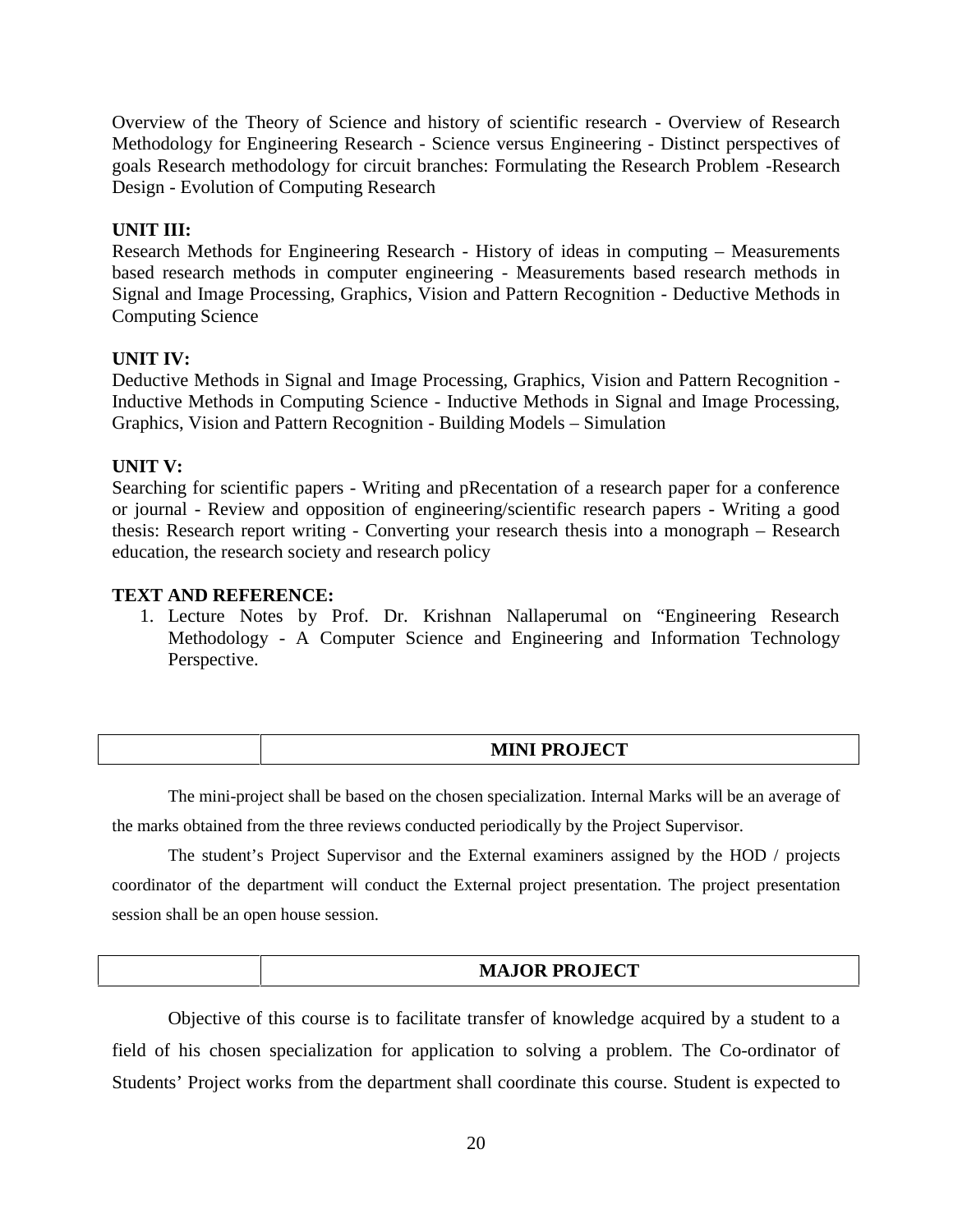collect and study relevant material under mentorship of a Project Supervisor, identify a suitable problem and propose methodology towards its solution. Alternately a student can explore hardware / software implementation of existing solution(s).

The student will be tested for his understanding of basic principles of the core Specializations. The internal assessment for a total of 50 marks will be made by Project Supervisor. The Project Supervisor will conduct three reviews in each level of progress. On completion of the work, a thesis report should be prepared in the prescribed format and submitted to the department. The end-semester university examination, which carries a total of 50 marks, will have a thesis presentation and a Viva-Voce examination conducted by a committee of one external examiner and one internal examiner appointed by the HOD/Professor/ Co-ordinator of Students' Project works.

# **GROUP A: SUBJECTS FOR ELECTIVES UNDER SPECIALIZATION A**

# **A1 ADVANCED DIGITAL SIGNAL AND IMAGE PROCESSNG**

#### **UNIT I**

Signals and signal Processing, characterization & classification of signals, typical Signal Processing operations, example of typical Signals, typical Signals Processing applications. Time Domain Representation of Signals & Systems- Discrete Time Signals, Operations on Sequences, Linear shift-invariant systems, Frequency domain representation of discrete-time systems, symmetry properties of the Fourier transform. Discrete Fourier Transform (DFT) & its properties, computation of the DFT of real sequences.

### **UNIT II**

Digital Image Fundamentals: Fundamental steps in Image Processing –Components of Image Processing System-Image Sampling and Quantization-Basic Relationships between Pixels. Image Enhancement in Spatial Domain: Basic Gray level Transformations-Histogram Processing- Enhancements using Arithmetic/logic Operations-Basics of Special Filtering- Smoothening Filters-Sharpening Filters.

### **UNIT III**

Image Enhancements in the Frequency domain : Smoothening Filters-Sharpening Filters- Homomorhic Filters - Image Restoration: Degradation model –Noise Models-Restoration in the presence of Noise- Wiener Filter. Color Image Processing : Color Fundamentals-Color Models- Basics of full Color image Processing-Color Transformations.

### **UNIT IV**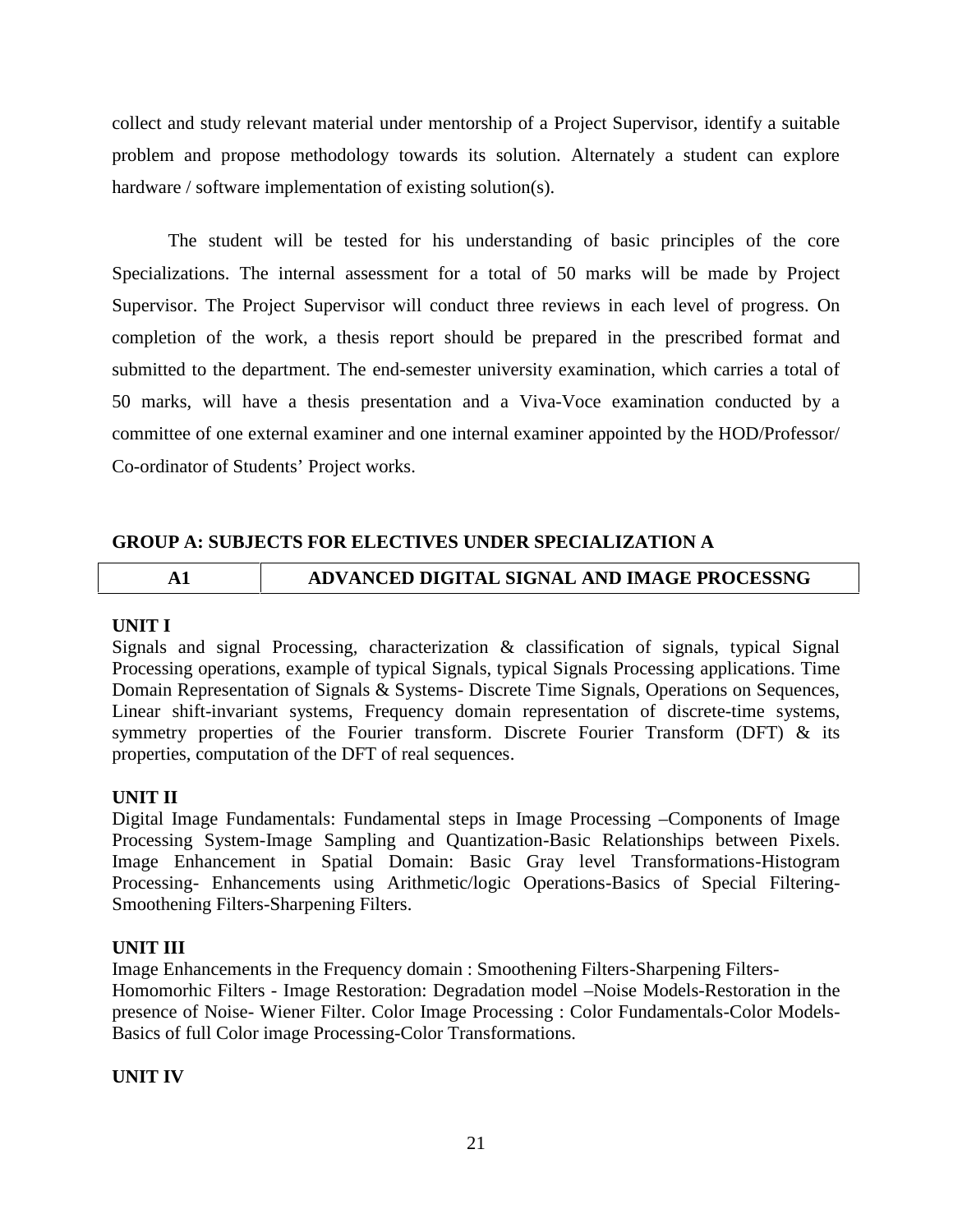Wavelets and Multi-resolution Processing: Image Pyramids and Sub band Coding – Wavelet Transform in one dimension- FWT. Image Compressions: Fundamentals – Image Compression models – Elements of Information Theory – Error – Free Compression – Lossy compression.

# **UNIT V**

Image segmentation: Detection of discontinuities – Edge linking and Boundary detection – Thresholding – Region Orientation Segmentation – use of motion in segmentation. Morphological Image Processing: Basic Binary morphological Operations. Basic grayscale morphological Operations. Representation and Description: Representation-Boundary Descriptors.

### **REFERENCES:**

- 1. Refael C. Gonzalez & Richard E. Woods Digital Image Processing, Addison Wesley publication corporation, 2008
- 2. Image Processing Analysis, and Machine Vision, Milan Sonka,
- 3. Alan V. Oppenheim & Ronald W. Schafer, " Digital Signal Processing" PHI, 2002
- 4. Sanjit K. Mitra, " Digital Signal Processing: A computer based approach" TMH, Second Edition, 2003

|  | PATTERN RECOGNITION AND IMAGE ANALYSIS |
|--|----------------------------------------|
|--|----------------------------------------|

### **UNITI**

Introduction: Machine perception, pattern recognition example, pattern Recognition systems, the design cycle, learning and adaptation.

Bayesian Decision Theory: Introduction, continuous features – two categories classifications, minimum error-rate classification-zero–one loss function, classifiers, discriminant functions, and decision surfaces.

### **UNIT II**

Normal density: Univariate and multivariate density, discriminant functions for the normal density-different cases, Bayes decision theory – discrete features, compound Bayesian decision theory and context Maximum likelihood and Bayesian parameter estimation: Introduction, maximum likelihood estimation, Bayesian estimation, Bayesian parameter estimation–Gaussian case.

### **UNIT III**

Un- supervised learning and clustering: Introduction, mixture densities and identifiability, maximum likelihood estimates, application to normal mixtures, K-means clustering. Date description and clustering – similarity measures, criteria function for clustering

Pattern recognition using discrete hidden Markov models:

Discrete-time Markov process, Extensions to hidden Markov models, three basic problems of HMMs, types of HMMs.

### **UNIT IV**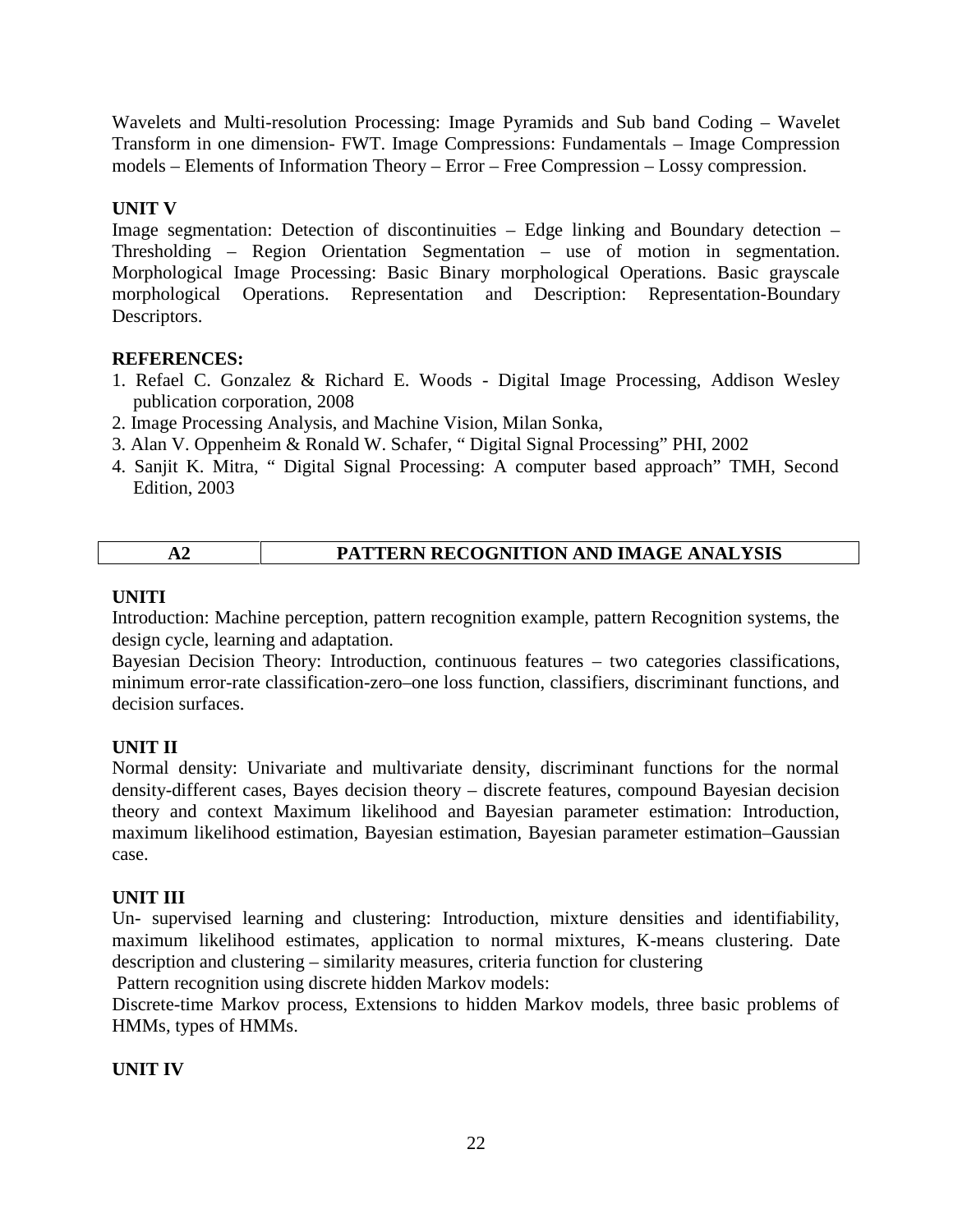Continuous hidden Markov models: Continuous observation densities, multiple mixtures per state, speech recognition applications.

Digital image models, sampling and quantization, basic relationships between pixels, image geometry. Image enhancement: Back ground, enhancement by point processing histogram processing, spatial filtering, introduction to image transforms, image enhancement in frequency domain.

#### **UNIT V**

Image Segmentation and Edge Detection: Region Operations, Crack Edge Detection, Edge Following, Gradient operators, Compass and Laplace operators. Threshold detection methods, optimal thresholding, multispectral thresholding, thresholding in hierarchical data structures; edge based image segmentation- edge image thresholding, edge relaxation, border tracing, border detection, image morphology, image security.

#### **TEXT BOOKS:**

- 1. Richard O. Duda, Peter E. Hart, David G. Stroke, Pattern Classifications, Wiley, 2012
- 2. Lawrence Rabiner, Biing Hwang Juang Fundamentals of Speech Recognition, Pearson, 1993.
- 3. Gonzalez R.C & Woods R.E., Digital Image Processing, Addison Wesley, 2009.

#### **REFERENCES:**

- 1. Jain A.K., Fundamentals of Digital Image Processing, Prentice Hall of India,2001.
- 2. Reddy M.Anji, Digital Image Processing, BS Publications.

|  | × |
|--|---|

### **A3 ARTIFICIAL NEURAL NETWORKS**

#### **UNIT – I:**

Introduction to Neural Networks: Introduction, Humans and Computers, Organization of the Brain, Biological Neuron, Biological and Artificial Neuron Models, Characteristics of ANN, McCulloch-Pitts Model, Historical Developments, Potential Applications of ANN.

#### **UNIT- II:**

Essentials of Artificial Neural Networks: Artificial Neuron Model, Operations of Artificial Neuron, Types of Neuron Activation Function, ANN Architectures, Classification Taxonomy of ANN – Connectivity, Learning Strategy (Supervised, Unsupervised, Reinforcement), Learning Rules. Single Layer Feed Forward Neural Networks: Introduction, Perceptron Models: Discrete, Continuous and Multi-Category, Training Algorithms: Discrete and Continuous Perceptron Networks, Limitations of the Perceptron Model.

### **UNIT- III:**

Multilayer feed forward Neural Networks: Credit Assignment Problem, Generalized Delta Rule, Derivation of Backpropagation (BP) Training, Summary of Backpropagation Algorithm, Kolmogorov Theorem, Learning Difficulties and Improvements. Associative Memories: Paradigms of Associative Memory, Pattern Mathematics, Hebbian Learning, General Concepts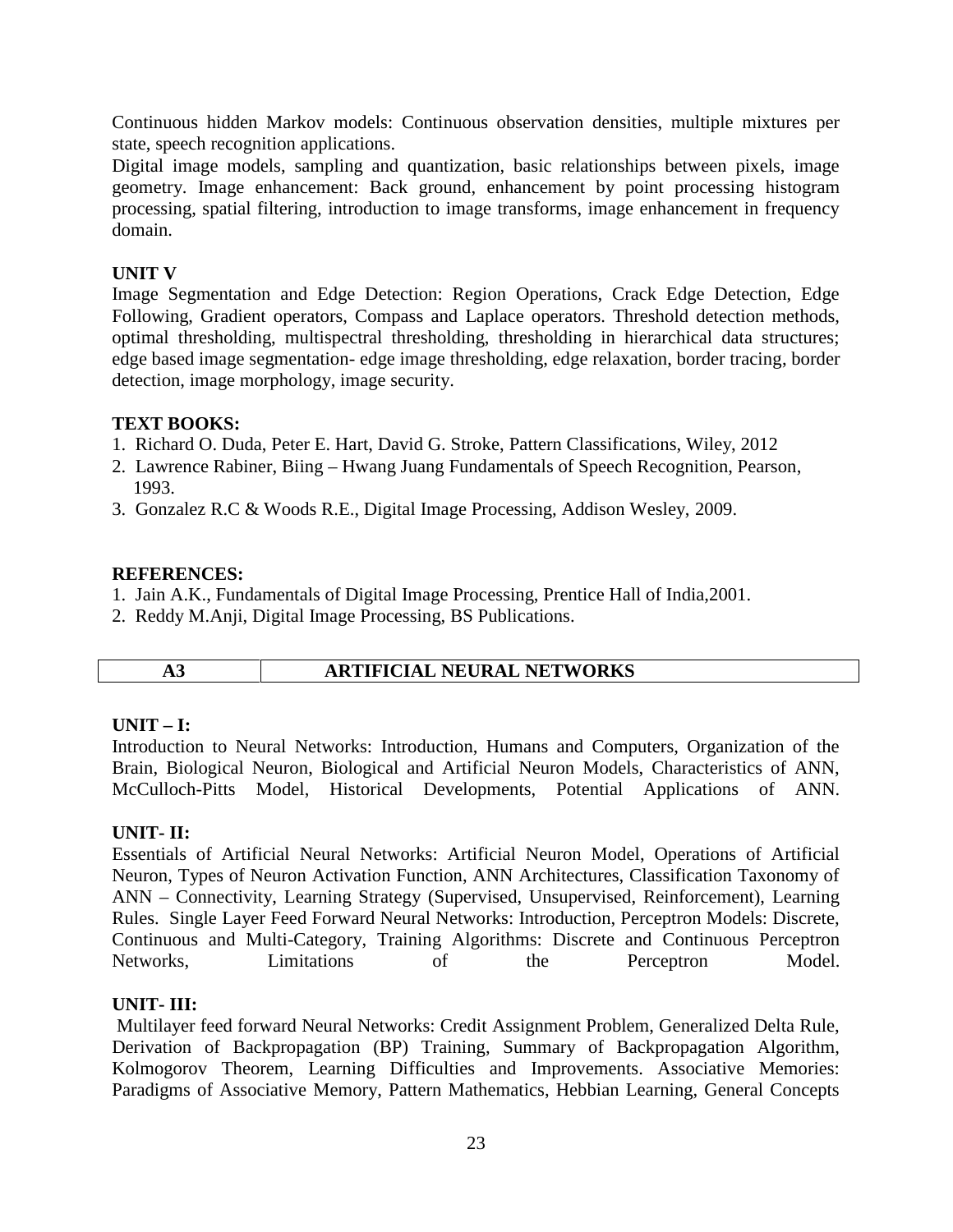of Associative Memory, Bidirectional Associative Memory (BAM) Architecture, BAM Training Algorithms: Storage and Recall Algorithm, BAM Energy Function.

# **UNIT IV:**

Architecture of Hopfield Network: Discrete and Continuous versions, Storage and Recall Algorithm, Stability Analysis. Classical & Fuzzy Sets: Introduction to classical sets - properties, Operations and relations; Fuzzy sets, Membership, Uncertainty, Operations, properties, fuzzy relations, cardinalities, membership functions.

# **UNIT V:**

Fuzzy Logic System Components Fuzzification, Membership value assignment, development of rule base and decision making system, Defuzzification to crisp sets, Defuzzification methods. Applications Neural network applications: Process identification, control, fault diagnosis. Fuzzy logic applications: Fuzzy logic control and Fuzzy classification.

### **TEXT BOOK:**

- 1. S. Rajasekharan and G. A. Vijayalakshmipai, "Neural Networks, Fuzzy logic, Genetic algorithms: synthesis and applications", PHI Publication, 2004.
- 2. John Yen and Reza Langan, "Fuzzy Logic: Intelligence, Control and Information", Pearson Education,2004.

# **REFERENCE BOOKS:**

- 1. Simon Haykin, "Neural Networks- A comprehensive foundation", Pearson Education, 2001.
- 2. S.N.Sivanandam, S.Sumathi,S. N. Deepa "Introduction to Neural Networks using MATLAB 6.0", TMH, 2006.
- 3. James A Freeman and Davis Skapura, Neural Networks Pearson Education, 2002.
- 4. Timothy J. Ross, " Fuzzy Logic With Engineering Applications", McGraw-Hill Inc. 1997.

### **A4 FUZZY LOGIC AND ENGINEERING APPLICATIONS**

# **UNIT I**

Introduction: background- uncertrainty and imprecision-statistics and random processes uncertainity in information-fuzzy sets and membership –chance verus ambiguity.

Classical sets and fuzzy sets:- classical sets- operations on classical sets –properties of classical (crisp) sets – mapping of classical sets to functions fuzzy sets- fuzzy set operations-properties of fuzzy sets sets as points in hypercubes

# **UNIT II**

Fuzzy to crisp conversions: - lambda-cuts for fuzzy sets-lambds-cuts for fuzzy relations defuzzification methods. Fuzzy arithmetic, numbers, vectors and the extension principle: extension principle crisp functions, mapping and relations functions of fuzzy sets –extension principle fuzzy transform- practical considerations fuzzy numbers- interval analysis in arithmetic –approximate methods of extension –vertex method –DSW algorithm –restricted DSW algorithm comparisons-fuzzy vectors

### **UNIT III**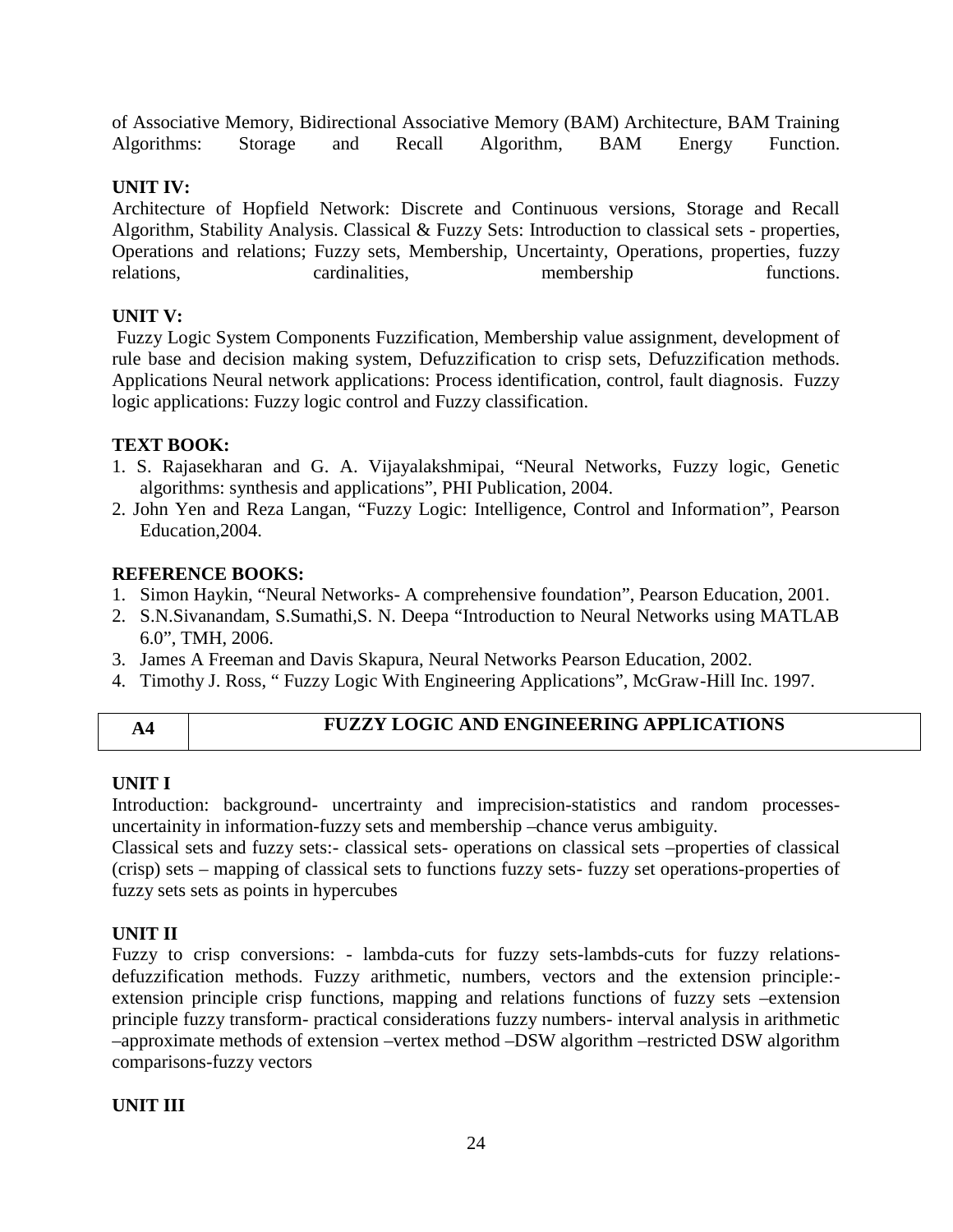Classical logic and fuzzy logic:- classical predicate logic –tautologies –contradictions equivalence-exculsion Or an exclusive Nor –logical proofs –deductive inferences fuzzy logic approximate reasoning –fuzzy tautologies, contradictions equivalence and logical proofs-others forms of the implication operation-other forms of the composition operation. Fuzzy rule based systems: natural languages-linguistic hedges- rule based systems canonical rule forms decomposition of compound rules –likelihood and truth qualificartion- aggrefatiuojn of fuzzy rules –graphical techniques of inference.

# **UNIT IV**

Fuzzy nonlinear simulation: - fuzzy relationalequations-partitioning-nonlinear simulation using fuzzy rule based systems –fuzzy associative memories (FAMs)

Fuzzy decision making: fuzzy synthetic evaluation –fuzzy ordering –preference and consensus multiobjective decision making-fuzzy Bayesian decision method-decision making under fuzzy states and fuzzy actions.

# **UNIT V**

Fuzzy classification:Classification by equivalence relations –crisp relations-fuzzy relations clusters analysis-cluster validity-c-means clustering –hard c-means(HCM)-fuzzy c-means (FCM)-classification metric-hardening the fuzzy c-partition-similarity relations from clustering Fuzzy pattern recognition:- features analysis-paritions of the features space-single sample idenfication0multifeature pattern recognition –image processing-syntaticrecoginition –formal grammar-fuzzy grammar and syntactic recognition.

### **TEXT BOOK**

1. Fuzzy logic and Engineering applications – Timothy J.Ross, 2009.

|      | <b>COMPRESSION</b><br><b>DATA</b><br>$\rightarrow$ |
|------|----------------------------------------------------|
| ⊥ n. |                                                    |
|      | ___                                                |

### **UNIT I**

Types of data redundancies, Concepts of Information theory, Shannon's 1st Theorem, Importance of Multi-resolution Analysis, Discrete Fourier Transform, Discrete Cosine Transform, Discrete Wavelet Transform- Implementation and Importance.

### **UNIT II**

Lossless Compression- Run length coding, Huffman Coding, Applications of Huffman Coding for Text and Audio Compression, Arithmetic Coding, Comparison of Huffman and Arithmetic Coding, Binary nd Arithmetic Coding

### **UNIT III**

Dictionary techniques-Static Dictionary, Adaptive Dictionary, LZ coding approaches, Applications of LZ approaches for File and Image Compression.

Context based techniques-Prediction with Partial Match, Move to Front Coding based on Burrows Wheeler Transform

### **UNIT IV**

Quantization techniques- Scalar Quantization, Forward and Backward Adaptive Quantization, Vector Quantization, Advantages of Vector Quantization over Scalar Quantization,The LBG algorithm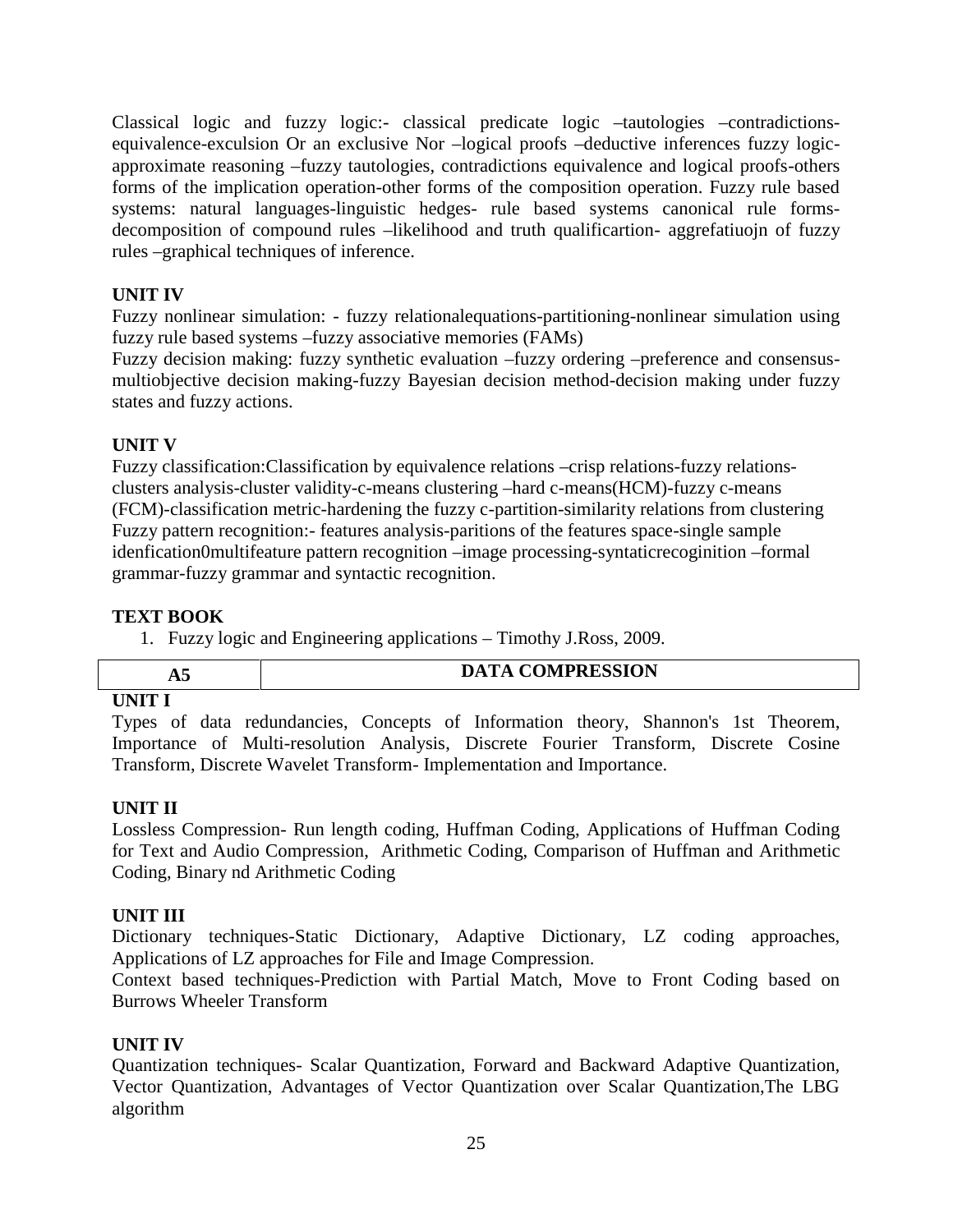#### **UNIT V**

Lossy Compression and Compression Standards- Lossy predictive coding, Transform Coding, Wavelet coding, JPEG, MPEG4.

#### **REFERENCES**

- 1. Introduction to Data Compression, Fourth Edition, Khalid Sayood,2011
- 2. Anil K. Jain: Fundamentals of Digital Image Processing, Prentice Hall, 1989.

3. Rafael C.Gonzalez and Richard E. Woods: Digital Image Processing, Addison-Wesley, 1992

4.http://tcs.rwth-aachen.de/lehre/Komprimierung/SS2012/ausarbeitungen/H264-PEG4.pdf

| ЛV.<br>$\sim$ | <b>ROBOTICS</b><br>v<br><b>WODOTICS</b> |
|---------------|-----------------------------------------|

#### **UNIT-I:**

Introduction: Definition, Classification of Robots, geometric classification and control classification. Robot Elements: Drive system, control system, sensors, end effectors, gripper actuators and gripper design.

#### **UNIT-II:**

Robot Coordinate Systems and Manipulator Kinematics: Robot co-ordinate system representation, transformation, homogenous transform and its inverse, relating the robot to its world.

#### **UNIT-III:**

Manipulators Kinematics, parameters of links and joints, kinematic chains, dynamics of kinematic chains, trajectory planning and control, advanced techniques of kinematics and dynamics of mechanical systems, parallel actuated and closed loop manipulators.

#### **UNIT-IV:**

Robot Control: Fundamental principles, classification, position, path velocity and force control systems, computed torque control, adaptive control, Seroo system for robot control, and introduction to robot vision.

#### **UNIT-V:**

Robot Programming: Level of robot programming, language based programming, task level programming, robot programming synthesis, robot programming for welding, machine tools, material handling, assembly operations, collision free motion planning. Applications: Application of robot in welding, machine tools, material handling, assembly operations parts sorting and parts inspection.

#### **TEXT/REFERENCE BOOKS:**

1. CoifetChirroza, "An Introduction to Robot Technology" Kogan Page, 1983.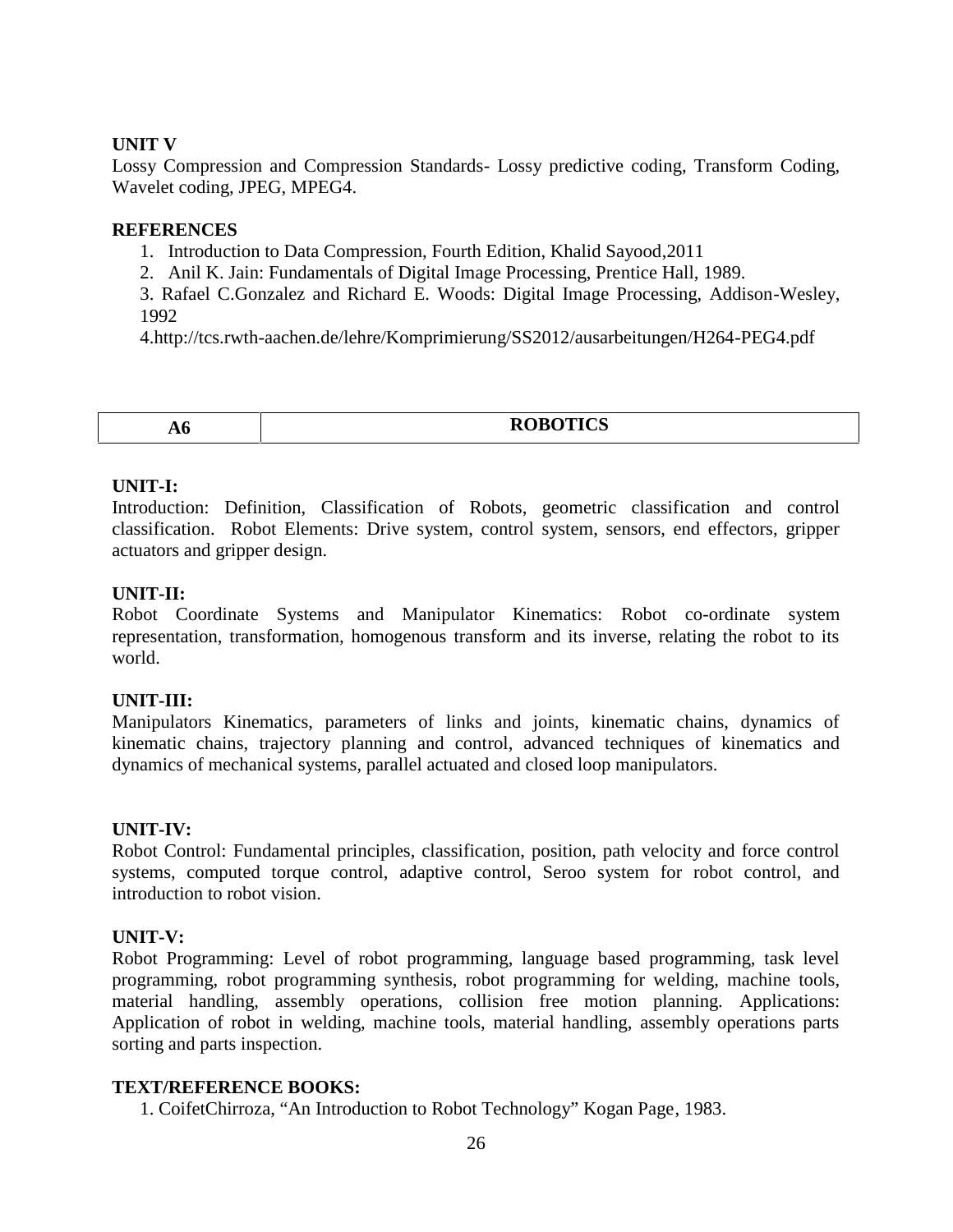- 2. Y. Koren "Robotics for Engineers" Mcgraw Hill,1985
- 3. K. S. Fu, R.C. Gonzalez Y& CSG Lee, "Robotics" McGraw Hill,1987.
- 4. J.J. Craig, "Robotics" Addison-Wesley,2005.
- 5. Grover, Mitchell Weiss, Nagel Octrey, "Industrial Robots" Mcgraw Hill.
- 6. Asfahl, "Robots & Manufacturing Automation" Wily Eastern.

#### **GROUP B: SUBJECTS FOR ELECTIVES UNDER SPECIALIZATION B**

|  | <b>MODERN COMMUNICATION SYSTEMS</b> |
|--|-------------------------------------|
|--|-------------------------------------|

**UNIT-I:** Network Evolution – The ISDN – The Basic Rat ISDN customer's Interface: The customer's Installation layer 1, 2, 3. Primary rate ISDN access: background – signaling – evaluation of PABX signaling – International standards for inter –PABX signaling.

**UNIT-II:** Frame mode services: Store and Forward Switching – Data grams and Virtual Circuits - Flow and Congestion Control – New ISDN Frame mode Services – Frame Format. ISDN Customer premises Equipment and Applications: High quality speech – Music coding FACSIMILE – Photographs Video tex – Video – Audio Visual services and Embedded – Customer premises Equipment.

**UNIT-III:** ATM Network concepts and Architecture: ATM's position in the OSI Reference Model – B-ISDN protocol reference model – ATM functions and layers – ATM signaling principles – The ATM layer – ATM switching principles.

**UNIT-IV:** Modern Communication: Fundamentals of Information Handling – Information media as viewed from the Human Interface – Various facets of modern Communication systems – Composition of Modern Communication systems.

**UNIT-V:** Components of modern Communication systems: Home systems – Home system image – Home systems and their service Trends – Access systems for Home systems. Business Communications: Basic structure of the Office system in a single office / Plant – Basic Structure of the Office system connected to WAN's. The general structure of the office system – Actual Composition of CAN and WAN. Mobile Communication in the information society- Technical Background of Mobile Communication various Mobile Communications services – Positioning of VAN – Classification by service operation mode – Classification of VAN purpose – Classification of specific Industry service type VAN's from the added value viewpoint – New Electronic Media. Construction of Global Infrastructure: Satellite Communications systems – TV Broadcasting – Approaches to meeting new goals – Possibilities of new Broadcasting forms – Information service center systems – Automatic Interpretation telephone systems – Teleconferencing systems.

### **TEXT BOOKS:**

1. "ISDN Explained" John M.Griffiths 2nd Edition March 1995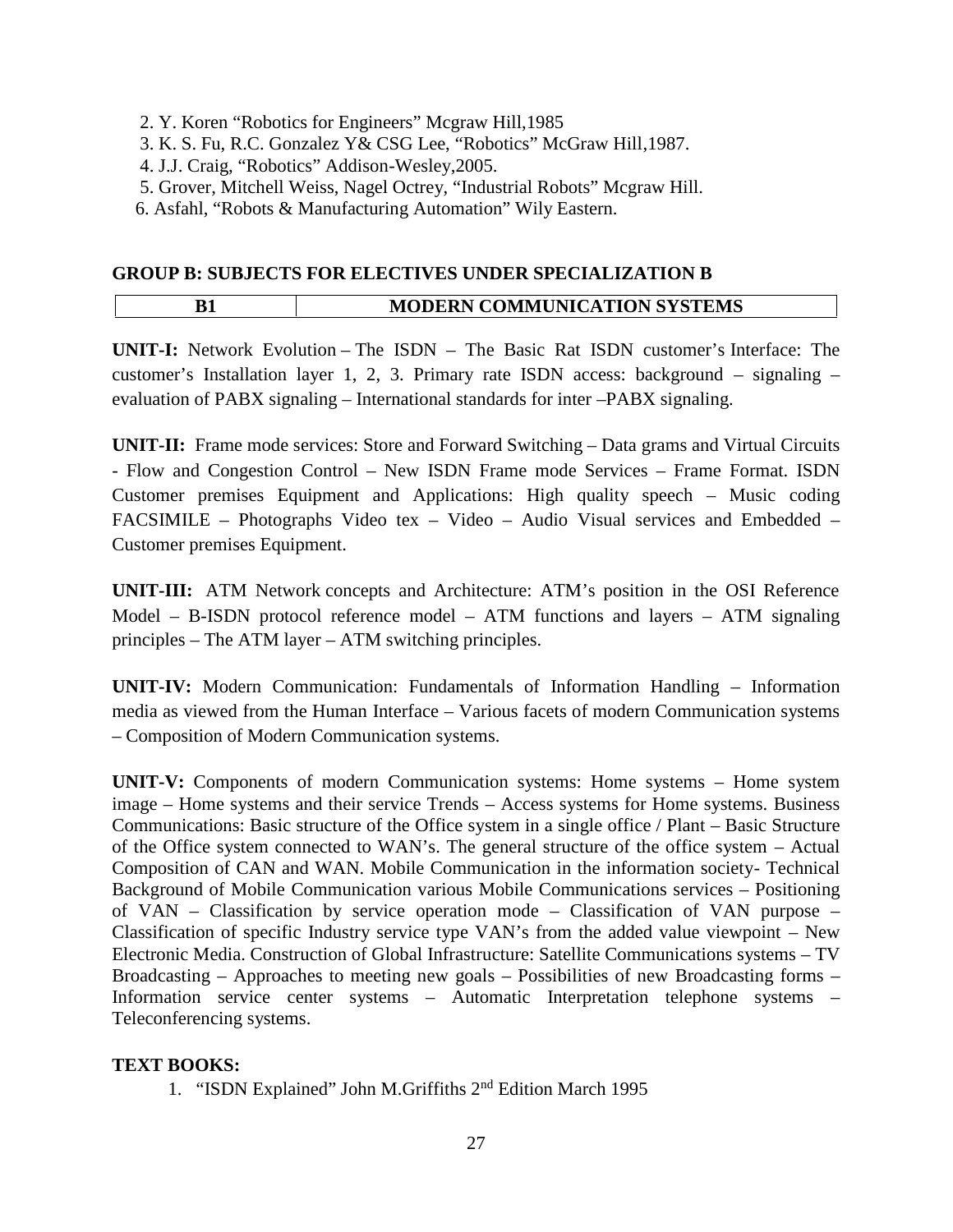John Willey & sons.

- 2. "Introduction to ATM Networking" Walter J. Goralski J. McGraw Hill Inc
- 3. "Computers and communications" Koji Kobayashi the MID Press 1986. (A version of c and C).

# **B2 NETWORK DESIGN**

**UNIT-I:**

Essentials of Probability - Probability on a Sample Space, Basic Operations on Events, Probability on Events,Other Properties, Conditional Probability, Bayes Formula ,Independence, RandomVariables, Random Variable as a Measurement, Probability Mass Function for aRandom Variable, Cumulative Distribution Function, PMF and CDF for the 3 CoinToss Example, Expectation of a Random Variable, Important Random Variables,Bernoulli Random Variable, Binomial Random Variable, Geometric Random Variable, Poisson Random Variable, Continuous-valued Random Variables, Properties of Continuous Random Variables, Expectation of a Continuous Random Variable, Important Continuous Random Variable: Exponential, Memory less Property of the Exponential.

### **UNIT-II:**

Delay Models in Data NetworksMultiplexing of Traffic on a Communication Link, Queuing Models- Little'sTheorem, Little's Theorem, Probabilistic Form of Little's Theorem, Application ofLittle's Theorem, The M/M/1 Queuing System, Arrival Statistics, Service Statistics,Markov Chain Formulation, Deviation of the Stationary Distribution, OccupancyDistribution upon Arrival, Occupancy Distribution upon Departure, The M/M/m,M/M/µ, M/M/m/m, AND Other Markov Systems, The M/M/m: The m-Server Case, M/M/ $\mu$ : The Infinite-Server Case, M/M/m/m: The m-Server Loss System,ltidimensional Markov Chains- Applications in Circuit Switching, The M/G/1System, M/G/1 Queues with Vacations, Reservations and Polling, Priority Queuing

### **UNIT-III:**

Inside an IMPQueuing in the Network Layer at an IMP, Basic Single Queue Model, Applicationsof Queuing Analysis Outside of Networking, The Poisson Arrival Model, Propertiesof a Poisson Process, Interarrival Times of a Poisson Process, The M/M/1 Queue,Aside: Queuing Notation, Aside: The D/D/1 Queue, State Analysis of an M/M/1 Queue, Balance Equations , Solving the Balance Equations, The Finite Buffer Case: M/M/1/N, Blocking Probability and the Right Size Buffer, Throughput in the Finite Buffer Case, Approximation of a Finite Buffer System by the Infinite Buffer Model, Little's Formula and Queuing Delay, Applying Little's Formula to an M/M/1 Queue, Applying the M/M/1 Results to a Single Network Link, Other Queuing Models

### **UNIT-IV:**

Network Design - Problem definition: Multipoint line layout heuristics, CMST algorithm, ESAUWilliam'salgorithm, Sharma's algorithm, Unified algorithm, Bin packing, Terminalassignments, Concentrator location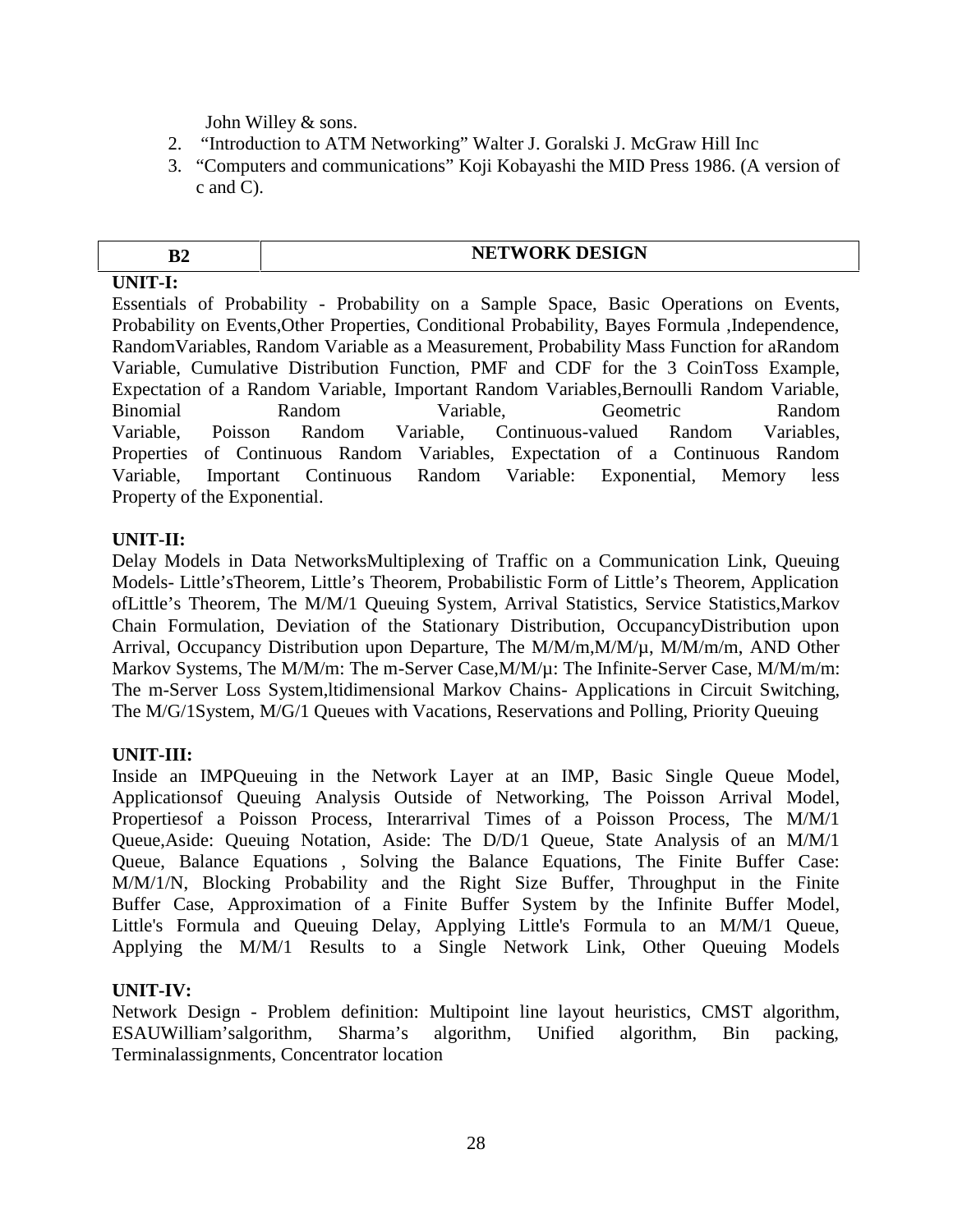#### **UNIT-V:**

Network Analysis:Queuing Networks, Closed Queuing Network Example, Nodes in a Packet SwitchedNetwork (PSN), Queuing Network Model of Nodes in a PSN, Queuing NetworkAnalysis of a PSN, performance analysis of Data Link Layer, Network layer, QoS,Network Administration:Functions and responsibilities, Network planning and implementation, Sub-netting,Bandwidth management, security issues, Tools for BW and security management,modifying network implementation.

#### **REFERENCES:**

1. Kershenbaum A., "Telecommunication Network Design Algorithms", Tata McGraw Hill

2. Keshav S., "An Engineering Approach to Computer Networking," Addison- Wesley,1997.

3. Bertsekas D. and Gallager R., "Data Networks," 2nd Ed., Prentice-Hall, Englewood Cliffs, N.J., 1992.

4. Vijay Ahuja, "Design and Analysis of Computer Communication Networks", McGraw Hill

5. Stallings W., "High Speed Networks and Internet : Performance and Quality of Service", Prentice-Hall

6. Zacker, "Networking – The Complete Reference", Tata McGraw Hill

$$
\mathbf{B}^2
$$

#### **B3 HIGH PERFORMANCE COMPUTING NETWORKS**

#### **UNIT I**

**HIGH SPEED NETWORKS:** Frame Relay Networks – Asynchronous transfer mode – ATM Protocol Architecture, ATM logical Connection, ATM Cell – ATM Service Categories – AAL. High Speed LANs: Fast Ethernet, Gigabit Ethernet, Fiber Channel – Wireless LANs: applications, requirements – Architecture of 802.11

#### **UNIT II**

**WDM OPTICAL NETWORKS**: Introduction to Optical Networks – Wavelength Division Multiplexing (WDM) – Introduction to broadcast and select networks – switch architectures – channel accessing – Wavelength routed networks – switch architectures – Routing andwavelength assignment – Virtual topology design – IP over ATM over WDM – IP over WDM.

#### **UNIT III**

#### **TCP, ATM CONGESTION CONTROL AND TRAFFIC MANAGEMENT**

Queuing Analysis- Queuing Models – Single Server Queues – Effects of Congestion – Congestion Control – Traffic Management – Congestion Control in Packet Switching Networks – Frame Relay Congestion Control.TCP Flow control – TCP Congestion Control – Retransmission – Timer Management – Exponential RTO backoff – KARN's Algorithm – Window management – Performance of TCP over ATM. Traffic and Congestion control in ATM – Requirements – Attributes – Traffic Management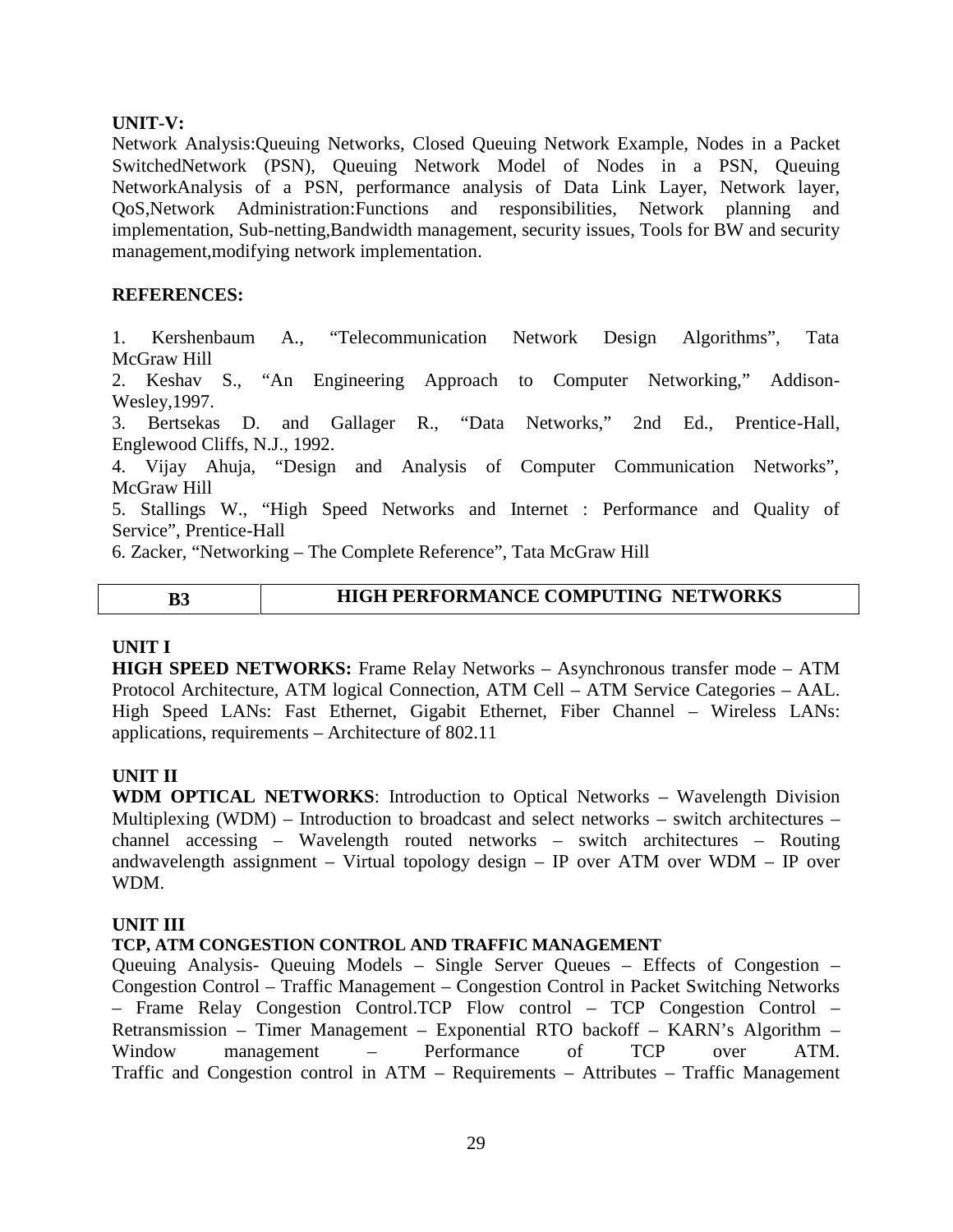Frame work, Traffic Control – ABR traffic Management – ABR rate control, RM cell formats, ABR Capacity allocations – GFR traffic management.

#### **UNIT IV**

**INTEGRATED AND DIFFERENTIATED SERVICES :** Integrated Services Architecture – Approach, Components, Services- Queuing Discipline, FQ, PS, BRFQ, GPS, WFQ – Random Early Detection, Differentiated Services.

#### **UNIT V**

**PROTOCOLS FOR QOS SUPPORT**: RSVP – Goals & Characteristics, Data Flow, RSVP operations, Protocol Mechanisms – Multiprotocol Label Switching – Operations, Label Stacking, Protocol details – RTP – Protocol Architecture, Data Transfer Protocol, RTCP.

#### **TEXT BOOK**

1. William Stallings, "HIGH SPEED NETWORKS AND INTERNET", Pearson Education, Second Edition, 2002.

#### **REFERENCES**

- 1. Warland& Pravin Varaiya, "High Peerfoemance Communication Networks", Jean Harcourt Asia Pvt. Ltd., II Edition, 2001.
- 2. IrvanPepelnjk, Jim Guichard and Jeff Apcar, "MPLS and VPN architecture", Cisco Press, Volume 1 and 2, 2003.
- 3. C. Siva Ram Murthy and Mohan Gurusamy, "WDM Optical Networks: Concepts, Design and Algorithms", Prentice-Hall of India, 2002.
- 4. Fred Halsall, "Multimedia Communications Applications, Networks, Protocols", Pearson Edition, 2001.

#### **B4 PERVASIVE, GRID AND CLOUD COMPUTING**

#### **UNIT-I:**

Pervasive Computing Infrastructure-Applications-Device Technology- Hardware, Human- Machine Interfaces, Biometrics, And Operating Systems- Device Connectivity-Protocols, Security , And Device Management-Pervasive Web Application Architecture-Access From PCs And PDAs- Access Via WAP

#### **UNIT-II:**

Grids and Grid Technologies, Programming models - A Look at a Grid Enabled Server and Parallelization Techniques – Grid applications- Grid architecture – Grid architecture and relationship to other Distributed Technologies – computational and data Grids, semantic grids

#### **UNIT – III:**

Grid Management systems, security, Grid Grid-Enabling software and Grid enabling network services, Data Grid - Virtualization Services for Data Grids, Peer-to-Peer Grids - Peer-to-Peer Grid Databases for Web Service Discovery and application execution.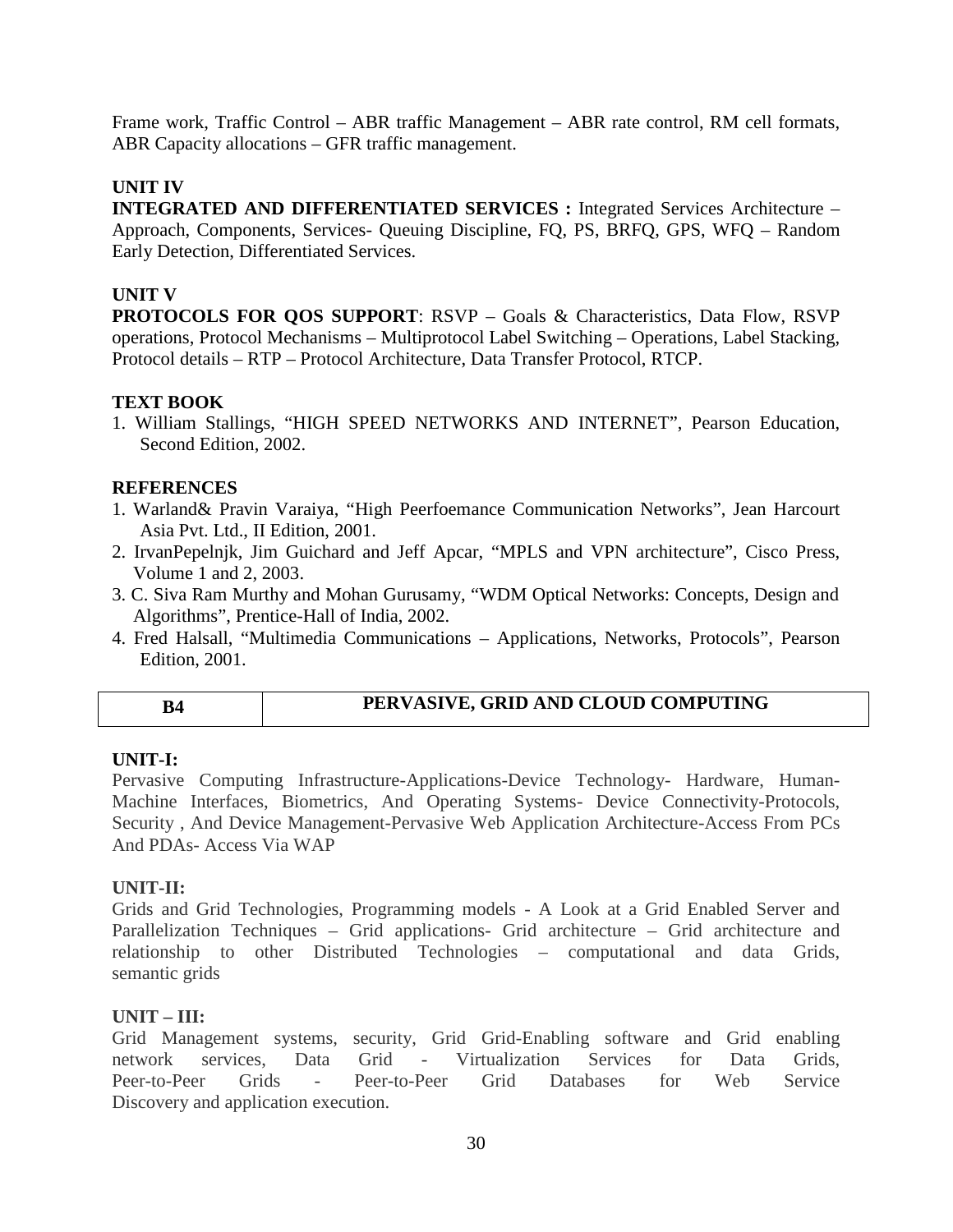#### **UNIT-IV:**

Introduction to Cloud Computing- Definition, Characteristics, Components- Cloud provider- Administering & Monitoring cloud services-benefits and limitations- Deploy application over cloud- Introduction to Cloud Technologies: SOAP,Webservices, AJAX and mashups, Virtualization Technology, Multitenant software.

#### **UNIT-V:**

Cloud Relational databases- Cloud file systems- Cloud computing security architecture- Cloud computing security challenges- Issues in cloud computing- Cloud Middleware- Mobile Cloud Computing- Inter Cloud issues.

#### **TEXT BOOK:**

- 1. Cloud Computing for Dummies by Judith Hurwitz, R.Bloor, M.Kanfman, F.Halper (Wiley India Edition),2010
- 2. Enterprise Cloud Computing by GautamShroff, Cambridge,2010.
- 3. Cloud Security by Ronald Krutz and Russell Dean Vines, Wiley-India,2010
- 4. Jochen Burkhardt, pervasive computing: Technology and Architecture of Mobile Internet Applications, Addison-Wesley Professional; 3<sup>rd</sup> edition, 2007

#### **REFERENCES:**

- 1. Fran Bermn, Geoffrey Fox, Anthony Hey J.G., "Grid Computing: Making the Global Infrastructure a Reality", Wiley, USA, 2003.
- 2. Joshy Joseph, Craig Fallenstein, "Grid Computing", Pearson Education, New Delhi, 2004.
- 3. Ian Foster, Carl Kesselman, "The Grid2: Blueprint for a New Computing Infrastructure". Morgan Kaufman, New Delhi, 2004.
- 4. Ahmar Abbas, "Grid Computing: Practical Guide to Technology andApplications", Delmar Thomson Learning, USA, 2004.

| B <sub>5</sub> | <b>MOBILE AND CELLULAR COMPUTING</b> |
|----------------|--------------------------------------|
|----------------|--------------------------------------|

### **UNIT I**

### **WIRELESS COMMUNICATION FUNDAMENTALS**

Introduction - Wireless transmission - Frequencies for radio transmission - Signals - Antennas - Signal Propagation - Multiplexing - Modulations - Spread spectrum - MAC - SDMA - FDMA - TDMA - CDMA - Cellular Wireless Networks.

#### **UNIT II**

#### **TELECOMMUNICATION NETWORKS**

Telecommunication systems - GSM - GPRS - DECT - Satellite Networks **-** Basics - Parameters and Configurations - Capacity Allocation - FAMA and DAMA - Broadcast Systems - DAB - DVB.

#### **UNIT III**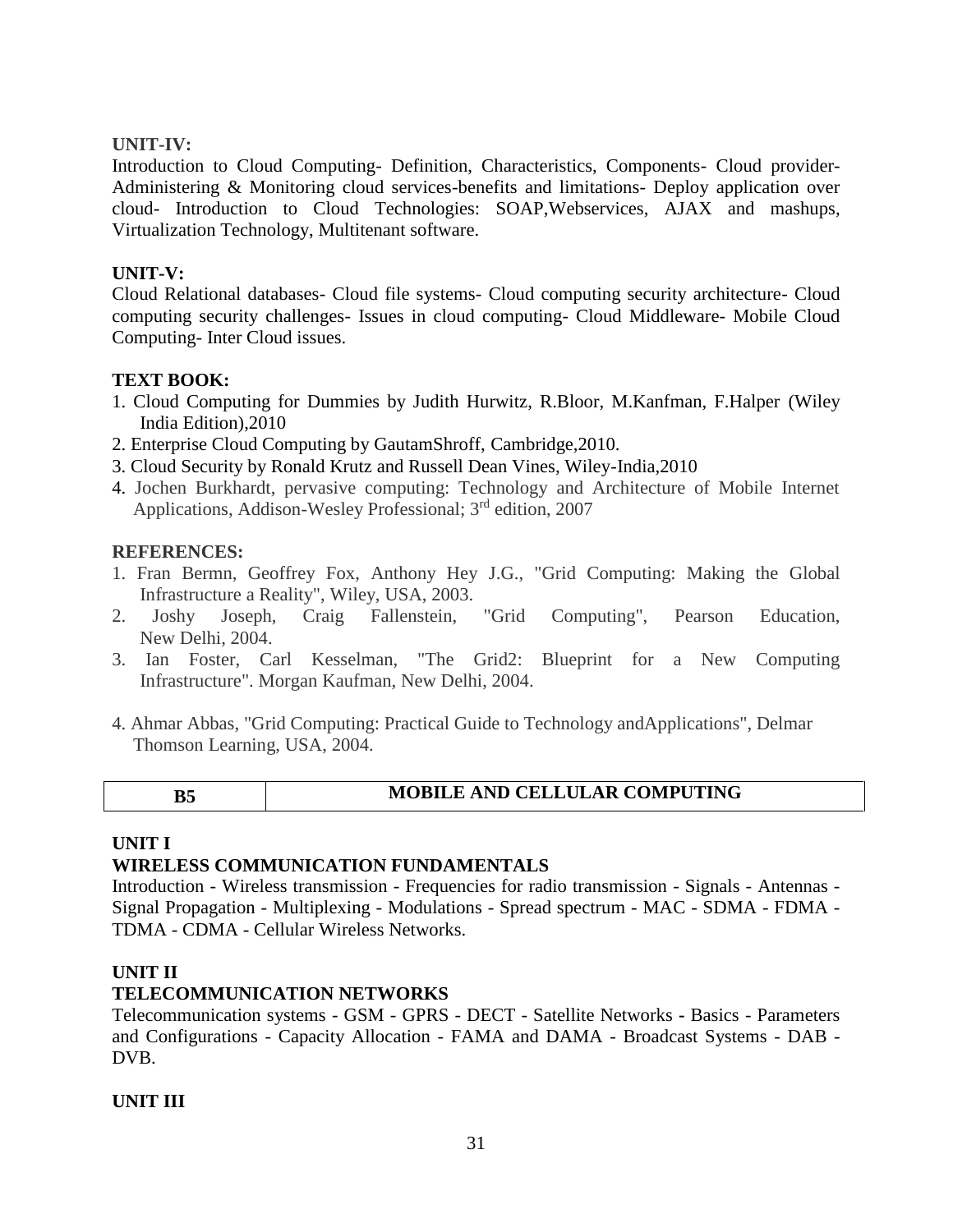#### **WIRLESS LAN**

Wireless LAN - IEEE 802.11 - Architecture - services - MAC - Physical layer - IEEE 802.11a - HIPERLAN - Blue Tooth.

#### **UNIT IV MOBILE NETWORK LAYER**

Mobile IP - Dynamic Host Configuration Protocol - Routing - DSDV - DSR - Alternative Metrics.

#### **UNIT V**

#### **TRANSPORT AND APPLICATION LAYERS**

Traditional TCP - Classical TCP improvements - WAP- Introduction to 4G mobile networks- Case study - Mobile multimedia networks.

#### **Text Books**

- 1. Jochen Schiller, "Mobile Communications", PHI/Pearson Education, Second Edition, 2003.
- 2. William Stallings, "Wireless Communications and Networks", PHI/Pearson Education, 2002.
- 3. Mobile cellular Telecommunications W.C.Y.LEE, TMH, 2nd Edition, 2006.
- 4. Principles of mobile Communications Gordon L. Stuber, Springer International, 2nd edition, 2007.
- 5. Wireless Communications T.S.Rapport, Pearson Education, 2nd edition, 2002.

#### **Reference Books**

- 1. Wireless mobile Communications Lee, McGrahill, 3rd Edition, 2006.
- 2. Wireless Communication and networking J.W.Mark and WeihulaZhqung, PHI, 2005.
- 3. Wireless Communication Technology, R.Blake, Thompson Asia, Pvt Ltd, 2004.
- 4. Jochen Schiller, "Mobile Communications", PHI/Pearson Education, Second Edition, 2003.
- 5. William Stallings, "Wireless Communications and Networks", PHI/Pearson Education, 2002.
- 6. KavehPahlavan, PrasanthKrishnamoorthy, "Principles of Wireless Networks", PHI/Pearson Education, 2003.
- 7. Uwe Hansmann, LotharMerk, Martin S. Nicklons and Thomas Stober, "Principles of Mobile Computing", Springer, New York, 2003.
- 8. HazysztofWesolowshi, "Mobile Communication Systems", John Wiley and Sons Ltd, 2002.

|          | NETWORK PROGRAMMING |
|----------|---------------------|
| I INIT 1 |                     |

Introduction to Systems Programming: Files, System Files, File Formats, Buffered I/O, Directories, File System, Inodes, links, fcntl, links, locks, Device I/O, Terminal I/O, ioctl(), Files and Devices ,Signals, video I/O ,Multi-Tasking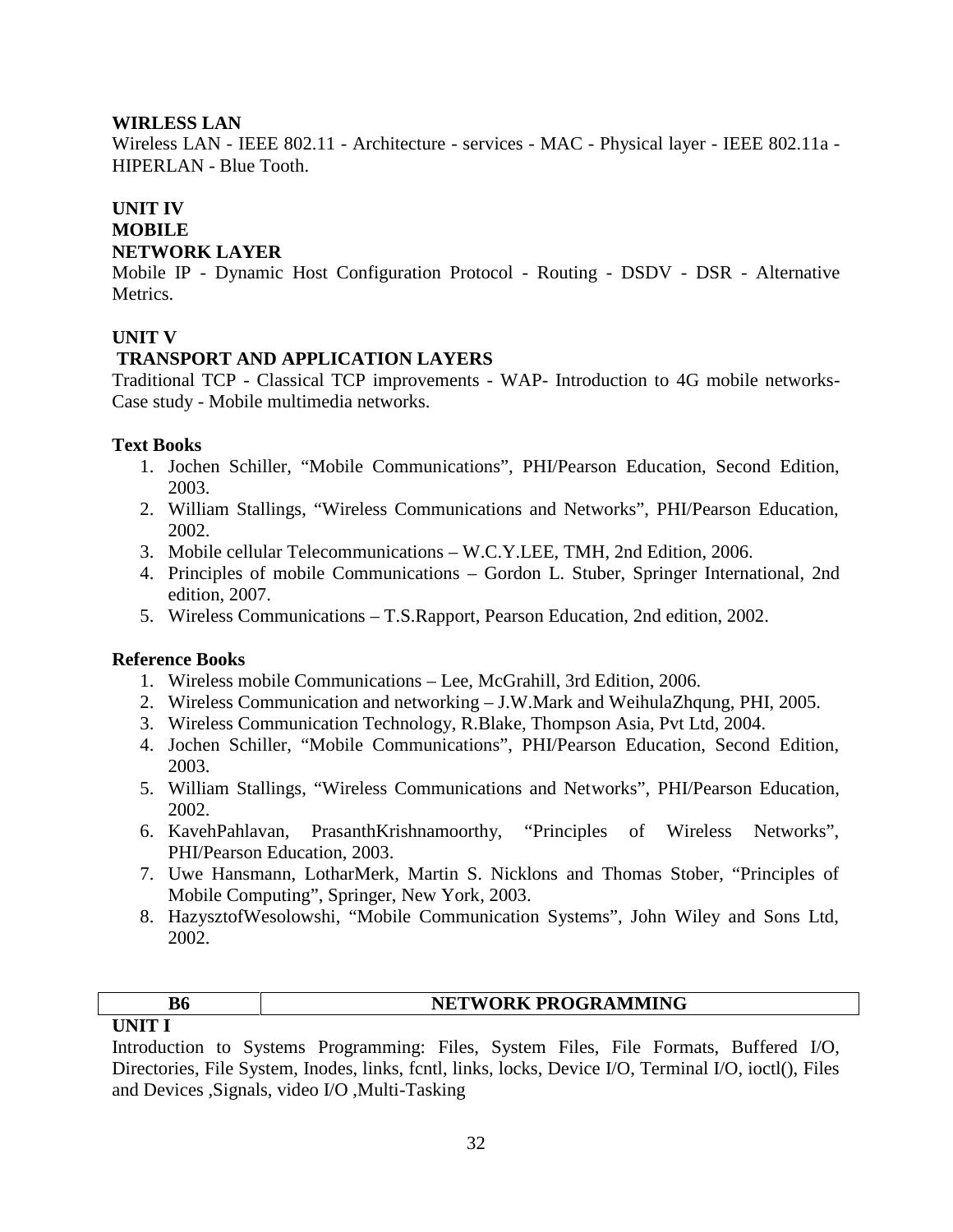#### **UNITII**

Processes and Inter-Process Communication: timers, polling vs interrupts, environment, fork, exec, wait, environment, exit and wait, pipe, fifos, message queues, semaphore

#### **UNIT III**

Network Programming: Sockets, Operation, Socket types, Domains Name Binding, osing Sockets, I/O Multiplexing, Client/Server Models, Connection Based Services,

#### **UNIT IV**

Handling out of Band Data, Connectionless Services, Design issues of Concurrent and Iterative servers, Socket options

#### **UNIT V**

XDR and Remote Procedure Calls, Network Programming at the level of Programming Language (can use Java or Python as case study)

#### **TEXT BOOK:**

1. Unix Network Programming, W. Richard Stevens, Prentice Hall, 1998

#### **REFERENCES:**

- 1. Internetworking with TCP/IP, Volume3, Douglas Comer, Prentice Hall, 2000
- 2. Internetworking with TCP/IP, Volume1, Douglas Comer, Prentice Hall, 2000

# **UNIT I**

# **B7 NETWORK SECURITY**

Introduction: Attacks, Services and Mechanisms, Security attacks, Security services, A Model for Internetwork security. Classical Techniques: Conventional Encryption model, Steganography, Classical Encryption Techniques. Modern Techniques: Simplified DES, Block Cipher Principles, Data Encryption standard, Strength of DES, Differential and Linear Cryptanalysis, Block Cipher Design Principles and Modes of operations. Algorithms: Triple DES, International Data Encryption algorithm, Blowfish, RC5, CAST -128, RC2, Characteristics of Advanced Symmetric block ciphers.

#### **UNIT II**

Conventional Encryption: Placement of Encryption function, Traffic confidentiality, Key distribution, Random Number Generation. Public Key Cryptography: Principles, RSA Algorithm, Key Management, Diffie-Hellman Key exchange, Elliptic Curve Cryptography.

#### **UNIT III**

Number theory: Prime and Relatively prime numbers, Modular arithmetic, Fermat's and Euler's Theorems, Testing for primality, Euclid's Algorithm, the Chinese remainder theorem, discrete logarithms. Message authentication and Hash functions: Authentication requirements and functions, Message Authentication, Hash functions, Security of Hash functions and MACs.

#### **UNIT IV**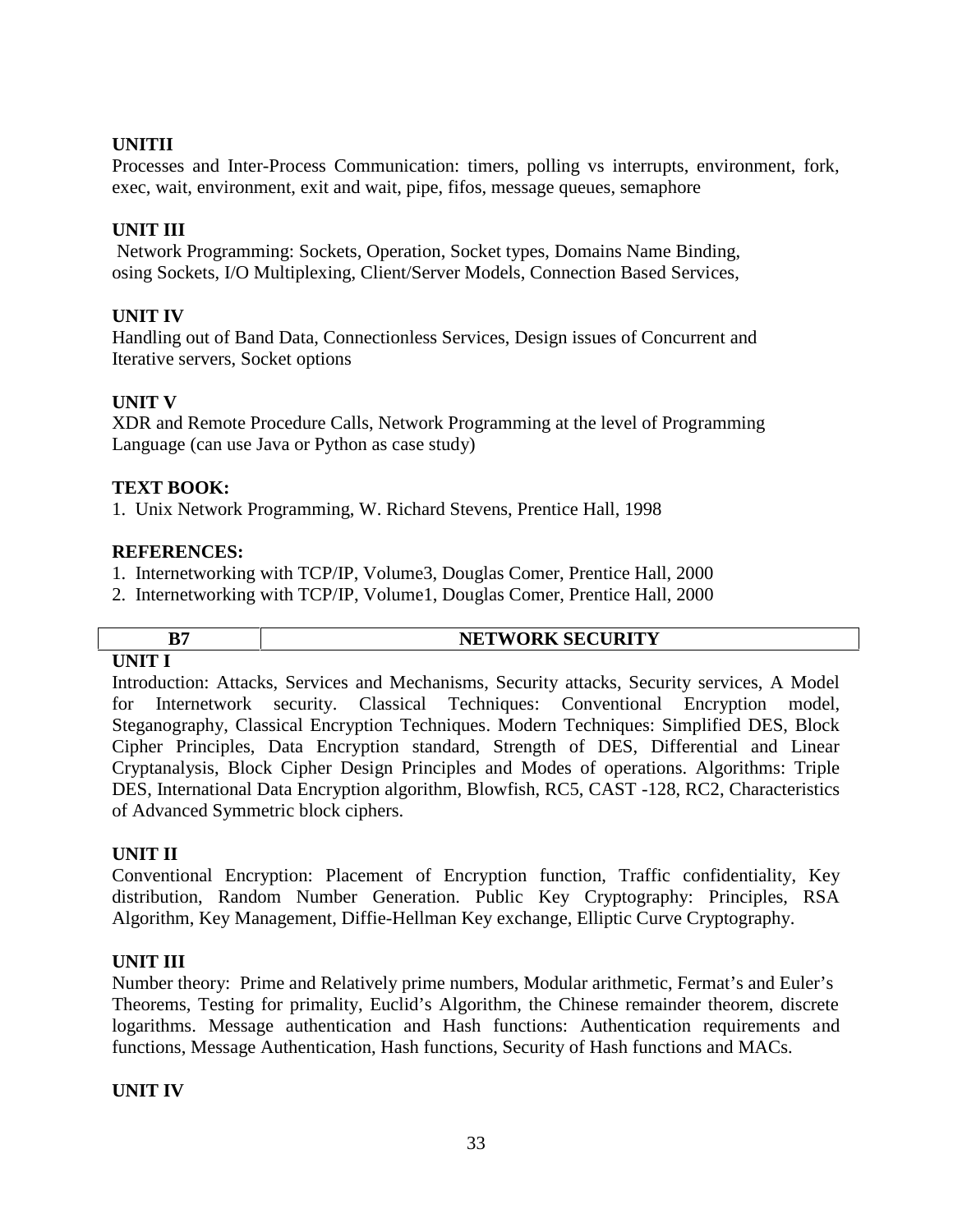Hash and Mac Algorithms: MD File, Message digests Algorithm, Secure Hash Algorithm, RIPEMD- 160, and HMAC. Digital signatures and Authentication protocols: Digital signatures, Authentication Protocols, Digital signature standards. Authentication Applications: Kerberos, X.509 directory Authentication service, Electronic Mail Security: Pretty Good Privacy, S/MIME.

# **UNIT V**

IP Security: Over view, Architecture, Authentication, Encapsulating Security Payload, Combining security Associations, Key Management, Web Security: Web Security requirements, secure sockets layer and Transport layer security, Secure Electronic Transaction. Intruders, Viruses and Worms: Intruders, Viruses and Related threats, Fire Walls: Fire wall Design Principles, Trusted systems.

### **Text Books**

1. William Stallings, Cryptography & Network Security: Principles and Practice, Pearson. 2. Stallings William, Network Security Essentials (Applications and Standards), Pearson Education.

#### **Reference Books**

1. Maiwald Eric, Fundamentals of Network Security, Dreamtech.

#### **GROUP C: SUBJECTS FOR ELECTIVES UNDER SPECIALIZATION C**

| ∼ | <b>BIG DATA ANALYTICS</b> |
|---|---------------------------|
|   |                           |

#### **UNIT I**

INTRODUCTION TO BIG DATA: Introduction – distributed file system – Big Data and its importance, Four Vs, Drivers for Big data, Big data analytics, Big data applications. Algorithms using map reduce, Matrix-Vector Multiplication by Map Reduce.

### **UNIT II**

INTRODUCTION HADOOP: Big Data – Apache Hadoop & Hadoop EcoSystem – Moving Data in and out of Hadoop – Understanding inputs and outputs of MapReduce - Data Serialization.

### **UNIT- III**

HADOOP ARCHITECTURE: Hadoop Architecture, Hadoop Storage: HDFS, Common Hadoop Shell commands , Anatomy of File Write and Read., NameNode, Secondary NameNode, and DataNode, Hadoop MapReduce paradigm, Map and Reduce tasks, Job, Task trackers - Cluster Setup – SSH & Hadoop Configuration – HDFS Administering –Monitoring & Maintenance.

### **UNIT-IV**

HADOOP ECOSYSTEM AND YARN : Hadoop ecosystem components - Schedulers - Fair and Capacity, Hadoop 2.0 New FeaturesNameNode High Availability, HDFS Federation, MRv2, YARN, Running MRv1 in YARN.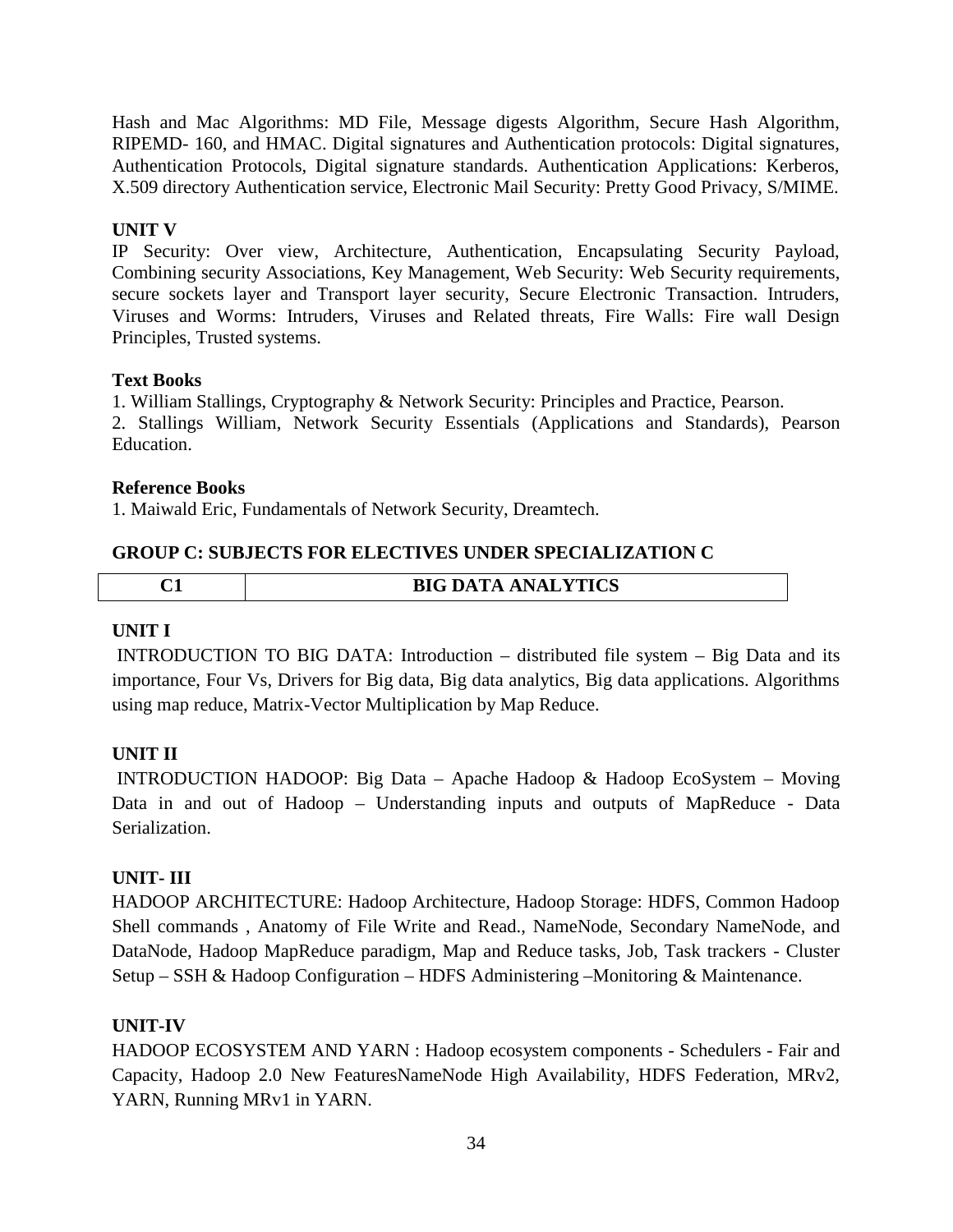#### **UNIT-V**

HIVE AND HIVEQL, HBASE : Hive Architecture and Installation, Comparison with Traditional Database, HiveQL - Querying Data - Sorting And Aggregating, Map Reduce Scripts, Joins & Subqueries, HBase conceptsAdvanced Usage, Schema Design, Advance Indexing - PIG, Zookeeper - how it helps in monitoring a cluster, HBase uses Zookeeper and how to Build Applications with Zookeeper.

#### **REFERENCES:**

1. Boris lublinsky, Kevin t. Smith, Alexey Yakubovich, "Professional Hadoop Solutions", Wiley, ISBN: 9788126551071, 2015.

- 2. Chris Eaton, Dirk deroos et al., "Understanding Big data", McGraw Hill, 2012.
- 3. Tom White, "HADOOP: The definitive Guide", O Reilly 2012. 6 IT2015 SRM (E&T)
- 4. Vignesh Prajapati, "Big Data Analytics with R and Haoop", Packet Publishing 2013.
- 5. Tom Plunkett, Brian Macdonald et al, "Oracle Big Data Handbook", Oracle Press, 2014.
- 6. http://www.bigdatauniversity.com/
- 7. Jy Liebowitz, "Big Data and Business analytics",CRC press, 2013.

| PROGRAMMING FOR DATA ANALYTICS |
|--------------------------------|
|                                |

#### **UNIT I**

NETWORK PROGRAMMING & DISTRIBUTED OBJECTS Connecting to a Server - Implementing Servers and Clients- Advanced Socket Programming – InetAddress - URL Connections – RMI Programming.

#### **UNIT II**

CONNECTING TO DATABASE The Design of JDBC - Basic Concepts - Executing Queries – Prepared Statemets - Result Sets – Metadata -Transactions.

#### **UNIT III**

JAVABEANS The Bean - Writing Process - Using Beans to Build an Application - Bean Property Types – Property Editors - Customizers. 8 IT2015 SRM (E&T)

#### **UNIT IV**

STREAMS AND FILES Streams – Text Input and Output – Reading and Writing Binary Data – Zip Archives – Object Streams and Serialization – Memory Mapped Files.

#### **UNIT V**

PROGRAMMING MAP REDUCE MapReduce program in Java – Map Reduce API – Progamming Examples- Combiner Functions - Distributed MapReduce Job.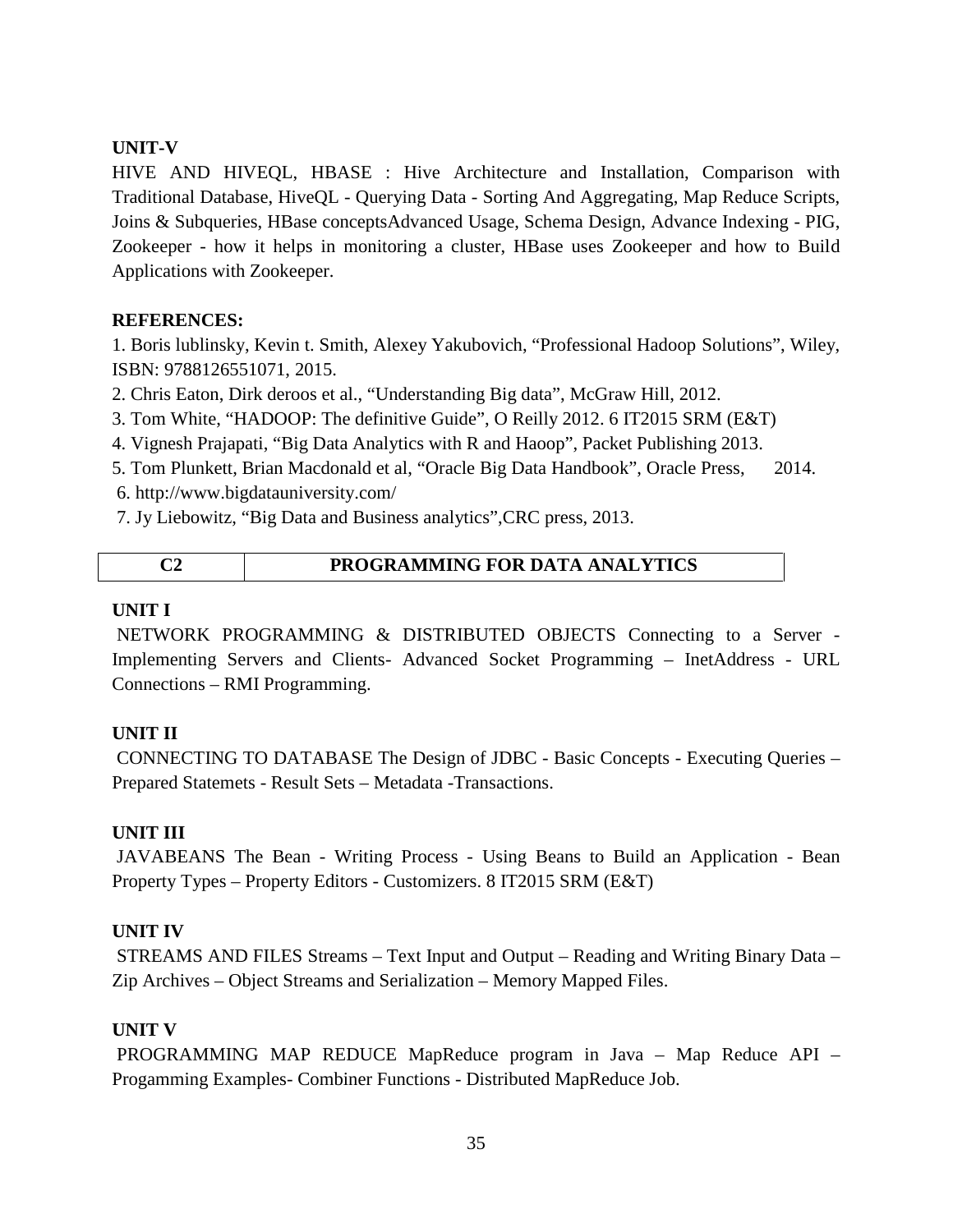#### **REFERENCES**:

1. White, "Hadoop: The Definitive Guide", Third Edition - 2012 – O'Reilly – ISBN: 9789350237564.

2. Cay S. Horstmann, Gary Cornell, "Core Java™ 2: Volume II–Advanced Features",Prentice Hall, 9th edition, ISBN: 978-0137081608.

3. Jean Dollimore, Tim Kindberg, George Coulouris, "Distributed Systems Concepts and Design", 4th Edition, Jun 2005, Hardback, 944 pages, ISBN: 9780321263544.

4. Y. Daniel Liang, Introduction to Java Programming, Tenth Edition, Pearson, 2015.

# **C3 COMPUTING FOR DATA ANALYTICS**

#### **UNIT – I**

DATA ANALYTICS LIFE CYCLE Introduction to Big data Business Analytics - State of the practice in analytics role of data scientists - Key roles for successful analytic project - Main phases of life cycle - Developing core deliverables for stakeholders.

#### **UNIT – II**

STATISTICS Sampling Techniques - Data classification, Tabulation, Frequency and Graphic reporesentation - Measures of central value -Arithmetic mean, Geometric mean, Harmonic mean, Mode, Median, Quartiles, Deciles, Percentile - Measures of variation – Range, IQR, Quartile deviation, Mean deviation, standard deviation, coefficient variance, skewness, Moments & Kurtosis.

### **UNIT – III**

PROBABILITY AND HYPOTHESIS TESTING Random variable, distributions, two dimensional R.V, joint probability function, marginal density function. Random vectors - Some special probability distribution - Binomial, Poison, Geometric, uniform, exponential, normal, gamma and Erlang. Multivariate normal distribution - Sampling distribuition – Estimation point, confidence - Test of significance,  $1 & 2$  tailed test, uses of tdistribution, F-distribution, 2 distribution.

#### **UNIT – IV**

PREDICTIVE ANALYTICS Predictive modeling and Analyisis - Regression Analyisis, Multicollinearity , Correlation analysis, Rank correlation coefficient, Multiple correlation, Least square, Curve fitting and good ness of fit.

#### $UNIT - V$

TIME SERIES FORECASTING AND DESIGN OF EXPERIMENTS (9 hours) Forecasting Models for Time series : MA, SES, TS with trend, season - Design of Experiments, one way classification, two way classification, ANOVA, Latin square, Factorial Design.

#### **REFERENCES**:

1. Chris Eaton, Dirk Deroos, Tom Deutsch et al., "Understanding Big Data", McGrawHIll, 2012. 2. Alberto Cordoba, "Understanding the Predictive Analytics Lifecycle", Wiley, 2014.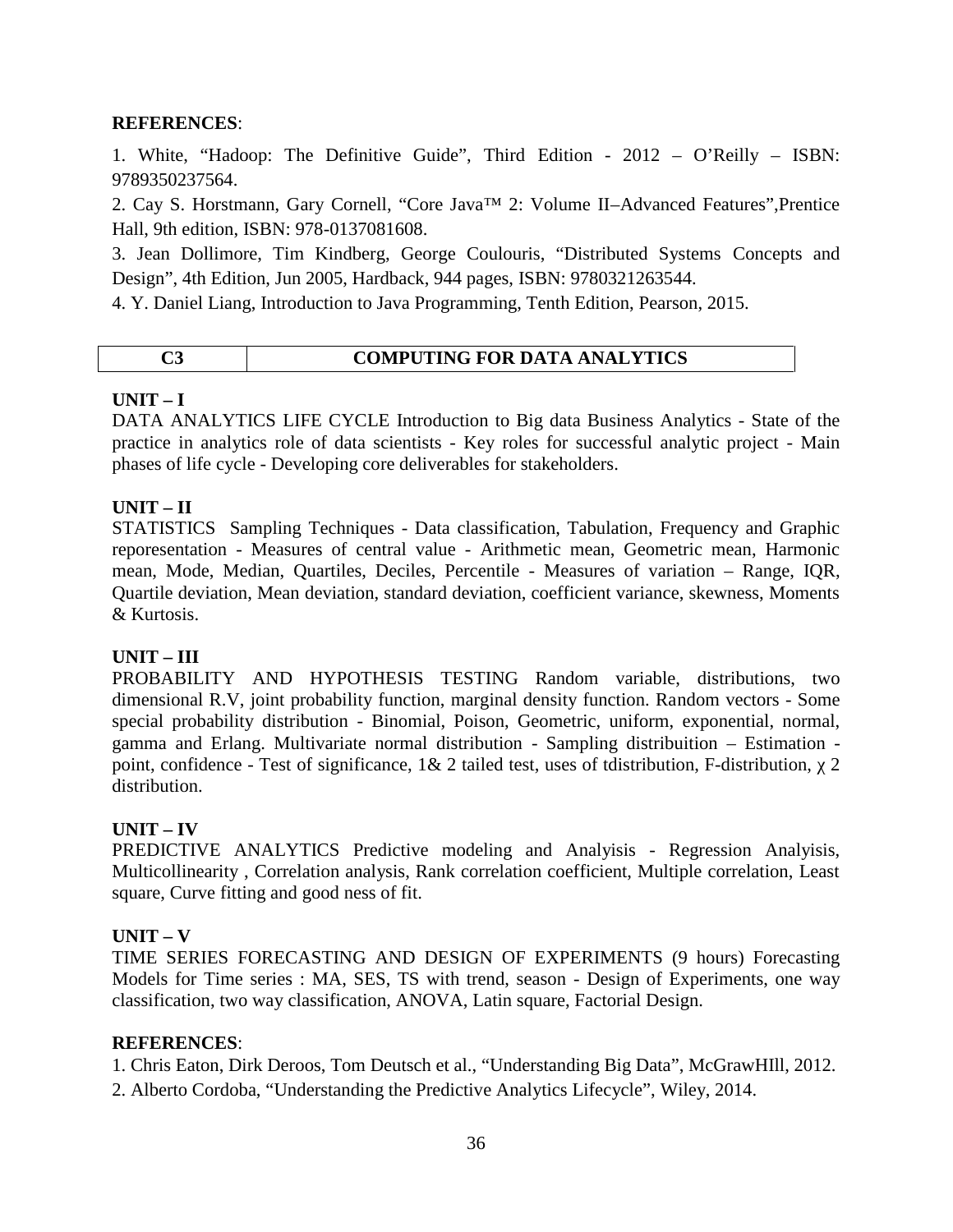3. Eric Siegel, Thomas H. Davenport, "Predictive Analytics: The Power to Predict Who Will Click, Buy, Lie, or Die", Wiley, 2013.

4. James R Evans, "Business Analytics – Methods, Models and Decisions", Pearson 2013.

5. R. N. Prasad, Seema Acharya, "Fundamentals of Business Analytics", Wiley, 2015.

6. S M Ross, "Introduction to Probability and Statistics for Engineers and Scientists", Academic Foundation, 2011.

7. David Hand, Heiki Mannila, Padhria Smyth, "Principles of Data Mining", PHI 2013.

8. Spyros Makridakis, Steven C Wheelwright, Rob J Hyndman, "Forecasting methods and applications", Wiley 2013(Reprint).

9. David Hand, Heikki Mannila, Padhraic Smyth, "Principles of Data mining", PHI 2013. 10. http://cran.r-project.org/doc/manuals/R-intro.html 11. W.N. Venables, D.M Smith, "An introduction to R", 12. R in Nutshell, O Reilly,

| <b>LOUD COMPUTING</b><br>$\mathbf{C}$<br>$\mathcal{L}$<br>___ |
|---------------------------------------------------------------|
|---------------------------------------------------------------|

# **UNIT I**-

CLOUD COMPUTING BASICS Cloud computing components- Infrastructure-services- storage applications-database services – Deployment models of Cloud- Services offered by Cloud- Benefits and Limitations of Cloud Computing – Issues in Cloud security- Cloud security services and design principles.

# **UNIT II**-

VIRTUALIZATION FUNDAMENTALS Virtualization – Enabling technology for cloud computing- Types of Virtualization- Server Virtualization- Desktop Virtualization – Memory Virtualization – Application and Storage Virtualization- Tools and Products available for Virtualization.

### **UNIT III**-

SaaS and PaaS Getting started with SaaS- Understanding the multitenant nature of SaaS solutions- Understanding OpenSaaS Solutions- Understanding Service Oriented Architecture- PaaS- Benefits and Limitations of PaaS.

### **UNIT IV**-

IaaS AND CLOUD DATA STORAGE Understanding IaaS- Improving performance through Load balancing- Server Types within IaaS solutions- Utilizing cloud based NAS devices – Understanding Cloud based data storage- Cloud based backup devices- Cloud based database solutions- Cloud based block storage.

# **UNIT V**-

CLOUD APPLICATION DEVELOPMENT Client Server Distributed Architecture for cloud – Traditional apps vs. Cloud apps – Client side programming model: Web clients. Mobile clients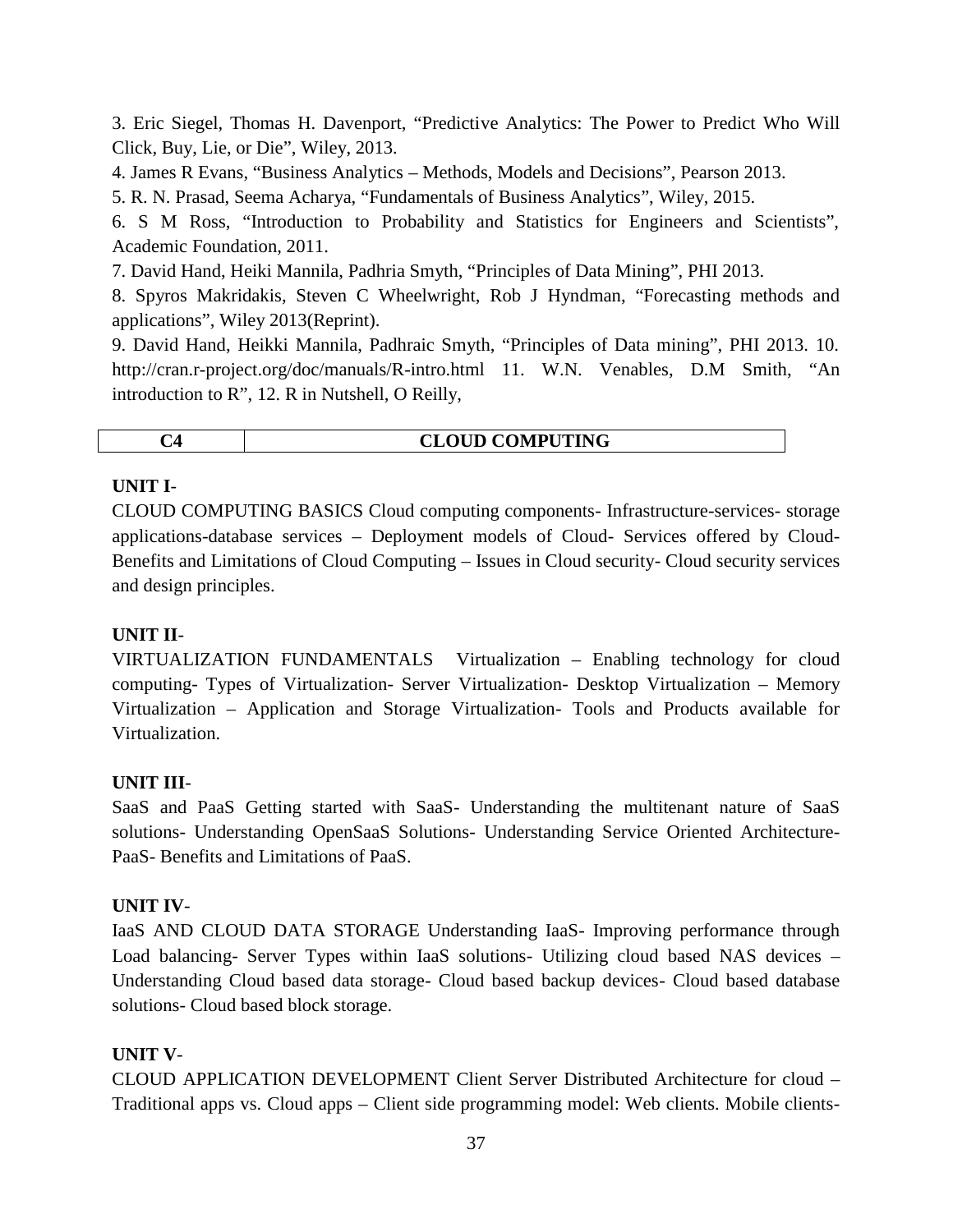Server Side Programming Technologies: AJAX, JSON, Web Services (RPC, REST)- MVC Design Patterns for Cloud Application Development.

#### **REFERENCES BOOK:**

- 1. Anthony T .Velte, Toby J.Velte, Robert Elsenpeter, "Cloud Computing: A Practical Approach", Tata McGraw Hill Edition, Fourth Reprint, 2010.
- 2. Kris Jamsa, "Cloud Computing: SaaS, PaaS, IaaS, Virtualization, Business Models, Mobile, Security and more", Jones & Bartlett Learning Company LLC, 2013.
- 3. Ronald L.Krutz, Russell vines, "Cloud Security: A Comprehensive Guide to Secure Cloud Computing", Wiley Publishing Inc., 2010.

|  | <b>BIG DATA SECURITY</b> |
|--|--------------------------|
|  |                          |

#### **UNIT I**

BIG DATA PRIVACY, ETHICS AND SECURITY Privacy – Reidentification of Anonymous People – Why Big Data Privacy is self-regulating? – Ethics – Ownership – Ethical Guidelines – Big Data Security – Organizational Security.

#### **UNIT II**

SECURITY, COMPLIANCE, AUDITING, AND PROTECTION Steps to secure big data – Classifying Data – Protecting – Big Data Compliance – Intellectual Property Challenge – Research Questions in Cloud Security – Open Problems.

#### **UNIT III**

HADOOP SECURITY DESIGN Kerberos – Default Hadoop Model without security - Hadoop Kerberos Security Implementation & Configuration.

#### **UNIT IV**

HADOOP ECOSYSTEM SECURITY Configuring Kerberos for Hadoop ecosystem components – Pig, Hive, Oozie, Flume, HBase, Sqoop.

#### **UNIT V**

DATA SECURITY & EVENT LOGGING Integrating Hadoop with Enterprise Security Systems - Securing Sensitive Data in Hadoop – SIEM system – Setting up audit logging in hadoop cluster

#### **REFERENCES:**

1. Mark Van Rijmenam, "Think Bigger: Developing a Successful Big Data Strategy for Your Business", Amazon, 1 edition, 2014.

2. Frank Ohlhorst John Wiley & Sons, "Big Data Analytics: Turning Big Data into Big Money", John Wiley & Sons, 2013.

3. Sherif Sakr, "Large Scale and Big Data: Processing and Management", CRC Press, 2014.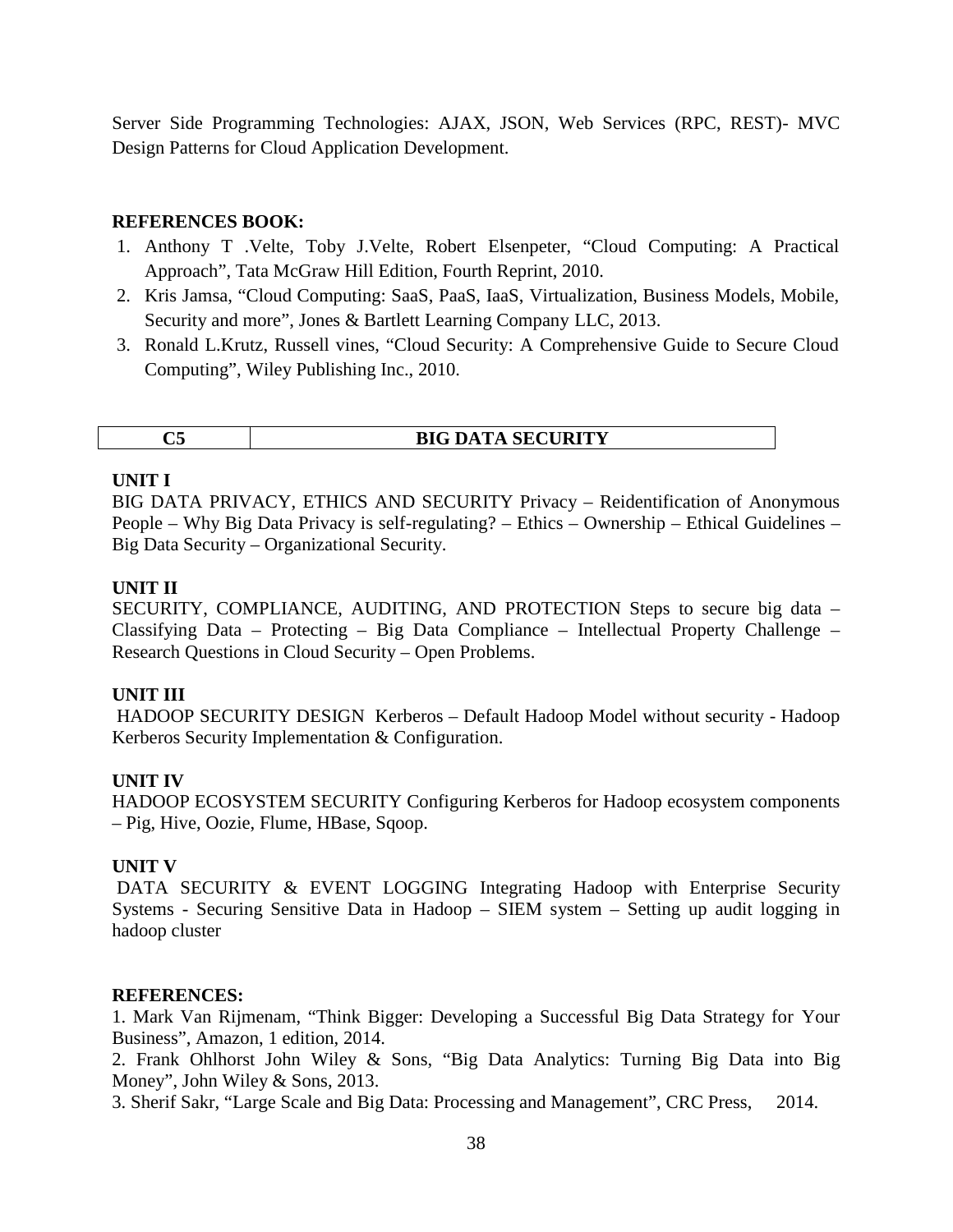- 4. Sudeesh Narayanan, "Securing Hadoop", Packt Publishing, 2013.
- 5. Ben Spivey, Joey Echeverria, "Hadoop Security Protecting Your Big Data Problem", O'Reilly Media, 2015.
- 6. Top Tips for Securing Big Data Environments: e-book (http://www.ibmbigdatahub.com/whitepaper/top-tips-securing-big-data-environments-ebook)
- 7. http://www.dataguise.com/?q=securing-hadoop-discovering-and-securing-sensitive- Datahadoop-data-stores
	- 8. Gazzang for Hadoophttp: // www.cloudera.com/ content/cloudera/ en/ solutions/Enterprise solutions / security-for-hadoop.html
- 9. eCryptfs for Hadoop https://launchpad.net/ecryptfs.
- 10. Project Rhino https://github.com/intel-hadoop/project-rhino/

| ∪U | <b>SOFT COMPUTING</b> |
|----|-----------------------|
|----|-----------------------|

#### **UNIT- I**

Introduction: Soft computing paradigms - Neural network - Fuzzy logic - Derivation free optimization methods of genetic algorithms - Soft computing characteristics.

#### **UNIT-II**

Fuzzy Logic: Sets - properties - Arithmetics - Members function - Fuzzy relations - Relation equations - Fuzzy measures - Types of uncertainty - Memberes of uncertainties - Measures of fuzziness - Probabilities Vs Possibility - Measures of fuzzy events.

### **UNIT-III**

Neural Computing: Neuronmodeling - learning in simple neuron - Perception learning curve - Proof - Limitations of perception

### **UNIT-IV**

Neural Networks :Multi-level perception - Algorithm - Visualizing network behaviour - Self organizing network -Kohenen algorithm - Hopfield network - Adaptive resonance theory - Pattern classification.

#### **UNIT -V**

Gentic Algorithms: Introduction - Biological terminology - Search space and fitness landscapes - Elements of genetic algorithms - Genetic algorithms in problem solving.

#### **REFERENCES**:

- 1. Theory of Fuzzy subsets, Kauffmann a, Academic Press.
- 2. Neural Computing An Introduction, R.BealeC.T.Jacson, Adam Hilge
- 3. An Introduction to Genetic Algorithms, Melanie Mitchell, PHI.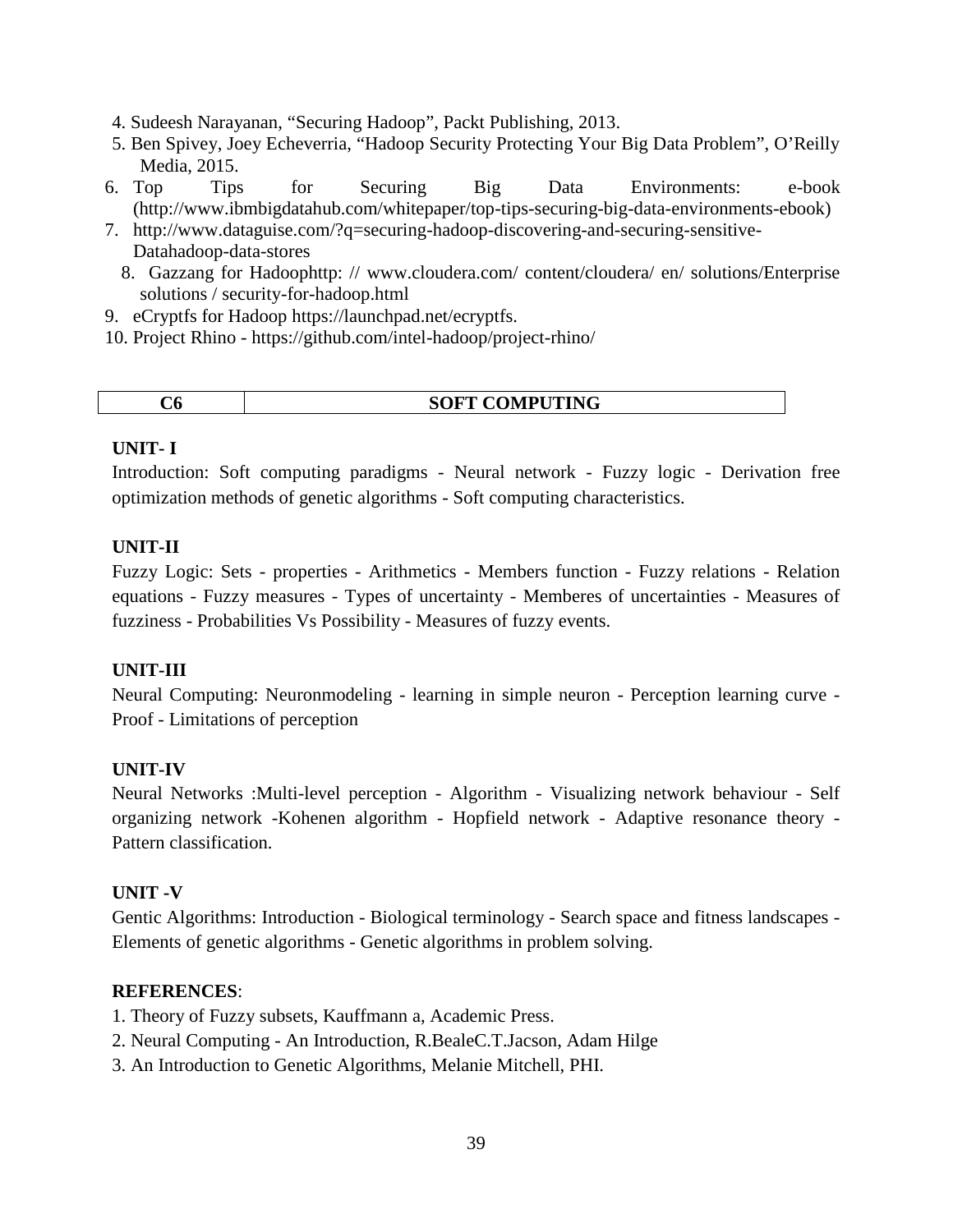4. Neuro - Fuzzy and Soft Computing, JS Jang, C.T.Sun, E.Mizutani,, Matlab Curriculam Series, Prentice International.

5. Neural Networks-A Comprehensive foundation, Simon Haykin, Prentice Hall of India

| ۰                        |  |
|--------------------------|--|
| ۰.<br>×<br>۰,<br>۹<br>., |  |

# **C<sub>7</sub> DATA MINING AND WAREHOUSING**

# **UNIT I**

Data mining – Introduction – Information and production factor – Data mining vs query tools– Data mining in marketing – Self learning computer systems – concept learning – Data mining and Data warehouse.

# **UNIT II**

Knowledge discovery process: Data selection – Cleaning – Enrichment – Coding – Preliminary analysis of the data set using traditional query tools – Visualization techniques – OLAP tools – Decision trees – Association rules – Neural networks – Genetic Algorithms KDD (Knowledge discover in Database) environment.

# **UNIT III**

Data warehouse Architecture: System Process – Process architecture – Design – Database scheme – Partitioning strategy – Aggregations – Data mart – Meta data – Systems and data Warehouse process managers.

### **UNIT IV**

Hardware and operational design of data warehouses – Hardware architecture – Physical layout – security – Backup and recovery – Service level agreement – operating the data warehouse.

### **UNIT V**

Planning, Tuning and Testing: Capacity planning – Tuning the data warehouse – Testing the data warehouses – Data warehouse features.

### **Text Books**

- 1. Pieter Adriaans, Dolf Zantinge, Data Mining, Addison Wesley 1996
- 2. Sam Anahory, Dennis Muray, Data Warehousing in the real world, Addison Wesley 1996
- 3. Sean Kelly, Data WareHousing in Action, John Wiley 1997.

### **GROUP D: SUBJECTS FOR ELECTIVES UNDER SPECIALIZATION D**

# **D1 MOBILE APPLICATION DEVELOPMENT**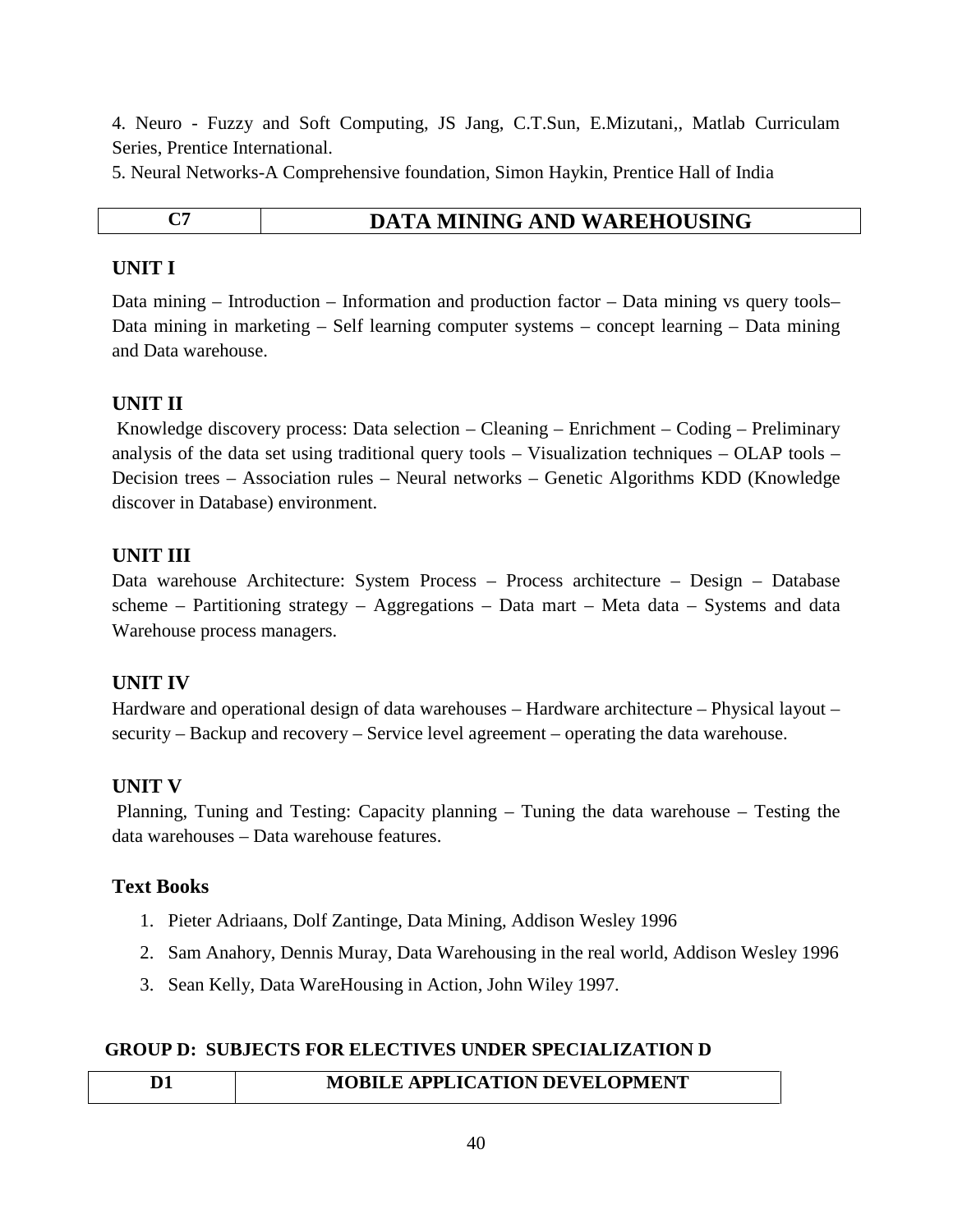# **UNIT I INTRODUCTION**

Introduction to mobile applications – Embedded systems - Market and business drivers for mobile applications – Publishing and delivery of mobile applications – Requirements gathering and validation for mobile applications

# **UNIT II BASIC DESIGN**

Introduction – Basics of embedded systems design – Embedded OS - Design constraints for mobile applications, both hardware and software related – Architecting mobile applications – User interfaces for mobile applications – touch events and gestures – Achieving quality constraints – performance, usability, security, availability and modifiability.

# **UNIT III ADVANCED DESIGN**

Designing applications with multimedia and web access capabilities – Integration with GPS and social media networking applications – Accessing applications hosted in a cloud computing environment – Design patterns for mobile applications.

# **UNIT IV TECHNOLOGY I - ANDROID**

Introduction – Establishing the development environment – Android architecture – Activities and views – Interacting with UI – Persisting data using SQLite – Packaging and deployment – Interaction with server side applications – Using Google Maps, GPS and Wifi – Integration with social media applications.

# **UNIT V TECHNOLOGY II - IOS**

Introduction to Objective C – iOS features – UI implementation – Touch frameworks – Data persistence using Core Data and SQLite – Location aware applications using Core Location and Map Kit– Integrating calendar and address book with social media application – Using Wifi - iPhone marketplace.

### **REFERENCES:**

- 1. http://developer.android.com/develop/index.html
- 2. Jeff McWherter and Scott Gowell, "Professional Mobile Application Development", Wrox, 2012
- 3. Charlie Collins, Michael Galpin and Matthias Kappler, "Android in Practice", DreamTech, 2012
- 4. James Dovey and Ash Furrow, "Beginning Objective C", Apress, 2012
- 5. David Mark, Jack Nutting, Jeff LaMarche and Frederic Olsson, "Beginning iOS 6 Development: Exploring the iOS SDK", Apress, 2013.

| ł |  |
|---|--|
|   |  |

### **MOBILE COMPUTING**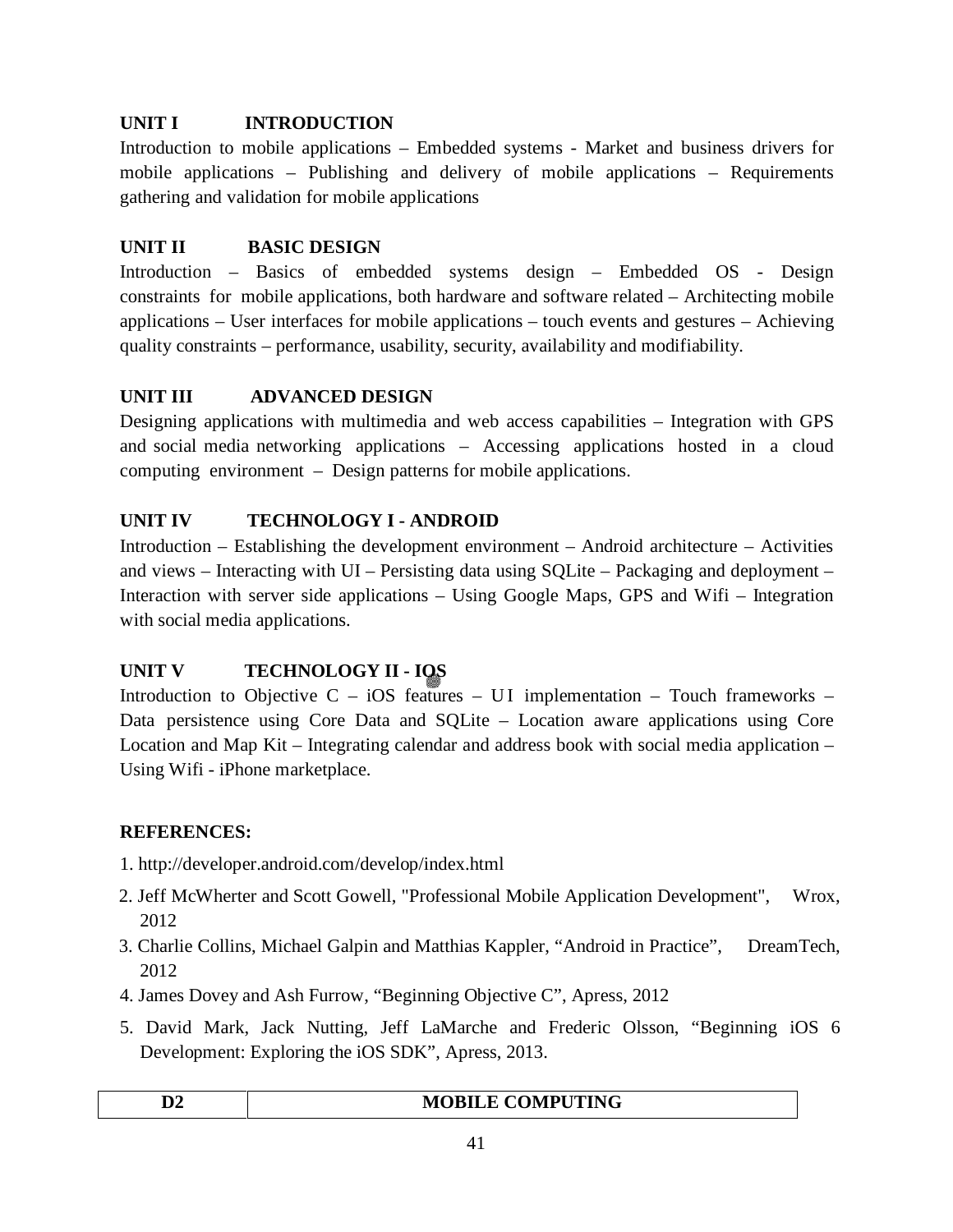#### **UNUNIT I INTRODUCTION**

Mobile Computing – Mobile Computing Vs wireless Networking – Mobile Computing Applications – Characteristics of Mobile computing – Structure of Mobile Computing Application. MAC Protocols – Wireless MAC Issues – Fixed Assignment Schemes – Random Assignment Schemes – Reservation Based Schemes.

#### **UNIT II MOBILE INTERNET PROTOCOL AND TRANSPORT LAYER**

Overview of Mobile IP – Features of Mobile IP – Key Mechanism in Mobile IP – route Optimization. Overview of TCP/IP – Architecture of TCP/IP- Adaptation of TCP Window – Improvement in TCP Performance.

#### **UNIT III MOBILE TELECOMMUNICATION SYSTEM**

Global System for Mobile Communication (GSM) – General Packet Radio Service (GPRS) – Universal Mobile Telecommunication System (UMTS).

#### **UNIT IV MOBILE AD-HOC NETWORKS**

Ad-Hoc Basic Concepts – Characteristics – Applications – Design Issues – Routing – Essential of Traditional Routing Protocols –Popular Routing Protocols – Vehicular Ad Hoc networks ( VANET) – MANET Vs VANET – Security.

#### **UNIT V MOBILE PLATFORMS AND APPLICATIONS**

Mobile Device Operating Systems – Special Constrains & Requirements – Commercial Mobile Operating Systems – Software Development Kit: iOS, Android, BlackBerry, Windows Phone – MCommerce – Structure – Pros & Cons – Mobile Payment System – Security Issues.

#### **TEXT BOOK:**

- 1. Prasant Kumar Pattnaik, Rajib Mall, "Fundamentals of Mobile Computing", PHI Learning Pvt. Ltd, New Delhi – 2012.
- 2. AULibrary.com

#### **REFERENCES:**

- 1. Jochen H. Schller, "Mobile Communications", Second Edition, Pearson Education, NewDelhi 2007.
- 2. Dharma Prakash Agarval, Qing and an Zeng, "Introduction to Wireless and Mobile Systems", Thomson Asia Pvt Ltd, 2005.
- 3. Uwe Hansmann, Lothar Merk, Martin S. Nicklons and Thomas Stober, "Principles of Mobile Computing", Springer, 2003.
- 4. William.C.Y.Lee,"Mobile Cellular Telecommunications-Analog and Digital Systems", Second Edition,Tata Mc Graw Hill Edition ,2006.
- 5. C.K.Toh, "AdHoc Mobile Wireless Networks", First Edition, Pearson Education,2002.
- 6. Android Developers: http://developer.android.com/index.html
- 7. Apple Developer: https://developer.apple.com/
- 8. Windows Phone Dev Center: http://developer.windowsphone.com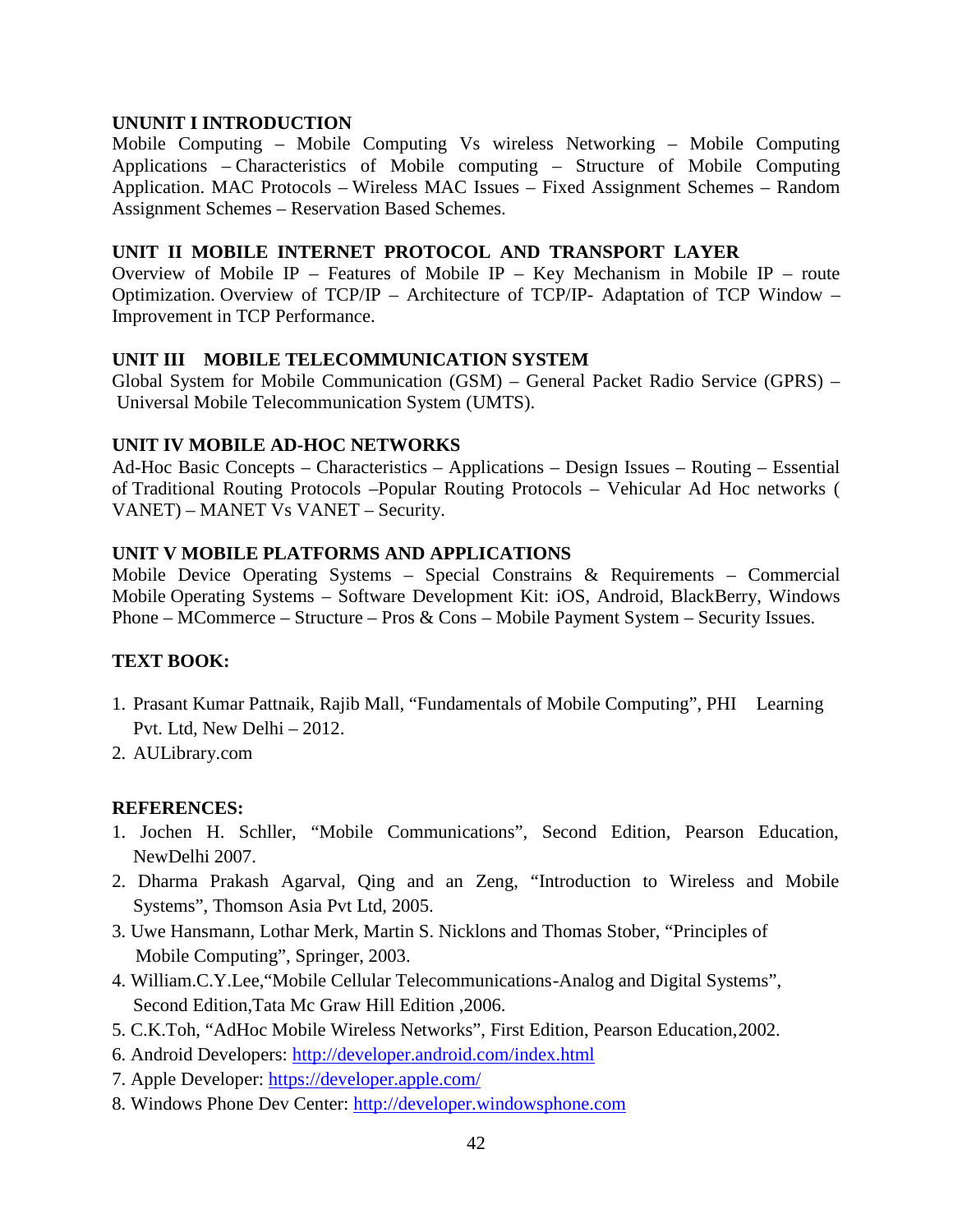9. BlackBerry Developer: http://developer.blackberry.com/

#### **UNIT I INTRODUCTION**

Introduction to Open sources – Need of Open Sources – Advantages of Open Sources– Application of OpenSources. Open source operating systems: LINUX: Introduction – General Overview – Kernel Mode and usermode – Process – Advanced Concepts – Scheduling – Personalities – Cloning – Signals – Development withLinux. .

#### **UNIT II OPEN SOURCE DATABASE**

MySQL: Introduction – Setting up account – Starting, terminating and writing your ownSQL programs –Record selection Technology –Working with strings – Date and Time– Sorting Query Results – GeneratingSummary – Working with metadata – Usingsequences – MySQL and Web.

#### **UNIT III OPEN SOURCE PROGRAMMING LANGUAGES**

PHP: Introduction – Programming in web environment – variables – constants – data;types – operators –Statements – Functions – Arrays – OOP – String Manipulation and regular expression – File handling and datastorage – PHP and SQL database – PHP and LDAP – PHP Connectivity

– Sending and receiving E-mails –Debugging and error handling – Security – Templates.

#### **UNIT IV PYTHON**

Syntax and Style – Python Objects – Numbers – Sequences – Strings – Lists and Tuples – Dictionaries –Conditionals and Loops – Files – Input and Output – Errors and Exceptions – Functions – Modules – Classes andOOP – Execution Environment.

#### **UNIT V PERL**

Perl backgrounder – Perl overview – Perl parsing rules – Variables and Data – Statements and Controlstructures – Subroutines, Packages, and Modules- Working with Files –Data Manipulation.

#### **TEXT BOOKS:**

- 1. Remy Card, Eric Dumas and Frank Mevel, "The Linux Kernel Book", Wiley Publications, 2003
- 2. Steve Suchring, "MySQL Bible", John Wiley, 2002.

#### **References:**

- 1. Rasmus Lerdorf and Levin Tatroe, "Programming PHP", O'Reilly, 2002.
- 2. Wesley J. Chun, "Core Phython Programming", Prentice Hall, 2001.
- 3. Martin C. Brown, "Perl: The Complete Reference", 2nd Edition, Tata McGraw-Hill Publishing Company Limited, Indian Reprint 2009.
- 4. Steven Holzner, "PHP: The Complete Reference", 2nd Edition, Tata McGraw-Hill Publishing Company Limited, Indian Reprint 2009.
- 5. Vikram Vaswani, "MYSQL: The Complete Reference", 2nd Edition, Tata McGraw- Hill Publishing CompanyLimited, Indian Reprint 2009.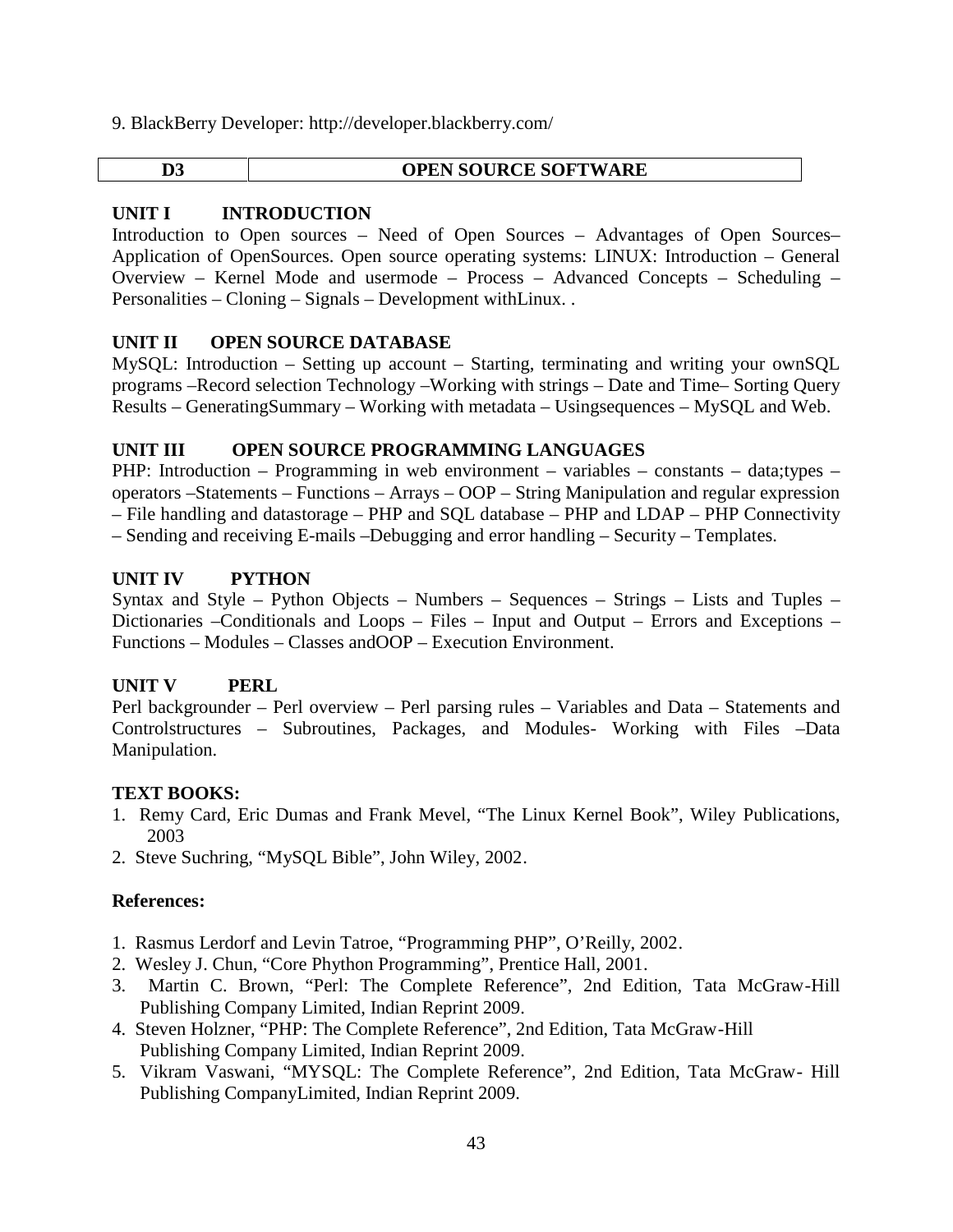# **D4 ANDROID MOBILE APPLICATION DEVELOPMENT**

# **UNIT –I Introduction to Mobile Computing**

Concept of Mobile Communication - Different generations of wireless technology - Basics of cell, cluster and frequency reuse concept - Noise and its effects on mobile - Understanding GSM and CDMA - Basics of GSM architecture and services like voice call, SMS, MMS, LBS, VAS - Different modes used for Mobile Communication - Architecture of Mobile Computing(3 tier) - Design considerations for mobile computing - Characteristics of Mobile Communication - Application of Mobile communication -Security Concern Related to Mobile Computing - Middleware and Gateway required for mobile Computing - Making Existing Application Mobile Enable - Mobile IP - Basic Mobile Computing Protocol - Mobile Communication via Satellite (Low orbit satellite, Medium orbit satellite, Geo stationary satellite, Satellite phones)

### **UNIT –II Introduction to Android**

Overview of Android - What does Android run On - Android Internals? - Android for mobile apps development - Environment setup for Android apps Development - Framework - Android - SDK, Eclipse - Emulators –What is an Emulator / Android AVD

# **UNIT –III Android Activities and GUI Design Concepts**

Design criteria for Android Application: Hardware Design Consideration, Design Demands For Android application, Intent, Activity, Activity Lifecycle and Manifest - Creating Application and new Activities - Simple UI - Layouts and Layout properties: Introduction to Android UI Design, Introducing Layouts - XML Introduction to GUI objects viz.: Push Button, Text / Labels, EditText, ToggleButton, Padding

### **UNIT –IV Advanced UI Programming**

Event driven Programming in Android - (Text Edit, Button clicked etc.) - Activity Lifecycle of Android

### **UNIT –V**

Toast, Menu, Dialog, List and Adapters Menu: Basics, Custom v/s System Menus, Create and Use Handset menu Button (Hardware) - Dialog: Creating and Altering Dialogs - Toast: List & Adapters - Demo Application Development and Launching - Basic operation of SQLite Database - Android Application Priorities

### **TEXT BOOK**

- 1. Building Android Apps IN EASY STEPS McGraw Hill Education
- 2. Professional Android 2 Application Development by Reto Meier, Wiley India Pvt Ltd
- 3. Beginning Android by Mark L Murphy,Wiley India Pvt Ltd
- 4. Pro Android, by Sayed Y Hashimi and Satya KomatineniWiley India Pvt Ltd.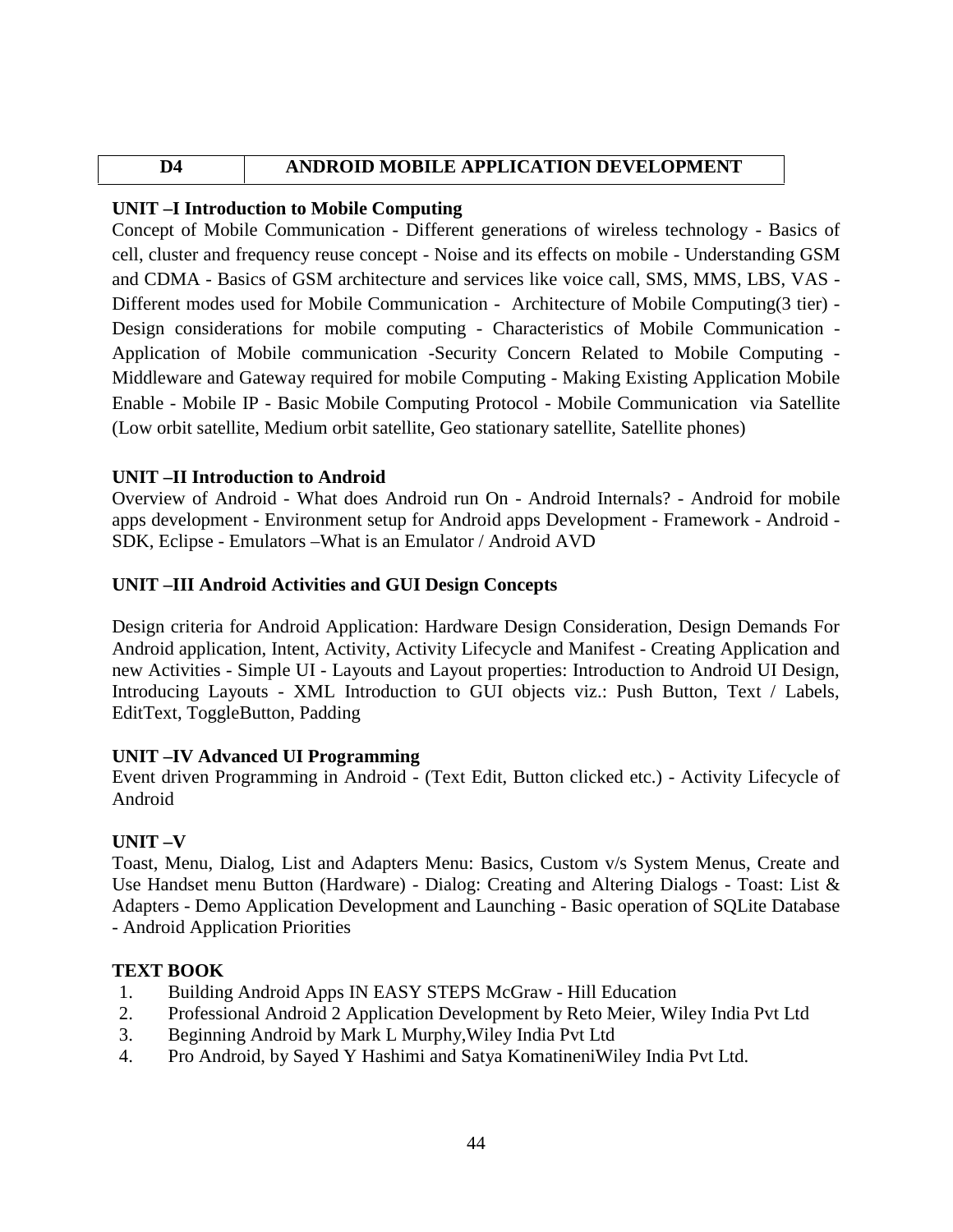| D5 | <b>OPEN SOURCE TECHNOLOGIES</b> |
|----|---------------------------------|

#### **UNIT I**

Introduction: Open Source, Free Software, Free Software vs. Open Source software, Public Domain Software, FOSS does not mean no cost. History: BSD, The Free Software Foundation and the GNU Project.

#### **UNIT II**

Open Source History, Initiatives, Principle and methodologies. Philosophy: Software Freedom, Open Source Development Model Licences and Patents: What Is A License, Important FOSS Licenses (Apache,BSD,GPL, LGPL), copyrights and copylefts, Patents Economics of FOSS : Zero Marginal Cost, Income-generation opportunities, Problems with traditional commercial software, Internationalization

#### **UNIT III**

Case Studies: Apache, BSD, Linux, Mozilla (Firefox), Wikipedia, Joomla, GCC, Open Office.

#### **UNIT IV**

Starting and Maintaining an Open Source Project, Open Source Hardware, Open Source Design, Open source Teaching. And Open source media.

#### **UNIT V**

Open source vs. closed source Open source government, Open source ethics. Social and Financial impacts of open source technology, Shared software, Shared source

#### **REFERENCE BOOK**

- 1. Andrew M. Laurent. St (2004). Understanding open source and free software licensing. 1st edition, O'Reilly Media, Inc.
- 2. Feller Joseph (2005). Perspectives on Free and Open Source Software. MIT press. Editionillustrated.
- 3. Andrew M. Laurent. St (2004), Understanding open source and free software licensing.
- 4. Kirk St. Amant, Still Brian. (2007). Handbook of research on open source software: technological, economic, and social perspectives.
- 5. Agerfalk Par J, Boldyreff Cornelia, Jesus M. Barahona -Gonzalez (2010). Open Source Software. New Horizons.
- 6. Michael R. Overly, Pike and Fischer (2003). The Open Source Handbook. Inc, Pike & Fischer – A BNA Company.
- 7. Dixon Rod (2004), Open source software law.
- 8. Ludvig A, Norin, Fredrik Stockel, Sweden (1998-05-20), Open-Source Software Development Methodology.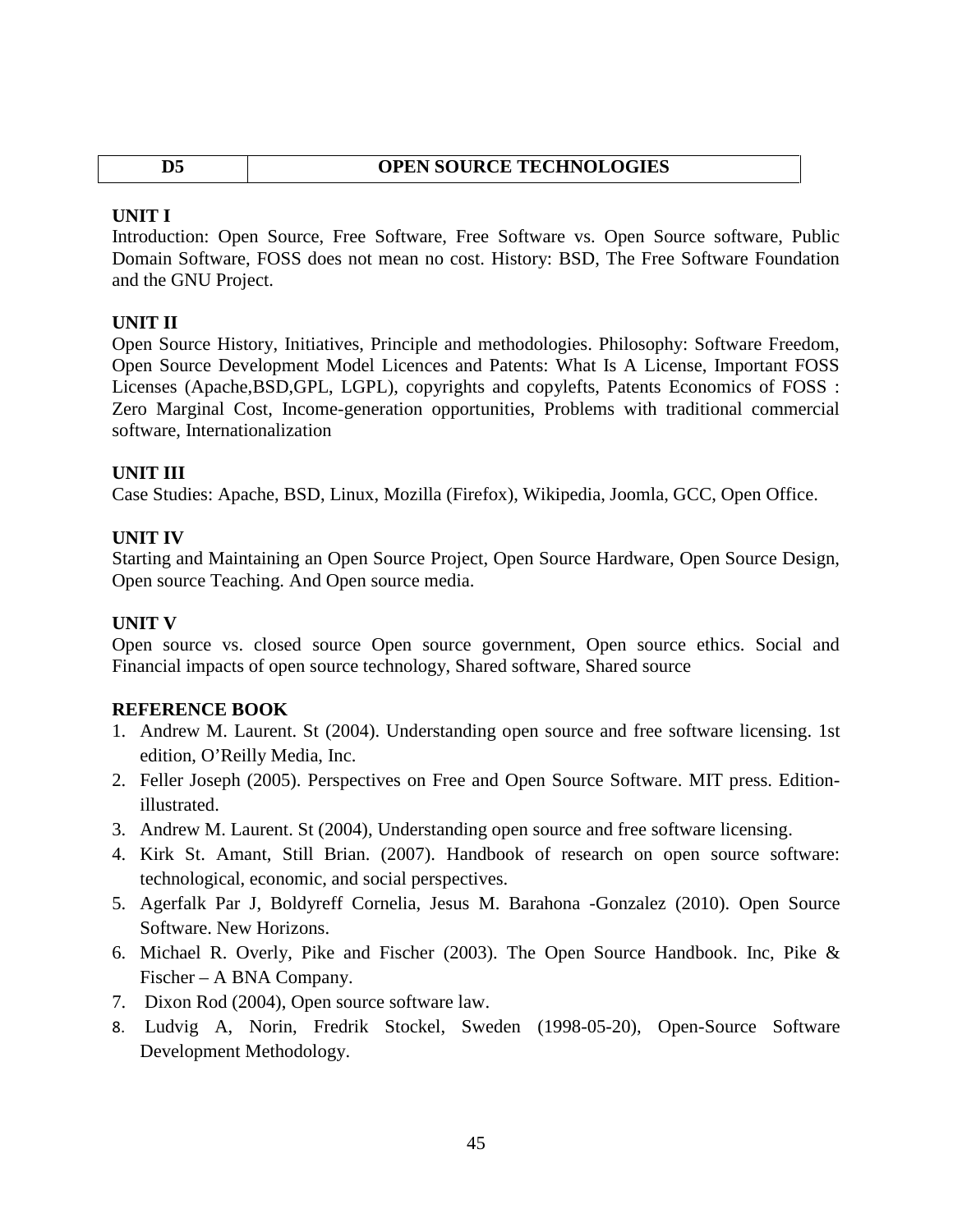#### **D6 MOBILE AND WIRELESS SECURITY**

#### **UNIT I** - INTRODUCTION

Security and Privacy for Mobile and Wireless Networks: Introduction- State of the Art- Areas for Future Research- General Recommendation for Research. Pervasive Systems: Enhancing Trust Negotiation with Privacy Support: Trust Negotiation- Weakness of Trust Negotiation- Extending Trust Negotiation to Support Privacy

#### **UNIT II** - MOBILE SECURITY

Mobile system architectures, Overview of mobile cellular systems, GSM and UMTS Security & Attacks, Vulnerabilities in Cellular Services, Cellular Jamming Attacks & Mitigation, Security in Cellular VoIP Services, Mobile application security.

#### **UNIT III** - SECURING WIRELESS NETWORKS

Overview of Wireless security, Scanning and Enumerating 802.11 Networks, Attacking 802.11 Networks, Attacking WPA protected 802.11 Networks, Bluetooth Scanning and Reconnaissance, Bluetooth Eavesdropping, Attacking and Exploiting Bluetooth, Zigbee Security, Zigbee Attacks

#### **UNIT IV** - ADHOC NETWORK SECURITY

Security in Ad Hoc Wireless Networks, Network Security Requirements, Issues and Challenges in Security Provisioning, Network Security Attacks, Key Management in Adhoc Wireless Networks, Secure Routing in Adhoc Wireless Networks

#### **UNIT V**-RFID SECURITY

Introduction, RFID Security and privacy, RFID chips Techniques and Protocols, RFID anti counterfeiting, Man-in-the-middle attacks on RFID systems, Digital Signature Transponder, Combining Physics and Cryptography to Enhance Privacy in RFID Systems, Scalability Issues in Large-Scale Applications, An Efficient and Secure RFID Security Method with Ownership Transfer, Policy-based Dynamic Privacy Protection Framework leveraging Globally Mobile RFIDs, User-Centric Security for RFID based Distributed Systems, Optimizing RFID protocols for Low Information Leakage, RFID: an anti-counterfeiting tool.

#### **REFERENCES BOOK:**

1. Kia Makki, Peter Reiher, "Mobile and Wireless Network Security and Privacy ", Springer, ISBN 978-0-387-71057-0, 2007.

2. C. Siva Ram Murthy, B.S. Manoj, "Adhoc Wireless Networks Architectures and Protocols", Prentice Hall, x ISBN 9788131706885, 2007.

3. NoureddineBoudriga, "Security of Mobile Communications", ISBN 9780849379413, 2010.

4. Kitsos, Paris; Zhang, Yan, "RFID Security Techniques, Protocols and System-On-Chip Design ", ISBN 978-0-387-76481-8, 2008.

5. Johny Cache, Joshua Wright and Vincent Liu," Hacking Wireless Exposed: Wireless Security Secrets & Solutions ", second edition, McGraw Hill, ISBN: 978-0-07-166662-6, 2010.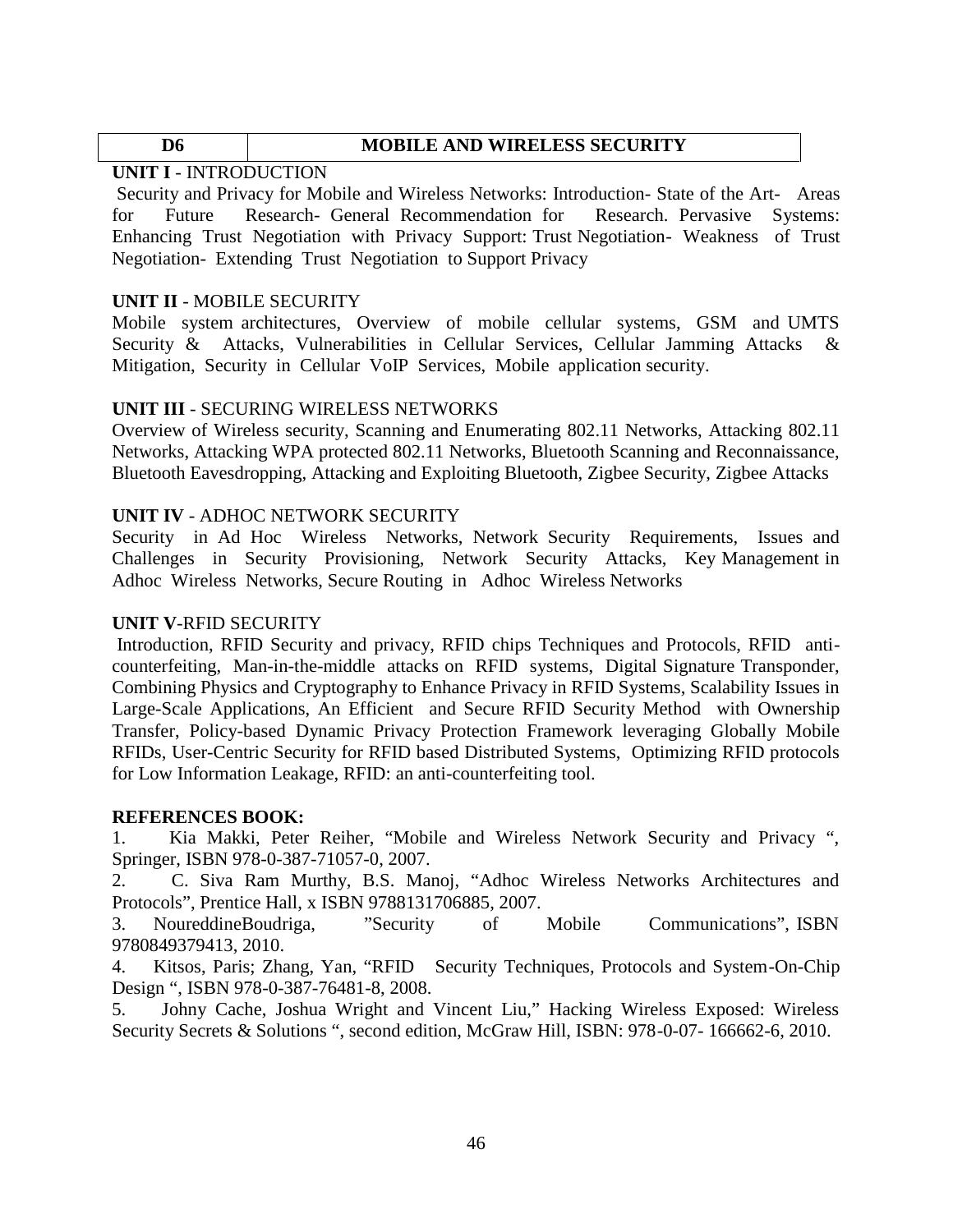# **D7 MOBILE AND DIGITAL FORENSICS**

### **UNIT – I** – INTRODUCTION TO WIRELESS TECHNOLOGIES

Overview of wireless technologies and security: Personal Area Networks, Wireless Local Area Networks, Metropolitan Area Networks, Wide Area Networks. Wireless threats, vulnerabilities and security: Wireless LANs, War Driving, War Chalking, War Flying, Common Wi-fi security recommendations, PDA Security, Cell Phones and Security, Wireless DoS attacks, GPS Jamming, Identity theft.

### **UNIT - II** – SECURITY FRAMEWORK FOR MOBILE SYSTEMS

CIA triad in mobile phones-Voice, SMS and Identification data interception in GSM: Introduction, practical setup and tools, implementation- Software and Hardware Mobile phone tricks: Netmonitor, GSM network service codes, mobile phone codes, catalog tricks and AT command set- SMS security issues.

### **UNIT - III** - MOBILE PHONE FORENSICS

Crime and mobile phones, evidences, forensic procedures, files present in SIM card, device data, external memory dump, and evidences in memory card, operators systems- Android forensics: Procedures for handling an android device, imaging android USB mass storage devices, logical and physical techniques.

### **UNIT - IV** – INTRODUCTION TO DIGITAL FORENSICS

Digital forensics: Introduction – Evidential potential of digital devices: closed vs. open systems, evaluating digital evidence potential- Device handling: seizure issues, device identification, networked devices and contamination.

# **UNIT - V** – ANALYSIS OF DIGITAL FORENSIC TECHNIQUES

Digital forensics examination principles: Previewing, imaging, continuity, hashing and evidence locations- Seven element security model- developmental model of digital systems- audit and logs- Evidence interpretation: Data content and context.

### **REFERENCES BOOK:**

- 1. Gregory Kipper, "Wireless Crime and Forensic Investigation", Auerbach Publications, 2007.
- 2. Iosif I. Androulidakis, "Mobile phone security and forensics: A practical Approach", Springer publications, 2012.
- 3. Andrew Hoog, "Android Forensics: Investigation, Analysis and Mobile Security for Google Android", Elsevier publications, 2011.